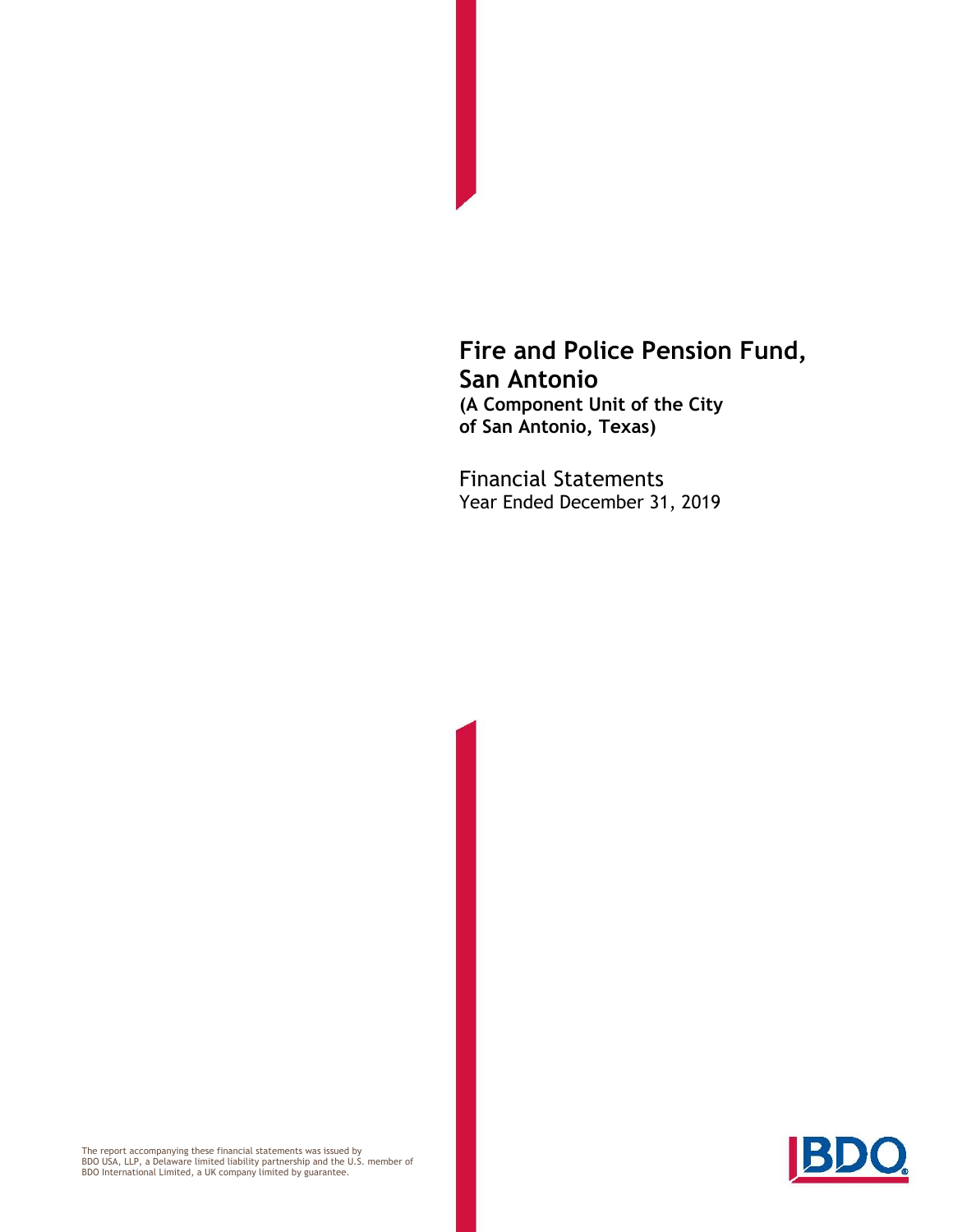**(A Component Unit of the City of San Antonio, Texas)** 

Financial Statements Year Ended December 31, 2019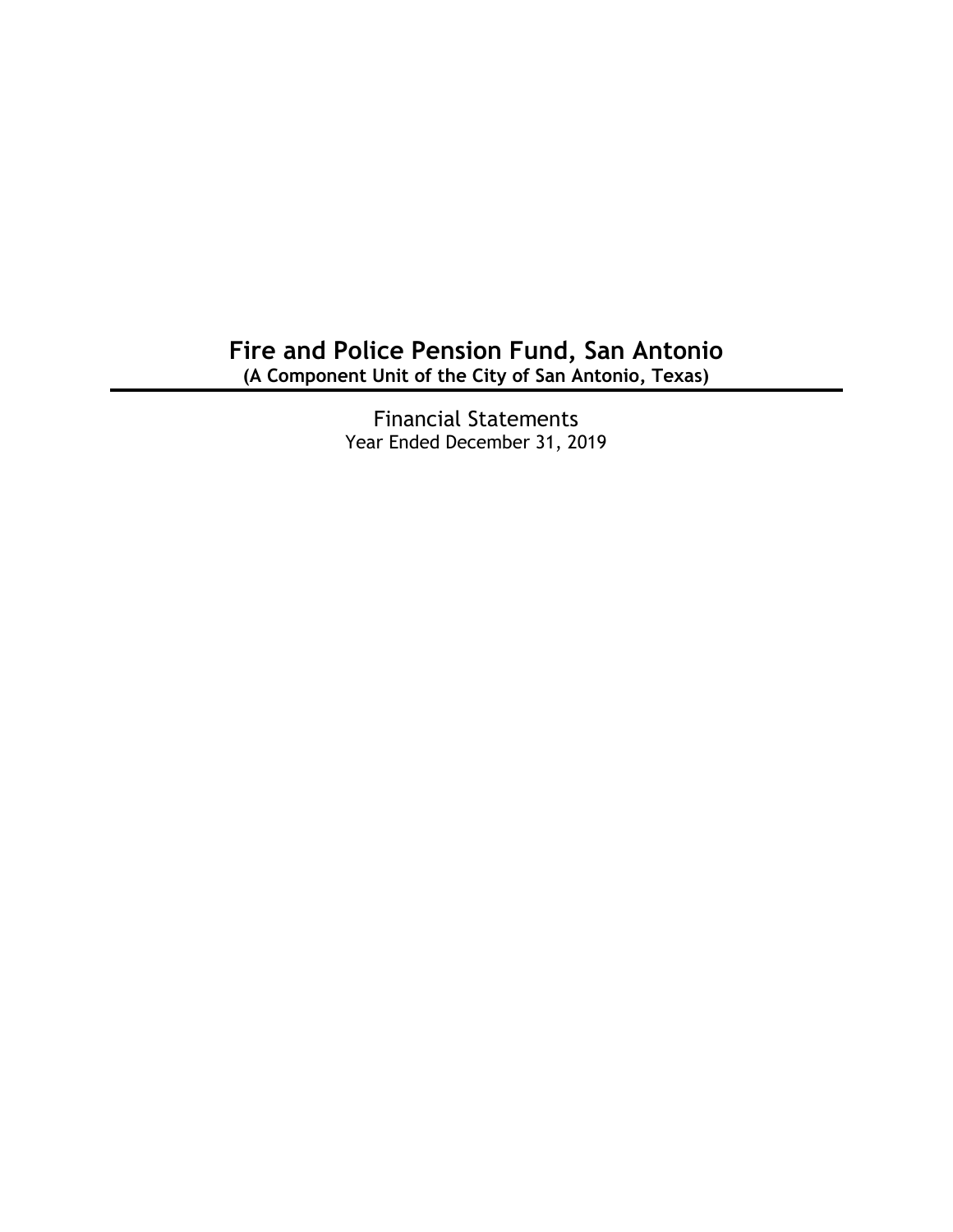(A Component Unit of the City of San Antonio, Texas)

| <b>Contents</b> |
|-----------------|
|-----------------|

| <b>Independent Auditor's Report</b>                                                                                                                                                                                      | $1 - 2$   |
|--------------------------------------------------------------------------------------------------------------------------------------------------------------------------------------------------------------------------|-----------|
| Management's Discussion and Analysis (Unaudited)                                                                                                                                                                         | $3 - 7$   |
| <b>Financial Statements</b>                                                                                                                                                                                              |           |
| <b>Statement of Fiduciary Net Position</b>                                                                                                                                                                               | 8         |
| Statement of Changes in Fiduciary Net Position                                                                                                                                                                           | 9         |
| <b>Notes to Financial Statements</b>                                                                                                                                                                                     | $10 - 26$ |
| <b>Required Supplementary Information (Unaudited)</b>                                                                                                                                                                    |           |
| Schedule 1 - Schedules of Changes in Pension Fund's Net Pension<br><b>Liability and Related Ratios</b>                                                                                                                   | $29 - 30$ |
| Schedule 2 - Schedule of City of San Antonio's Contributions to the<br>Fire and Police Pension Fund                                                                                                                      | 31        |
| Schedule 3 - Schedule of Investment Returns                                                                                                                                                                              | 32        |
| Notes to Required Supplementary Information                                                                                                                                                                              | 33        |
| Independent Auditor's Report on Internal Control over Financial Reporting<br>and on Compliance and Other Matters Based on an Audit of Financial Statements<br>Performed in Accordance With Government Auditing Standards | $34 - 35$ |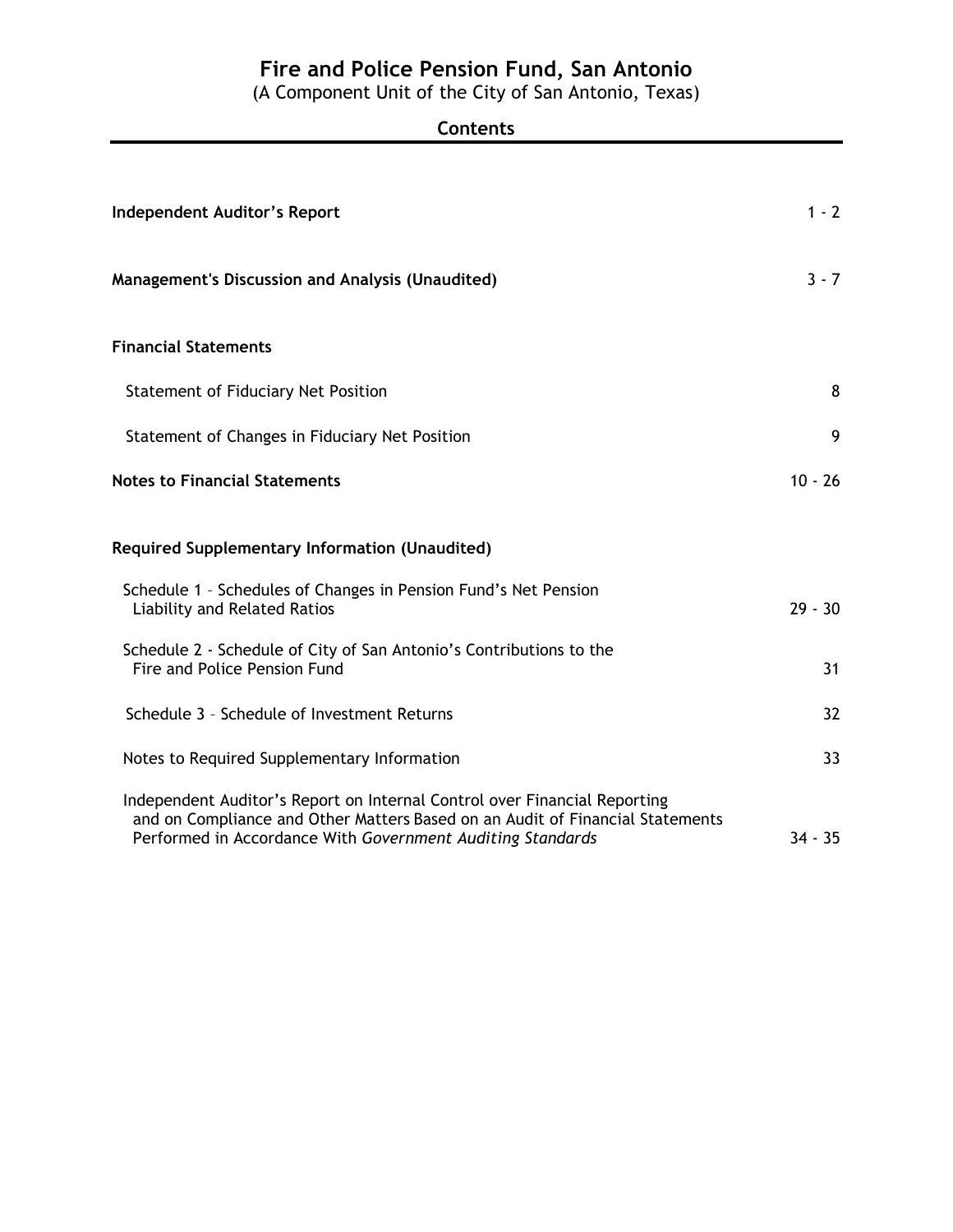

Tel: 210-342-8000 Fax: 210-342-0866 **www.bdo.com** 

9901 IH-10, Suite 500 San Antonio, TX 78230

### **Independent Auditor's Report**

 To the Board of Trustees Fire and Police Pension Fund, San Antonio San Antonio, Texas

#### *Report on the Financial Statements*

We have audited the accompanying financial statements of the Fire and Police Pension Fund, San Antonio (the Pension Fund), a component unit of the City of San Antonio, as of and for the year ended December 31, 2019, and the related notes to the financial statements which collectively comprise the Pension Fund's basic financial statements as listed in the table of contents.

#### *Management's Responsibility for the Financial Statements*

Management is responsible for the preparation and fair presentation of these financial statements in accordance with accounting principles generally accepted in the United States of America; this includes the design, implementation, and maintenance of internal control relevant to the preparation and fair presentation of financial statements that are free from material misstatement, whether due to fraud or error.

### *Auditor's Responsibility*

Our responsibility is to express an opinion on these financial statements based on our audit. We conducted our audit in accordance with auditing standards generally accepted in the United States of America and standards applicable to financial audits contained in *Government Auditing Standards*, issued by the Comptroller General of the United States. Those standards require that we plan and perform the audit to obtain reasonable assurance about whether the financial statements are free from material misstatement.

An audit involves performing procedures to obtain audit evidence about the amounts and disclosures in the financial statements. The procedures selected depend on the auditor's judgment, including the assessment of the risks of material misstatement of the financial statements, whether due to fraud or error. In making those risk assessments, the auditor considers internal control relevant to the entity's preparation and fair presentation of the financial statements in order to design audit procedures that are appropriate in the circumstances, but not for the purpose of expressing an opinion on the effectiveness of the entity's internal control. Accordingly, we express no such opinion. An audit also includes evaluating the appropriateness of accounting policies used and the reasonableness of significant accounting estimates made by management, as well as evaluating the overall presentation of the financial statements.

We believe that the audit evidence we have obtained is sufficient and appropriate to provide a basis for our audit opinion.

BDO USA, LLP, a Delaware limited liability partnership, is the U.S. member of BDO International Limited, a UK company limited by guarantee, and forms part of the international BDO network of independent member firms.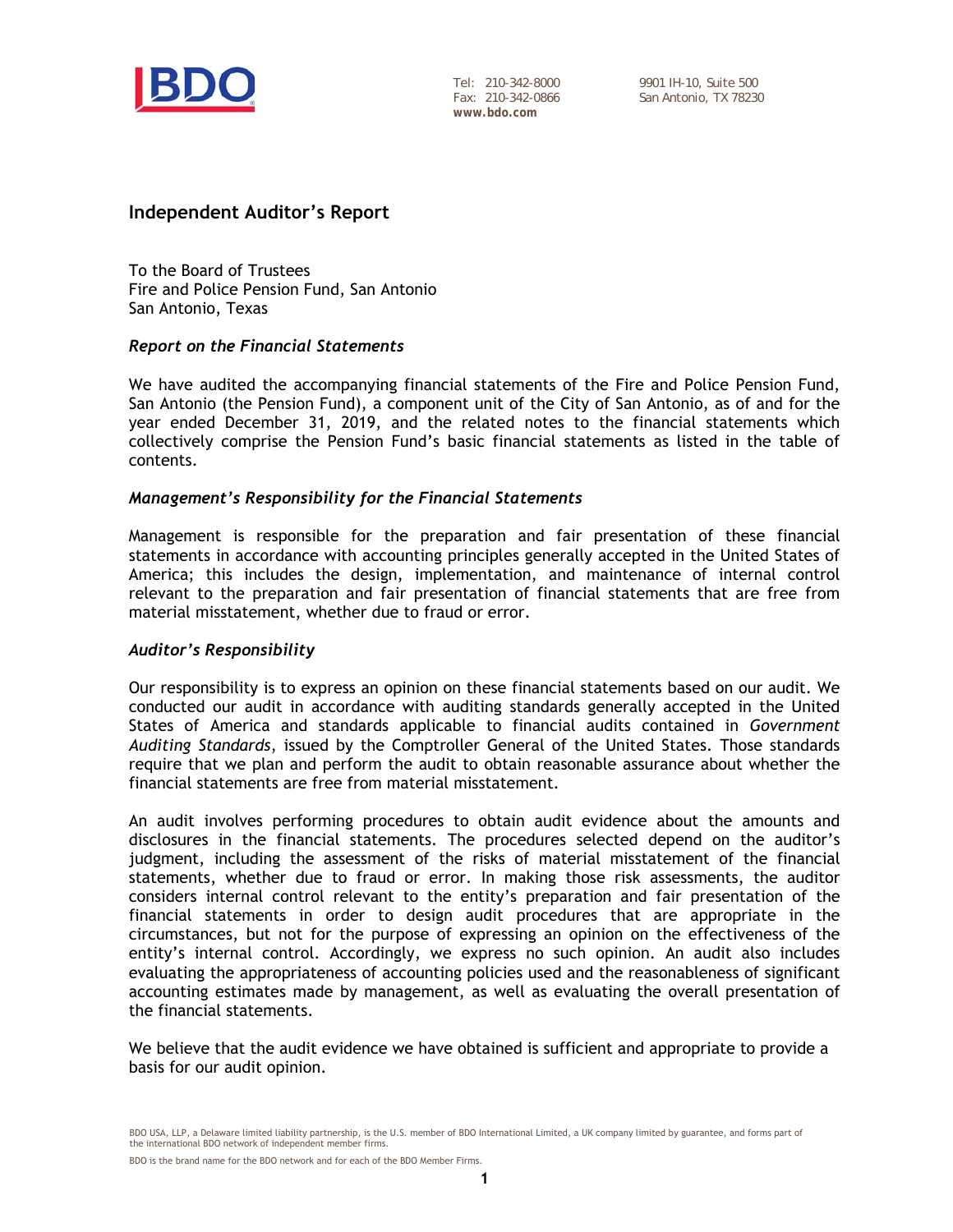

### *Opinion*

In our opinion, the financial statements referred to above present fairly, in all material respects, the fiduciary net position of the Plan as of December 31, 2019, and the changes in its net fiduciary position for the year ended December 31, 2019, in accordance with accounting principles generally accepted in the United States of America.

#### *Other Matters*

#### *Required Supplementary Information*

Accounting principles generally accepted in the United States of America require that "Management's Discussion and Analysis" (MD&A) and the "Required Supplementary Information" listed on the table of contents be presented to supplement the basic financial statements. Such information, although not a part of the basic financial statements, is required by the Governmental Accounting Standards Board who considers it to be an essential part of financial reporting for placing the basic financial statements in an appropriate operational, economic, or historical context. We have applied certain limited procedures to the MD&A and Required Supplementary Information in accordance with auditing standards generally accepted in the United States of America, which consisted of inquiries of management about the methods of preparing the information and comparing the information for consistency with management's responses to our inquiries, the basic financial statements, and other knowledge we obtained during our audit of the basic financial statements. We do not express an opinion or provide any assurance on the information because the limited procedures do not provide us with sufficient evidence to express an opinion or provide any assurance.

### *Other Reporting Required By Government Auditing Standards*

In accordance with *Government Auditing Standards*, we have also issued our report dated July 21, 2020, on our consideration of the Fire and Police Pension Fund, San Antonio's internal control over financial reporting and on our tests of its compliance with certain provisions of laws, regulations, contracts, and grant agreements and other matters. The purpose of the report is to describe the scope of our testing of internal control over financial reporting and compliance and the results of that testing, and not to provide an opinion on internal control over financial reporting or on compliance. The report is an integral part of an audit performed in accordance with *Government Auditing Standards* in considering the Pension Fund's internal control over financial reporting and compliance.

BDO USA, LLP

July 21, 2020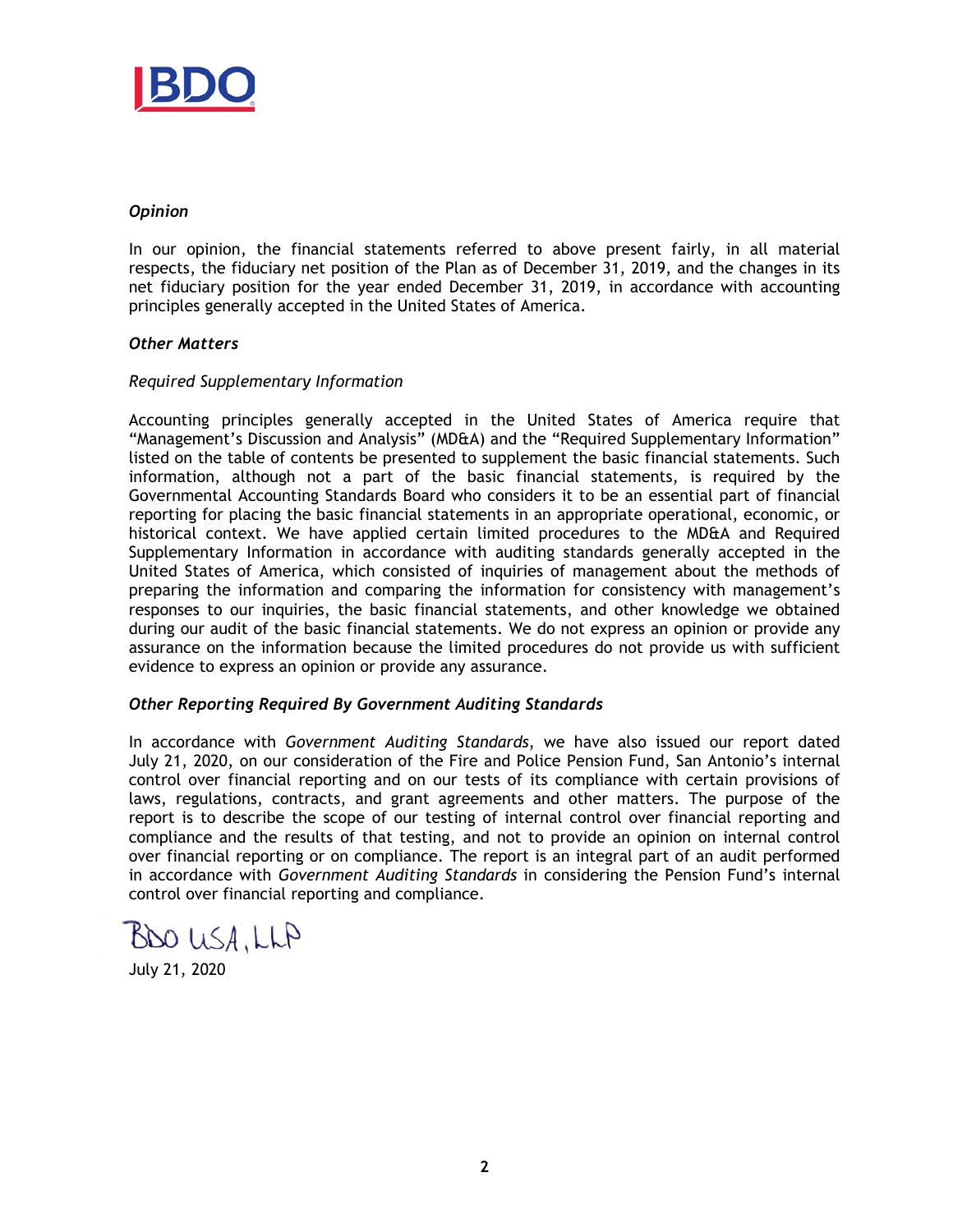### **Management's Discussion and Analysis (Unaudited) Executive Summary December 31, 2019**  (Dollars In Thousands)

### *As of January 1, 2019*

| <b>Valuation Date:</b>                                                                                                  | 1/1/2019        |
|-------------------------------------------------------------------------------------------------------------------------|-----------------|
| Plan Year Ending:                                                                                                       | 12/31/2019      |
| Membership                                                                                                              |                 |
| Number of                                                                                                               |                 |
| Retirees and beneficiaries currently receiving benefits<br>Vested terminated members entitled to but not yet            | 2,858<br>37     |
| receiving benefits*                                                                                                     |                 |
| Active employees                                                                                                        | 4,081           |
| <b>Total</b>                                                                                                            | 6,976           |
| *Includes 35 terminated members due a refund of contributions                                                           |                 |
| Information below is presented as of December 31, 2019:                                                                 |                 |
| Covered payroll                                                                                                         | \$<br>328,796   |
| <b>Net Pension Liability</b>                                                                                            |                 |
| <b>Total Pension Liability</b>                                                                                          | \$<br>3,922,670 |
| <b>Plan Fiduciary Net Position</b>                                                                                      | 3,408,689       |
| Net Pension Liability                                                                                                   | \$<br>513,981   |
|                                                                                                                         |                 |
| Plan Fiduciary Net Position as a Percentage of Total Pension                                                            |                 |
| Liability                                                                                                               | 86.90%          |
| Net Pension Liability as a Percentage of Covered Payroll                                                                | 156.32%         |
| Development of the Single Discount Rate                                                                                 |                 |
| Applicable GASB No. 67 Discount Rate                                                                                    | 7.25%           |
| Long-Term Expected Rate of Return                                                                                       | 7.25%           |
| Long-Term Municipal Bond Rate                                                                                           | N/A             |
| Year when the Plan Fiduciary Net Position is projected to no<br>longer be sufficient to make Projected Benefit Payments | N/A             |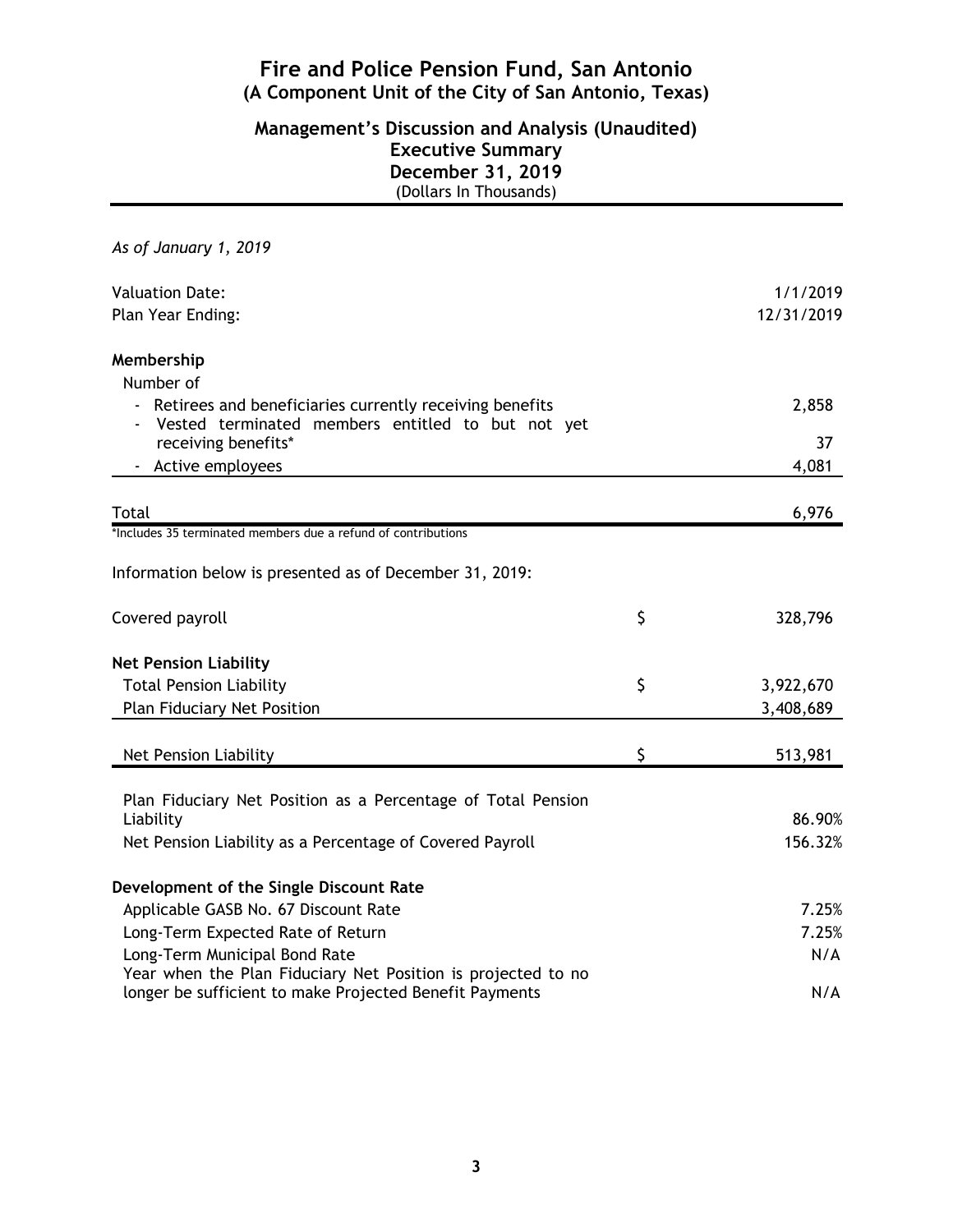**Management's Discussion and Analysis (Unaudited) December 31, 2019**  (Dollars In Thousands)

In the discussion that follows, management provides highlights and expanded information about the financial activity and financial position of the Pension Fund. All amounts, unless otherwise indicated, are expressed in thousands of dollars.

### *Financial Highlights*

- The assets of the Pension Fund exceeded its liabilities as of December 31, 2019 by \$3,408,689 (Net Position). The Net Position is held exclusively for the benefit of the members and retirees of the Fund, and their beneficiaries, and for defraying reasonable administrative expenses of the Pension Fund.
- During the year ended December 31, 2019, the Pension Fund's Net Position increased by \$393,532. Increases in Net Position come from contributions from the City of San Antonio (the City) and the active participants in the Pension Fund and from investment gains on the accumulated assets of the Pension Fund. Decreases come from benefits paid to retirees and their beneficiaries, and expenses related to the administration of the Pension Fund.

### *Overview of the Financial Statements*

The discussion and analysis are intended to serve as an introduction to the Pension Fund's basic financial statements. The Pension Fund is a *fiduciary fund* of the City, and, as such, is used to account for resources held for the benefit of the firefighters and police officers of the City. The assets held in trust in the fiduciary fund are not available to support the City's own programs. The Pension Fund's basic financial statements are comprised of two components: 1) the financial statements, and 2) the notes to the financial statements.

*Financial Statements.* The financial statements are designed to give the reader an overview of the Pension Fund's finances with an emphasis on the Pension Fund's Net Position Restricted for Pension Benefits and the changes in Net Position for the period reported.

The Statement of Fiduciary Net Position presents information on all of the Pension Fund's assets and liabilities, with the difference reported as Net Position Restricted for Pension Benefits.

The Statement of Changes in Fiduciary Net Position presents information showing how the Pension Fund's net position changed during the most recent fiscal year. All of the changes are reported as soon as the underlying event giving rise to the changes occurs, regardless of the timing of the related cash flows. Thus, revenue and expenses are reported in the statement for some items that will only result in cash flows in future fiscal periods.

*Notes to the Financial Statements.* The notes provide additional information that is essential to a full understanding of the data provided in the Pension Fund's financial statements.

*Other Information.* In addition to the basic financial statements, including the notes to the financial statements, this report also presents certain required supplementary information concerning the annual fluctuations in the Net Pension Liability of the Pension Fund, and employer contributions required of the City to the Pension Fund. Also included are certain actuarial assumptions that have an effect on the Net Pension Liability and required contributions. This information, although not a part of the basic financial statements, is required by the Governmental Accounting Standards Board as supplementary information.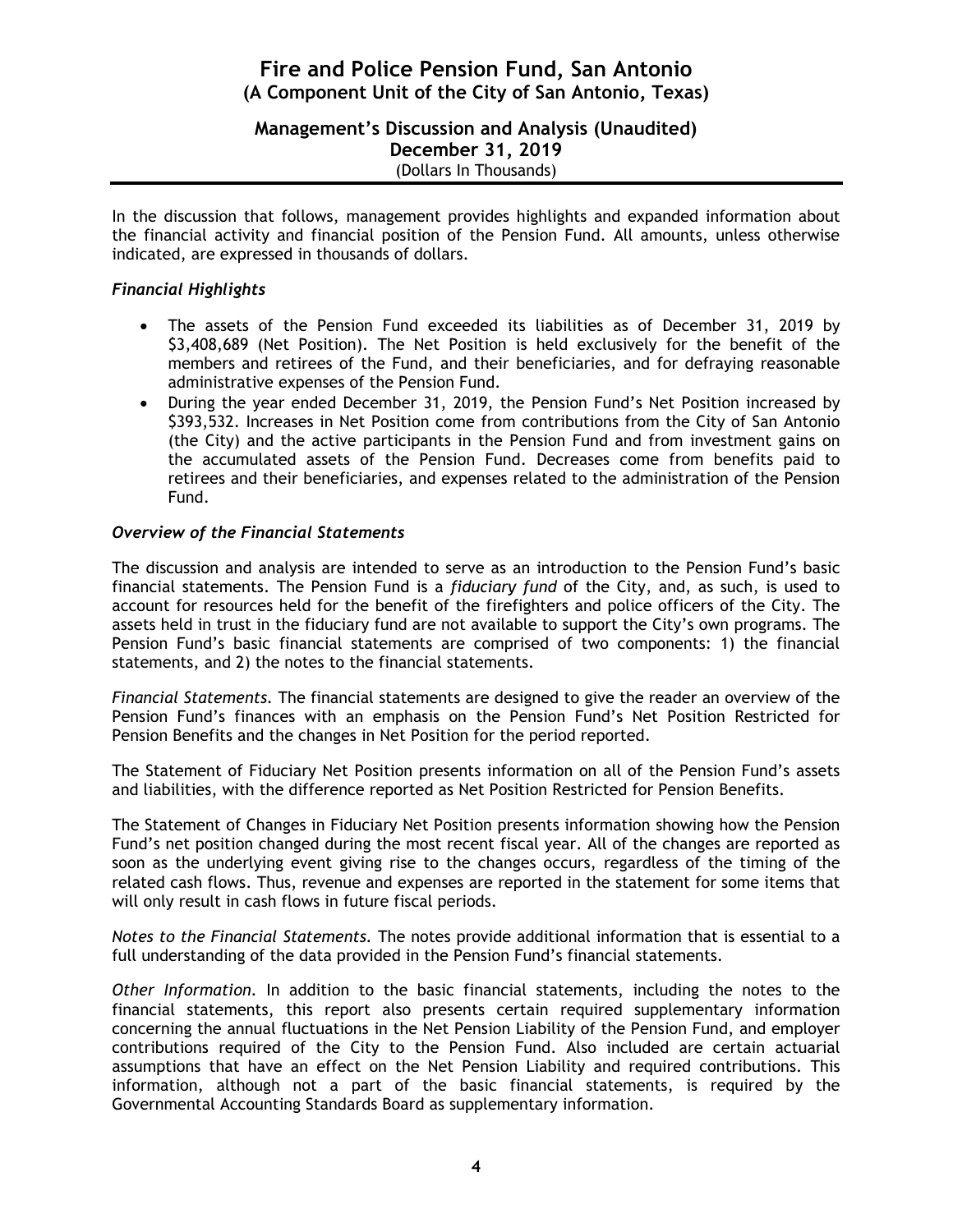### **Management's Discussion and Analysis (Unaudited) December 31, 2019**  (Dollars In Thousands)

#### *Financial Analysis*

As stated earlier, Net Position of the Pension Fund is to be used exclusively for the benefit of the participants and retirees of the Pension Fund and their beneficiaries, and for defraying reasonable administrative expenses of the Pension Fund. The Net Position of the Pension Fund is invested in a diversified portfolio consisting of cash and cash equivalents, equity and fixed income marketable securities, hedge funds, real estate, private equity, private debt, and real assets. These investments make use of international diversification including emerging markets in equities, fixed income, private equity, hedge funds, private debt, real estate and real assets. The portfolio is designed to produce returns sufficient to meet the actuarial assumptions at risk levels that meet the Pension Fund's risk tolerances. A small portion of the Pension Fund's net assets, fixed assets such as leasehold improvements and office equipment, is used by the Pension Fund's administrative staff. Below is a schedule of the assets, liabilities, and net position as of December 31, 2019, compared to the information as reported as of December 31, 2018 and 2017:

| <b>Net Position</b><br>(Dollars in Thousands)                                                                                          |                                                      |                                                      |                                                      |  |  |
|----------------------------------------------------------------------------------------------------------------------------------------|------------------------------------------------------|------------------------------------------------------|------------------------------------------------------|--|--|
| As of                                                                                                                                  | 12/31/2019                                           | 12/31/2018                                           | 12/31/2017                                           |  |  |
| Cash and Short-Term Investments<br>Securities Lending Collateral<br>Investments<br>Receivables<br>Assets Used in Plan Operations - Net | \$<br>91,443<br>73,915<br>3,302,353<br>35,414<br>748 | \$<br>57,717<br>95,325<br>2,954,888<br>17,072<br>515 | S.<br>56,287<br>64,037<br>3,144,676<br>21,260<br>535 |  |  |
| <b>Total Assets</b>                                                                                                                    | 3,503,873                                            | 3,125,517                                            | 3,286,795                                            |  |  |
| <b>Accounts Payable</b><br>Payable for Securities Purchased<br><b>Accrued Expenses</b><br>Securities Lending Collateral                | 6,755<br>14,233<br>281<br>73,915                     | 5,239<br>9,541<br>255<br>95,325                      | 6,403<br>19,573<br>253<br>64,037                     |  |  |
| <b>Total Liabilities</b>                                                                                                               | 95,184                                               | 110,360                                              | 90,266                                               |  |  |
| <b>Net Position Restricted</b><br>for Pension Benefits                                                                                 | 3,408,689                                            | 3,015,157<br>S.                                      | 3,196,529<br>S.                                      |  |  |

#### **Fire and Police Pension Fund, San Antonio**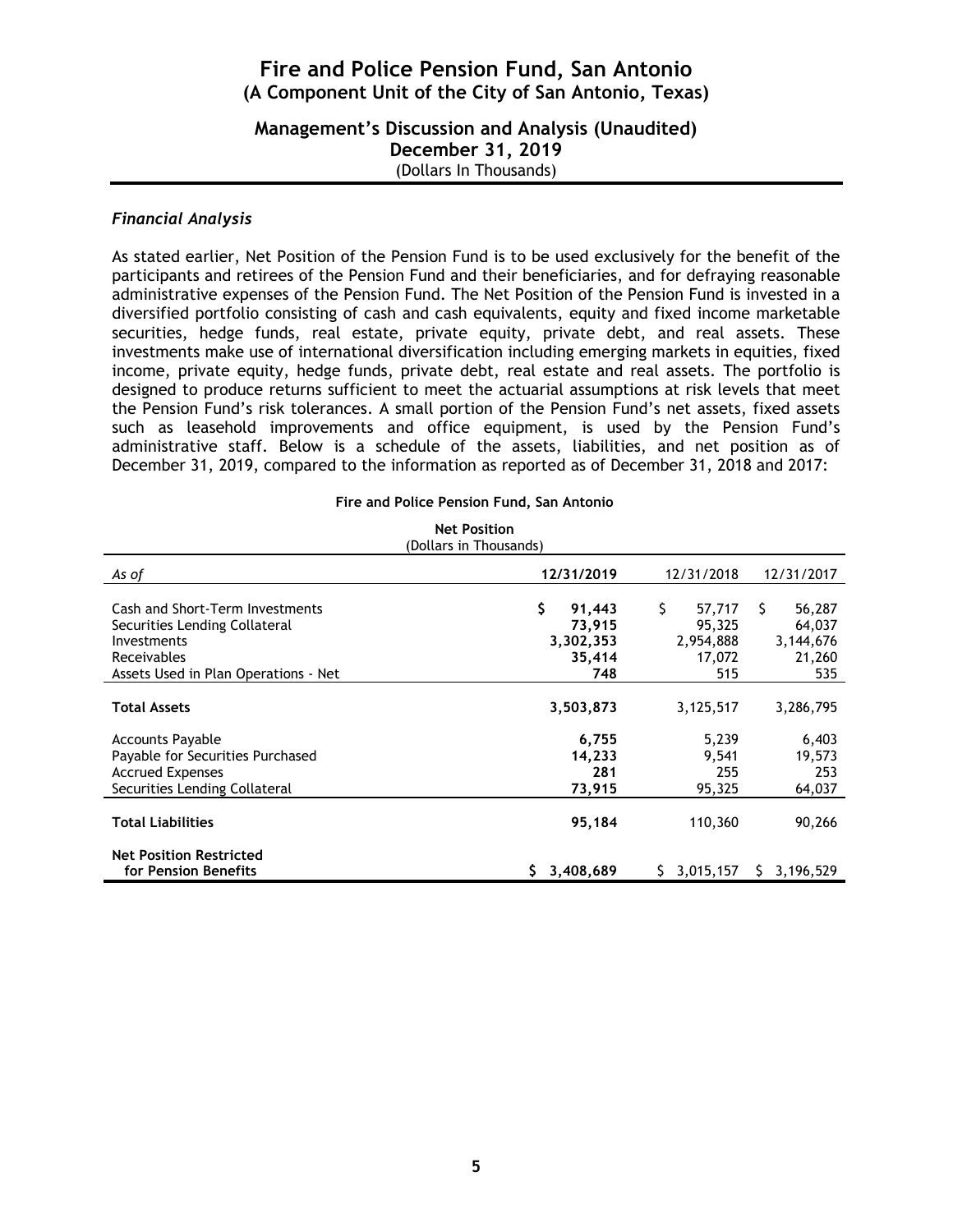### **Management's Discussion and Analysis (Unaudited) December 31, 2019**  (Dollars In Thousands)

The Pension Fund receives revenue from two main sources. First, contributions are received from the City and the active members of the Pension Fund. Second, investment income or loss is earned or lost on the funds that have accumulated over the years. Most of the Pension Fund's cash flow needs are provided for out of the contributions that are received. The investment income or loss is important to the Pension Fund's Net Pension Liability which is discussed in the required supplementary information of this report.

The Pension Fund's expenses are mainly the benefits paid to its retired members. A small percentage of the total expenses are spent on the administrative costs of the Pension Fund.

As mentioned above, the Pension Fund's net position increased by \$393,532 for the year ended December 31, 2019. Below is a schedule of additions, deductions, and the change in net position for the year ended December 31, 2019, compared to the years ended December 31, 2018 and 2017:

|                                                                                                                                                                                                                 | <b>Change in Net Position</b><br>(Dollars in Thousands) |                                                      |                                                    |
|-----------------------------------------------------------------------------------------------------------------------------------------------------------------------------------------------------------------|---------------------------------------------------------|------------------------------------------------------|----------------------------------------------------|
|                                                                                                                                                                                                                 | <b>Year Ended</b><br><b>December</b><br>2019            | <b>Year Ended</b><br><b>December</b><br>2018         | <b>Year Ended</b><br><b>December</b><br>2017       |
| Additions<br>Contributions<br>Employer<br>Employee                                                                                                                                                              | \$<br>81,016<br>-\$<br>40,508                           | 78,312<br>- \$<br>39,182                             | 75,916<br>37,958                                   |
| <b>Total Contributions</b>                                                                                                                                                                                      | 121,524                                                 | 117,494                                              | 113,874                                            |
| Investment Income:<br>Interest<br><b>Dividends</b><br>Net appreciation (depreciation) in<br>fair value of investments<br>Income from real estate operations<br>Securities lending (net of fees)<br>Other income | 30,763<br>25,609<br>395,741<br>12,843<br>269<br>64      | 25,288<br>28,343<br>(168, 172)<br>6,871<br>375<br>65 | 23,922<br>25,203<br>363,837<br>9,055<br>372<br>307 |
| Investment expenses                                                                                                                                                                                             | (16, 222)                                               | (15, 465)                                            | (15, 418)                                          |
| Net Investment (Loss) Income                                                                                                                                                                                    | 449,067                                                 | (122, 695)                                           | 407,278                                            |
| <b>Total (Deductions) Additions</b>                                                                                                                                                                             | 570,591                                                 | (5, 201)                                             | 521,152                                            |
| <b>Deductions</b><br>Benefits paid to participants<br>Refunds paid to participants<br>Other deductions                                                                                                          | 172,322<br>1,172<br>3,565                               | 171,774*<br>918<br>3,479                             | 155,120<br>1,017<br>3,034                          |
| <b>Total Deductions</b>                                                                                                                                                                                         | 177,059                                                 | 176,171                                              | 159,171                                            |
| (Decrease) Increase in Net Position                                                                                                                                                                             | 393,532                                                 | (181, 372)                                           | 361,981                                            |
| Net Position, beginning of year                                                                                                                                                                                 | 3,015,157                                               | 3,196,529                                            | 2,834,548                                          |
| Net Position, end of year                                                                                                                                                                                       | \$<br>\$<br>3,408,689                                   | \$<br>3,015,157                                      | 3,196,529                                          |

 **Fire and Police Pension Fund, San Antonio** 

\* A 13th check was issued to retired members who received an annuity in 2017. The total amount of 13<sup>th</sup> checks issued in 2018 was \$10,970.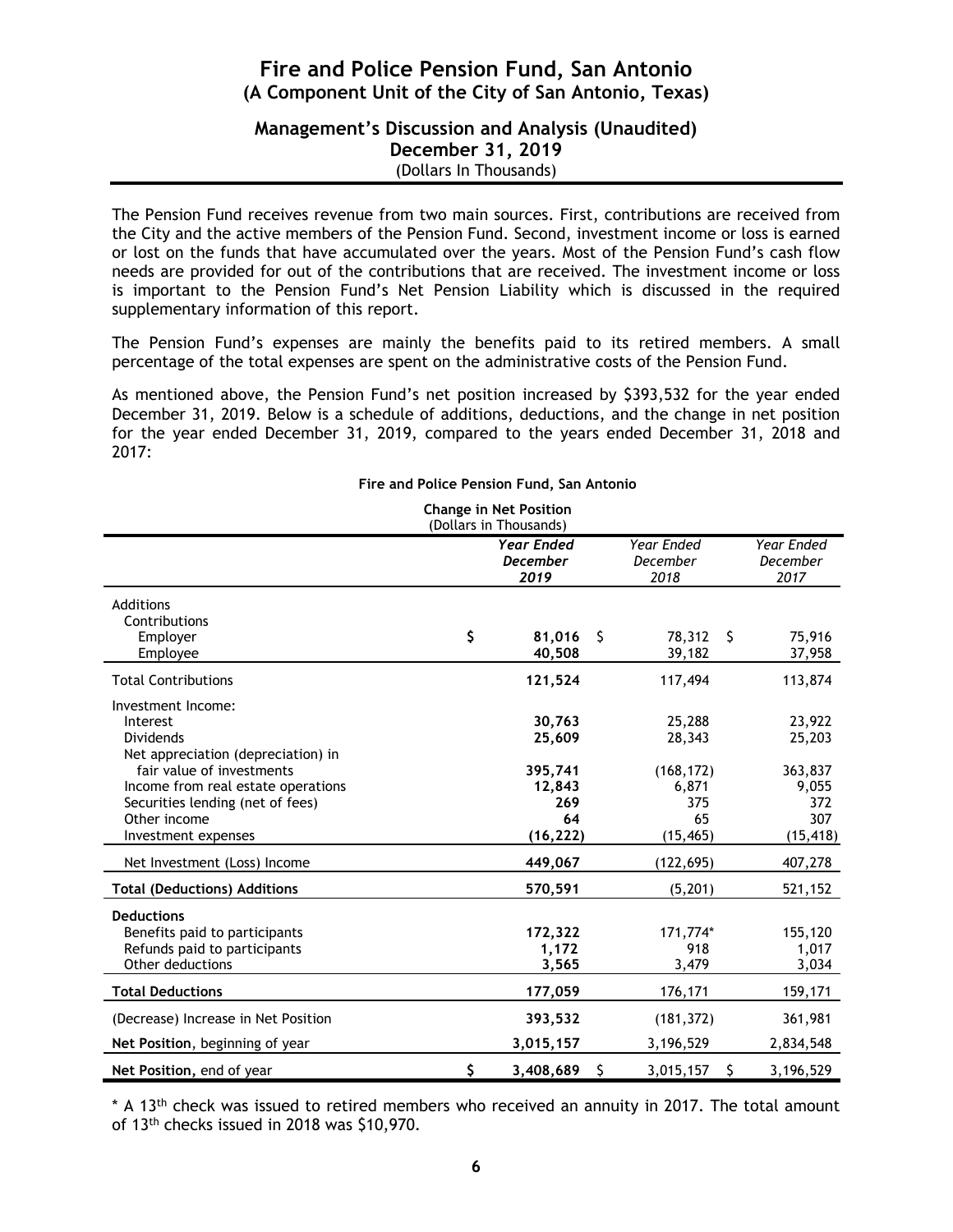### **Management's Discussion and Analysis (Unaudited) December 31, 2019**  (Dollars In Thousands)

The increase in Net Position for the year ended December 31, 2019 was 13.1%. The increase was mainly due to the gain in value of the securities held for investment.

Texas Senate Bill 322 requires that information regarding costs of investment management fees, brokerage fees and commissions, profit sharing and carried interest, and investment services such as custodial and investment consulting be presented along with the annual financial statements of the Pension Fund. This information augments the information included in the financial statements. At the direction of Pension Fund management, the following schedule has been prepared by the Pension Fund's general investment consultant, New England Pension Consultants, using information acquired from specialty consultants and Pension Fund staff:

|                      |                                       |   |                                                  | (Whole Dollars)                           |   |                                          |                            |                                                         |
|----------------------|---------------------------------------|---|--------------------------------------------------|-------------------------------------------|---|------------------------------------------|----------------------------|---------------------------------------------------------|
| <b>Asset Class</b>   | Management<br>Fees Paid from<br>Trust |   | Management<br><b>Fees Netted</b><br>from Returns | Total<br>Investment<br>Management<br>Fees |   | <b>Brokerage</b><br>Fees/<br>Commissions | Profit/Carried<br>Interest | Total Direct<br>and Indirect<br>Fees and<br>Commissions |
| <b>Public Equity</b> | 708,008                               | Ś | 5,369,207                                        | 6.077.215                                 | Ś | 835,826                                  | Ś<br>$\blacksquare$        | 6,913,041                                               |
| Fixed Income         |                                       |   | 3,946,504                                        | 3,946,504                                 |   |                                          |                            | 3,946,504                                               |
| Hedge Funds          | $\blacksquare$                        |   | 4.886.822                                        | 4,886,822                                 |   | $\blacksquare$                           | 4.006.389                  | 8,893,211                                               |
| Real Assets          | $\blacksquare$                        |   | 1,549,323                                        | 1,549,323                                 |   | ۰                                        | 2.152.004                  | 3,701,327                                               |
| Private Equity       | $\blacksquare$                        |   | 4.282.704                                        | 4.282.704                                 |   | ۰                                        | 662.658                    | 4,945,362                                               |
| <b>Private Debt</b>  |                                       |   | 2.043.424                                        | 2,043,424                                 |   | $\overline{\phantom{0}}$                 | 2,706,852                  | 4,750,276                                               |
| <b>Real Estate</b>   |                                       |   | 2.459.295                                        | 2,459,295                                 |   |                                          | 4.006.389                  | 6,465,684                                               |
| Total                | 708,008                               |   | 24.537.279                                       | 25,245,288                                |   | 835,826                                  | \$13,534,292               | 39,615,406                                              |

| <b>Total Investment Expenses (Whole Dollars)</b>                                                    |   |            |
|-----------------------------------------------------------------------------------------------------|---|------------|
| Total Direct and Indirect Fees and Commissions                                                      | S | 39,615,406 |
| <b>Investment Services</b>                                                                          |   |            |
| Custodial                                                                                           |   | 378,637    |
| Investment Consulting                                                                               |   | 1,030,000  |
|                                                                                                     |   |            |
| Sub-total Investment Services                                                                       |   | 1,408,637  |
| Total Investment Expenses (Total Direct and Indirect<br>Fees and Commissions + Investment Services) |   | 41,024,042 |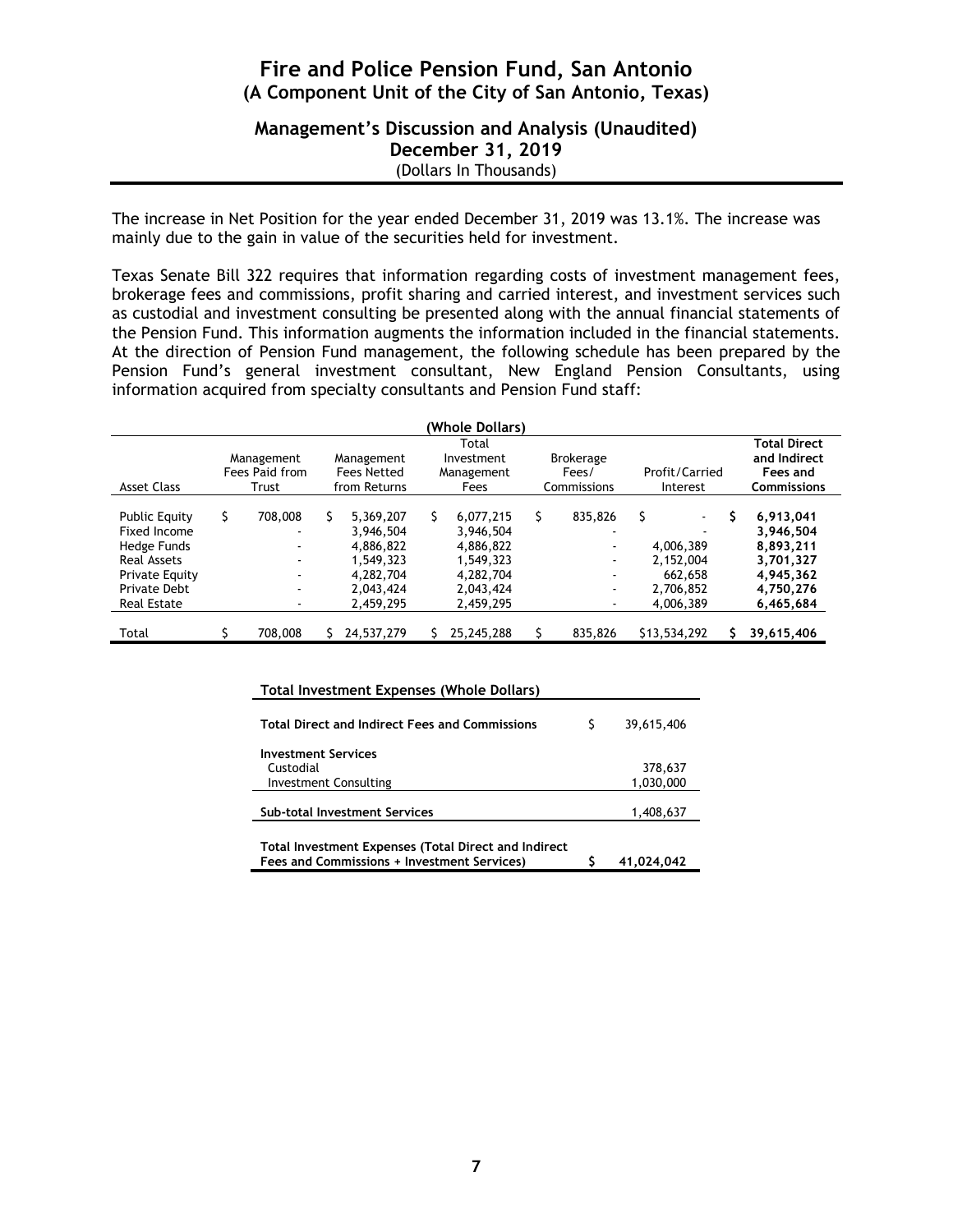(A Component Unit of the City of San Antonio, Texas)

Statement of Fiduciary Net Position (Dollars in Thousands)

| December 31,                                        | 2019            |
|-----------------------------------------------------|-----------------|
| <b>Assets</b>                                       |                 |
| Cash and short-term investments                     | \$<br>91,443    |
| Securities lending collateral-cash and cash         |                 |
| equivalents, at fair value (See Note 8)             | 73,915          |
| Investments, at fair value (See Note 3)             | 3,302,353       |
| <b>Total Investments</b>                            | 3,467,711       |
| Contributions receivable-employer                   | 4,169           |
| Contributions receivable-members                    | 2,084           |
| Accrued interest and dividends                      | 4,876           |
| Receivable from the sale of securities              | 24,285          |
| <b>Assets Used in Plan Operations</b>               |                 |
| <b>Buildings</b>                                    | 790             |
| Furniture and equipment                             | 353             |
| Computer equipment                                  | 99              |
|                                                     | 1,242           |
| Accumulated depreciation                            | (494)           |
| Assets Used in Plan Operations - Net                | 748             |
| <b>Total Assets</b>                                 | 3,503,873       |
| Liabilities                                         |                 |
| Accounts payable                                    | 6,755           |
| Payable for securities purchased                    | 14,233          |
| Accrued expenses                                    | 281             |
| Securities lending collateral                       | 73,915          |
| <b>Total Liabilities</b>                            | 95,184          |
|                                                     |                 |
|                                                     |                 |
| <b>Net Position Restricted for Pension Benefits</b> | \$<br>3,408,689 |

*The accompanying notes are an integral part of these financial statements.*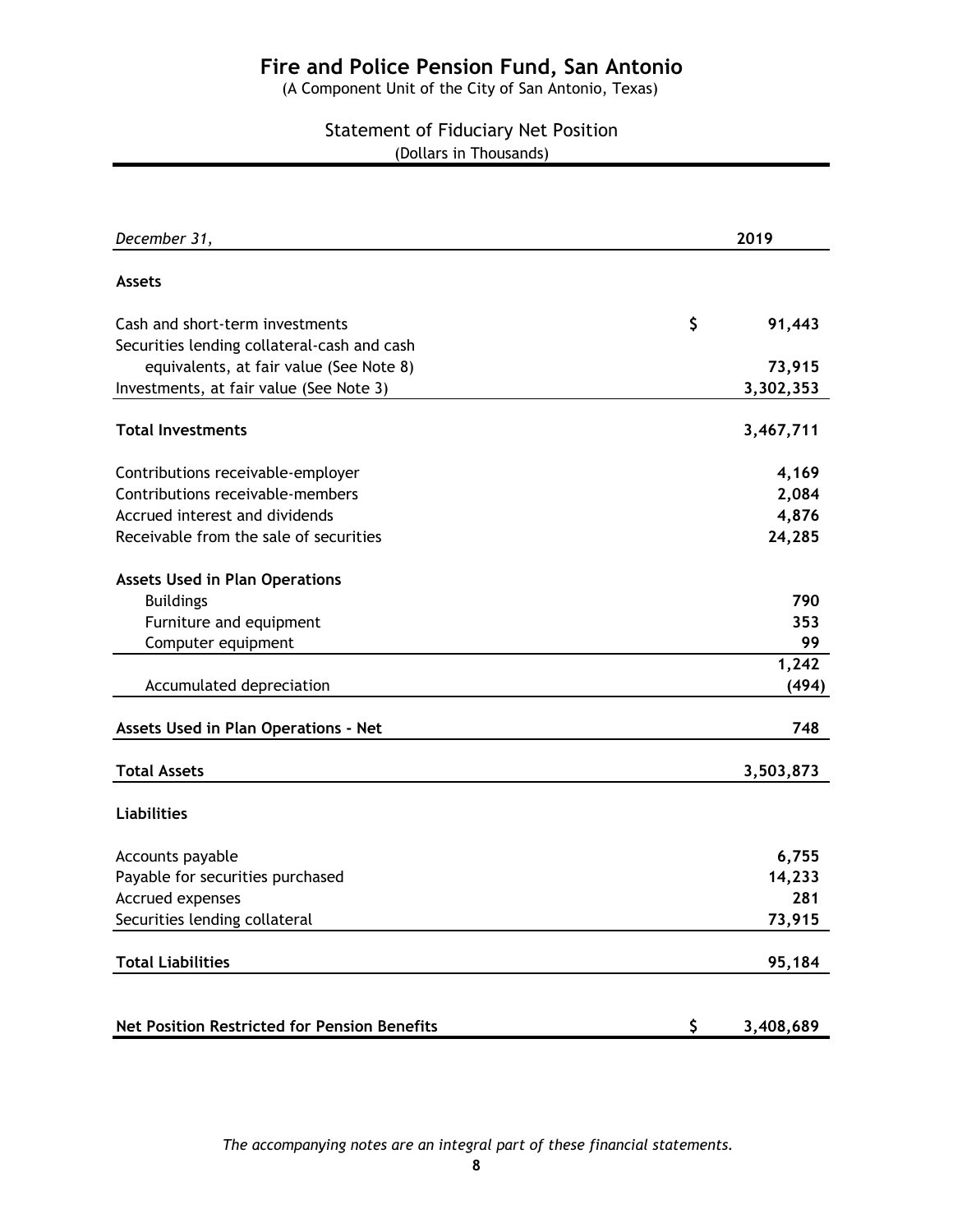(A Component Unit of the City of San Antonio, Texas)

### Statement of Changes in Fiduciary Net Position (Dollars in Thousands)

| Year ended December 31,                                                     | 2019            |
|-----------------------------------------------------------------------------|-----------------|
| Additions (Deductions) To Net Position Attributable to<br>Investment Income |                 |
| Net appreciation                                                            |                 |
| in fair value of investments                                                | \$<br>395,741   |
| Interest                                                                    | 30,763          |
| <b>Dividends</b>                                                            | 25,609          |
| Real estate income, net                                                     | 12,843          |
| Securities lending income                                                   | 2,348           |
| Other income                                                                | 64              |
| Less investment expenses:                                                   |                 |
| Investment management and custodial fees                                    | (16, 222)       |
| Securities lending borrower rebates                                         | (1, 935)        |
| Securities lending fees                                                     | (144)           |
| Net Investment Income                                                       | 449,067         |
| <b>Contributions</b>                                                        |                 |
| Employer (See Note 5)                                                       | 81,016          |
| Members (See Note 5)                                                        | 40,508          |
|                                                                             |                 |
| <b>Total Contributions</b>                                                  | 121,524         |
| <b>Total Increase From Additions and Investment Income</b>                  | 570,591         |
| Deductions From Net Position Attributable to:                               |                 |
| Benefits paid to participants:                                              |                 |
| Annuities                                                                   | 148,725         |
| BackDROP payments (See Note 1)                                              | 23,597          |
| Refunds of participant contributions                                        | 1,172           |
| Personnel costs                                                             | 1,554           |
| Contractual services                                                        | 1,596           |
| Depreciation                                                                | 47              |
| Maintenance and utilities                                                   | 368             |
| <b>Total Deductions</b>                                                     | 177,059         |
|                                                                             |                 |
| Net Increase                                                                | 393,532         |
| Net Position Restricted for Pension Benefits, Beginning of Year             | 3,015,157       |
| Net Position Restricted for Pension Benefits, End of Year                   | \$<br>3,408,689 |

*The accompanying notes are an integral part of these financial statements.*

-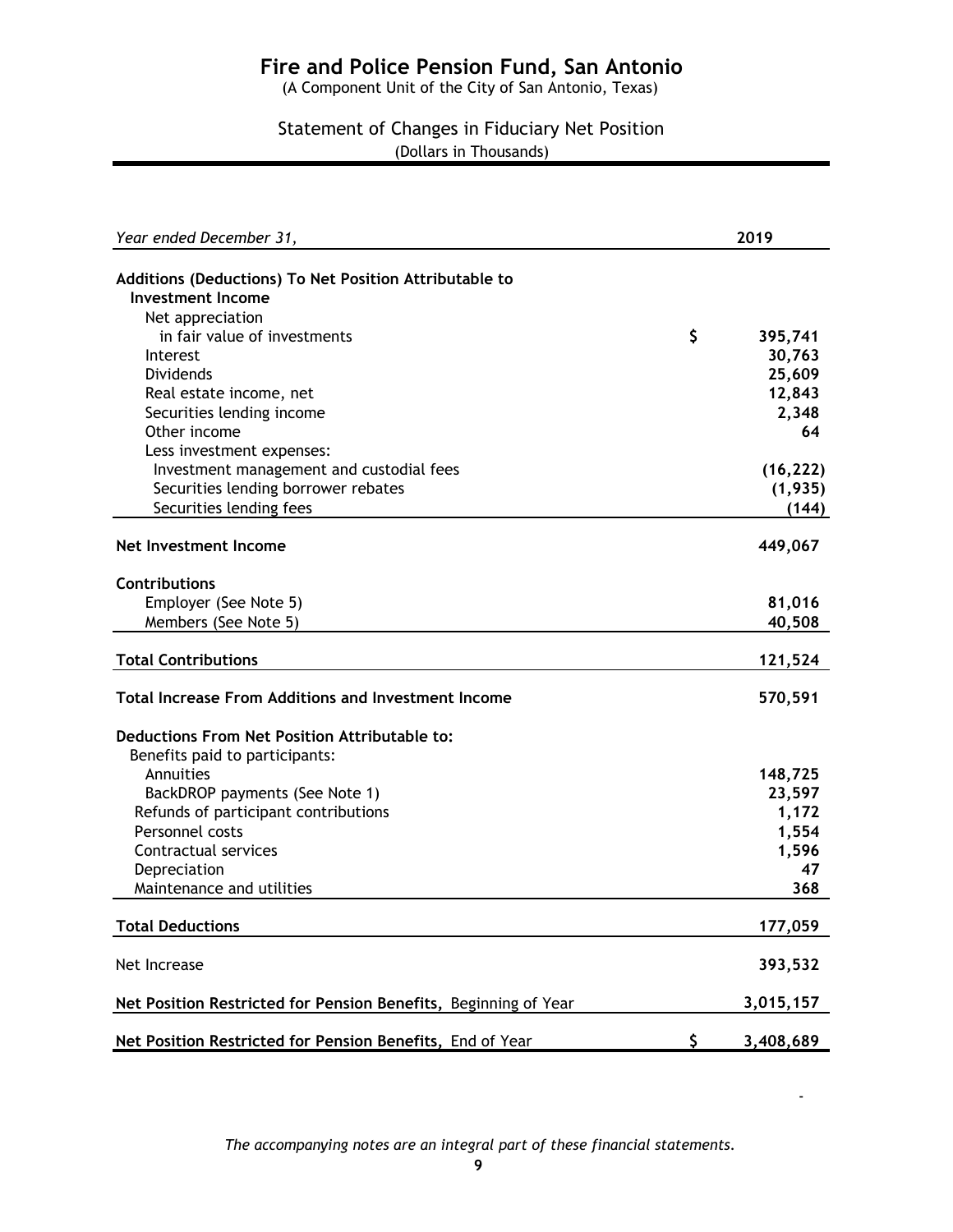### **Notes to Financial Statements**  (Dollars In Thousands)

### **1. Plan Description**

The Fire and Police Pension Fund, San Antonio (the Pension Fund) is a single-employer defined benefit retirement plan established in accordance with the laws of the State of Texas. The governing document for the Pension Fund is found in Vernon's Texas Civil Statutes, Article 6243o. The pension law governing the Pension Fund for the year ended December 31, 2019 was last amended October 1, 2009. The Pension Fund is administered by a nine-member Board of Trustees (the Board), which includes two City Council members, the mayor or his appointee, two police officers, two firefighters, and two retirees. The Pension Fund meets the criteria of a "fiduciary fund" of the City of San Antonio (the City) as established by *Governmental Accounting Financial and Reporting Standards*, and is therefore included in the City's financial statements as a pension trust fund. A more complete description of the Pension Fund is provided in the summary plan description. At December 31, 2019, membership of the Pension Fund consisted of:

| Total                                         | 6,976 |
|-----------------------------------------------|-------|
| Active and Inactive participants              | 4,118 |
| Retirees and beneficiaries receiving benefits | 2,858 |
|                                               |       |
|                                               | 2019  |

Currently, the Pension Fund provides retirement benefits to eligible employees of the fire and police departments of the City who have served for 20 years or more. Employees who terminate prior to accumulating 20 years of service may apply to receive a refund of their contributions. Upon application for a service retirement pension from the Pension Fund, retiring employees are entitled to a retirement annuity computed based on the average of the employee's total salary, excluding overtime pay, for the highest three years of the last five years. The retirement annuity computation (Annuity Computation) for employees retiring during the period covered by the financial statements and following, is 2-1/4% of such average for each of the first 20 years served, plus 5% of the participant's average total salary for each of the next seven (7) years, plus 2% of the participant's average total salary for each of the next three (3) years of service, plus 1/2% of the participant's average total salary for each of the next three (3) years of service, with fractional years of service prorated based on full months served as a contributing participant. In making the computation for a year, the year is considered to begin on the first day a contribution is made. A retirement annuity under this subsection may not exceed, as of the date of retirement, 87-1/2% of the participant's average total salary.

There is a provision for the Backwards Deferred Retirement Option Plan (BackDROP), which, as of October 1, 2009, permits retiring participants who had actual service credit of at least 20 years and one month to elect to receive a lump-sum payment for a number of full months of service elected by the participant that does not exceed the lesser of the number of months of service credit the participant had in excess of 20 years, or 60 months and a reduced annuity payment.

For purposes of a BackDROP benefit calculation, the participant's salary beyond 34 years of service is used to determine the participant's average salary.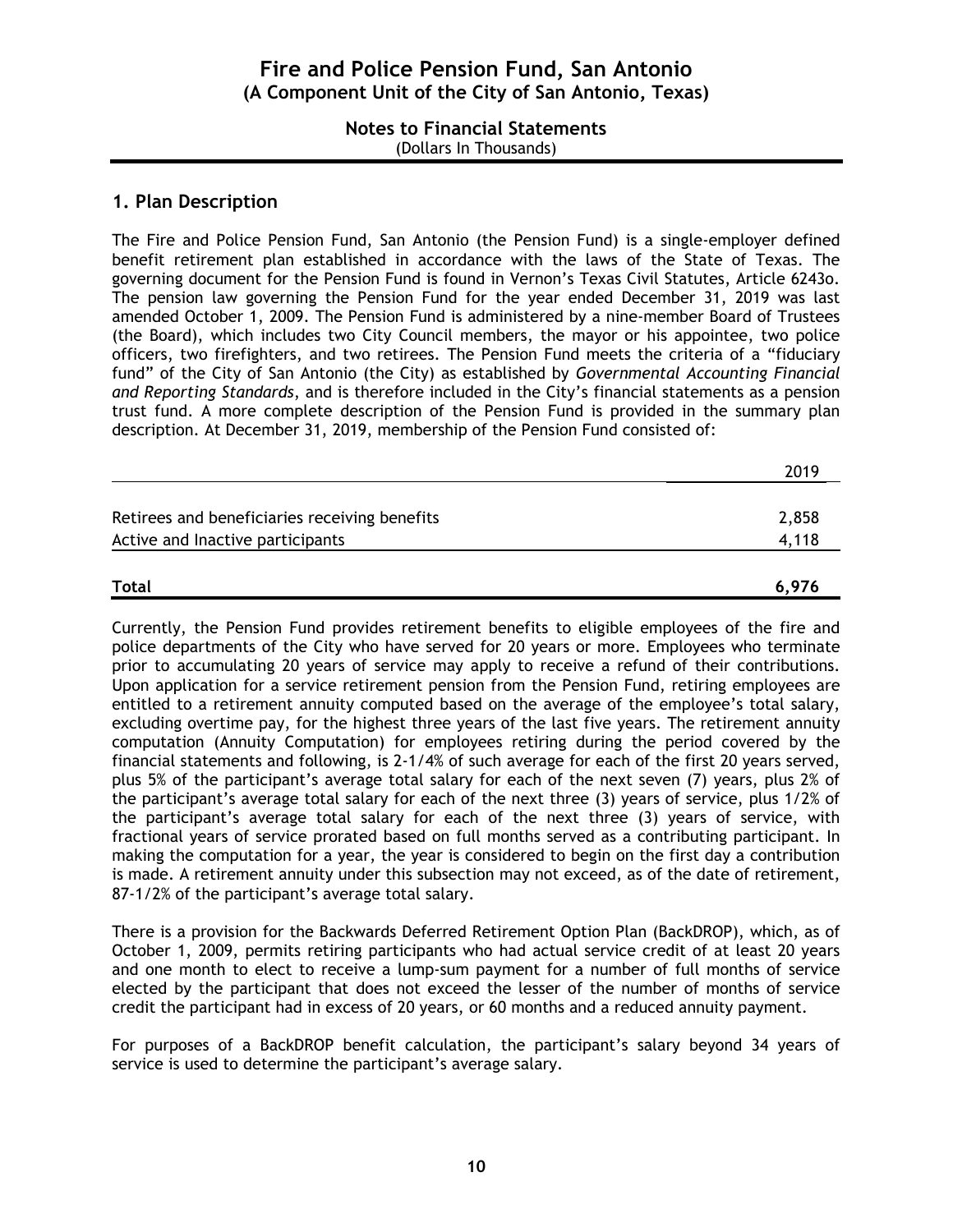### **Notes to Financial Statements**  (Dollars In Thousands)

### **1. Plan Description (Continued)**

There is also a provision for a 13<sup>th</sup> and 14<sup>th</sup> pension check. At the end of each fiscal year, the Board may authorize the disbursement of a 13<sup>th</sup> monthly pension check if the annualized yield on the Pension Fund's investments exceeds the actuarial projections for the preceding five-year period by at least 100 basis points. In the same way, the Board may authorize a 14<sup>th</sup> monthly pension check if the annualized yield on the Pension Fund's investments exceeds the actuarial projections for the preceding five-year period by at least 300 basis points. The  $13<sup>th</sup>$  and  $14<sup>th</sup>$ pension checks are paid to each retiree and beneficiary receiving a pension at the end of the fiscal year, and are in an amount equal to the pension check paid in the last month of the preceding fiscal year of the Pension Fund (retirees/beneficiaries with less than one (1) year of benefits will receive a prorated check, and no check will be paid to retirees who retired after the end of the fiscal year). Authorization for one (1) year does not obligate the Board to authorize a  $13<sup>th</sup>$  or  $14<sup>th</sup>$  check for any other year. The Pension Fund did not meet the criteria for the  $13<sup>th</sup>$  or 14<sup>th</sup> check for the year ended December 31, 2019.

The Pension Fund also provides benefits when service is terminated by reason of death or disability. The beneficiary or the employee is entitled to one-half of the average of the employee's total salary, excluding overtime pay, or vested benefit as is provided in the computation of normal retirement benefits, whichever is higher. If a participant dies after retiring, spouses or beneficiaries who were married to, or dependents of, the participant at the time of retirement receive the same annuity paid to the participant as of the date of the participant's death up to the maximum benefit. The maximum benefit for surviving spouses and dependent children is equal to a 27-year service pension. As of October 1, 2009, the allocation of death benefits between a surviving spouse and the dependent children of a member is 75% to spouse and 25% to children. The spousal death benefit provided to a spouse who married a retiree after retirement, and at least five (5) years prior to the date of the retiree's death, is the same as a spouse who married a participant prior to retirement. In the case of a marriage after retirement, a spouse who is otherwise qualified to receive a pension is subject to a 55-year-old minimum age to begin receiving annuity payments. As of October 1, 2009, the spousal death benefit for a spouse who married a retiree after retirement, and less than five (5) years prior to the date of the retiree's death, is \$15,000 if there are no other beneficiaries.

The Pension Fund provides a disability annuity equal to 87.5% of average total salary, if the participant suffers a catastrophic injury. A catastrophic injury is described as an irreparable physical bodily injury suffered during the performance of high-risk line of duty activities, when the injury results in the individual being unable to obtain any sort of employment sufficient to generate income above the poverty level.

The surviving spouse of an active participant may elect to receive benefits in the form of a lumpsum payment and reduced annuity, similar to a BackDROP election made by a retiring participant.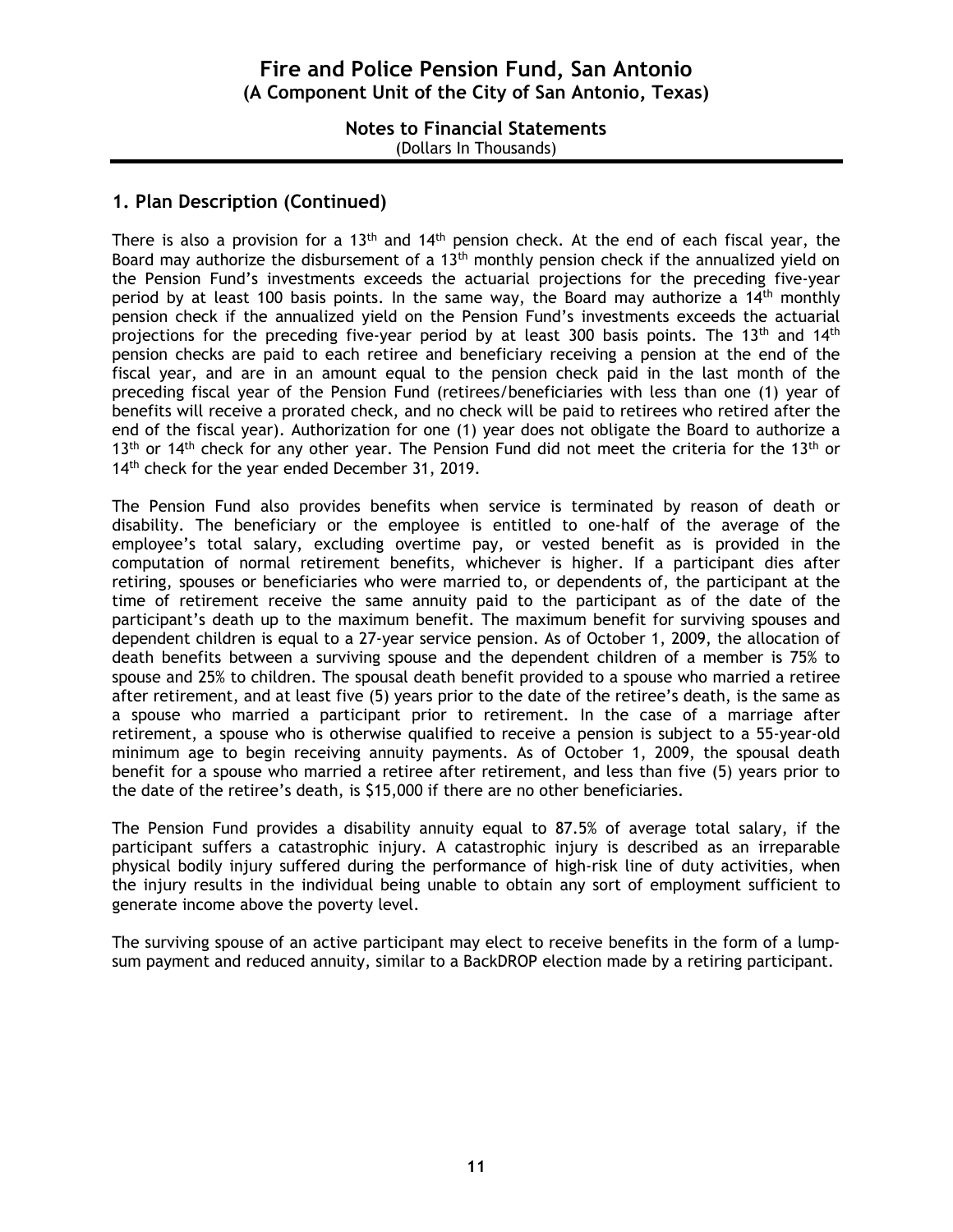### **Notes to Financial Statements**  (Dollars In Thousands)

### **1. Plan Description (Continued)**

The estate of an active participant who dies and does not leave a beneficiary will receive either ten (10) times the amount of an annuity computed according to the Annuity Computation mentioned above, using the deceased participant's service credit and average total salary as of the date of death, or the deceased participant's contributions that were picked up by the City. The estate of a retiree who dies and does not leave a beneficiary will receive a lump sum benefit equal to ten (10) times the amount of the annuity awarded by the Board effective on the retiree's date of retirement, less any retirement or disability annuity, and any lump-sum payments paid to the retiree.

The Pension Fund also provides benefits when an eligible participant is killed in the line of duty. The participant's surviving spouse and dependent children are entitled to a total pension equal to the participant's base salary at the time of death.

Another important provision of the Pension Fund is the Cost of Living Adjustment (COLA). The COLA is based on the Consumer Price Index for all Urban Consumers – U.S. City Average (CPI-U) as published by the Bureau of Labor Statistics. Participants whose retirement, disability, or death occurred before August 30, 1971, receive an increase equal to 100% of the increase in the CPI-U. Participants whose retirement, disability, or death occurred after August 30, 1971, but before October 1, 1999, receive an increase equal to 100% of the increase in the CPI-U up to 8% and 75% of the increase in the CPI-U in excess of 8%. Members whose retirement, disability, or death occurred after October 1, 1999, receive an increase equal to 75% of the increase in the CPI-U.

The Pension Fund is funded in accordance with Texas state statutes. The City is required to contribute 24.64% of salary, excluding overtime pay. The participant contribution rate is 12.32%. New firefighters and police officers are immediately eligible for membership after they receive state certification and complete all other requirements. The new participants contribute to the Pension Fund upon becoming eligible.

The Pension Fund has a provision that allows the fire chief and police chief to opt out of membership in the Pension Fund.

### **2. Summary of Significant Accounting Policies and Plan Asset Matters**

### *Basis of Accounting*

The financial statements of the Pension Fund are prepared in conformity with accounting principles generally accepted in the United States of America (GAAP) for local governmental units as prescribed by the Governmental Accounting Standards Board (GASB). The Pension Fund financial statements are prepared using the accrual basis of accounting. Participant and employer contributions are recognized as revenue in the period in which participant services are performed. Benefits, with the exception of BackDROP payments and refunds, are recorded in the period they are due and payable. BackDROPs and refunds are accrued when payment is approved by the Board.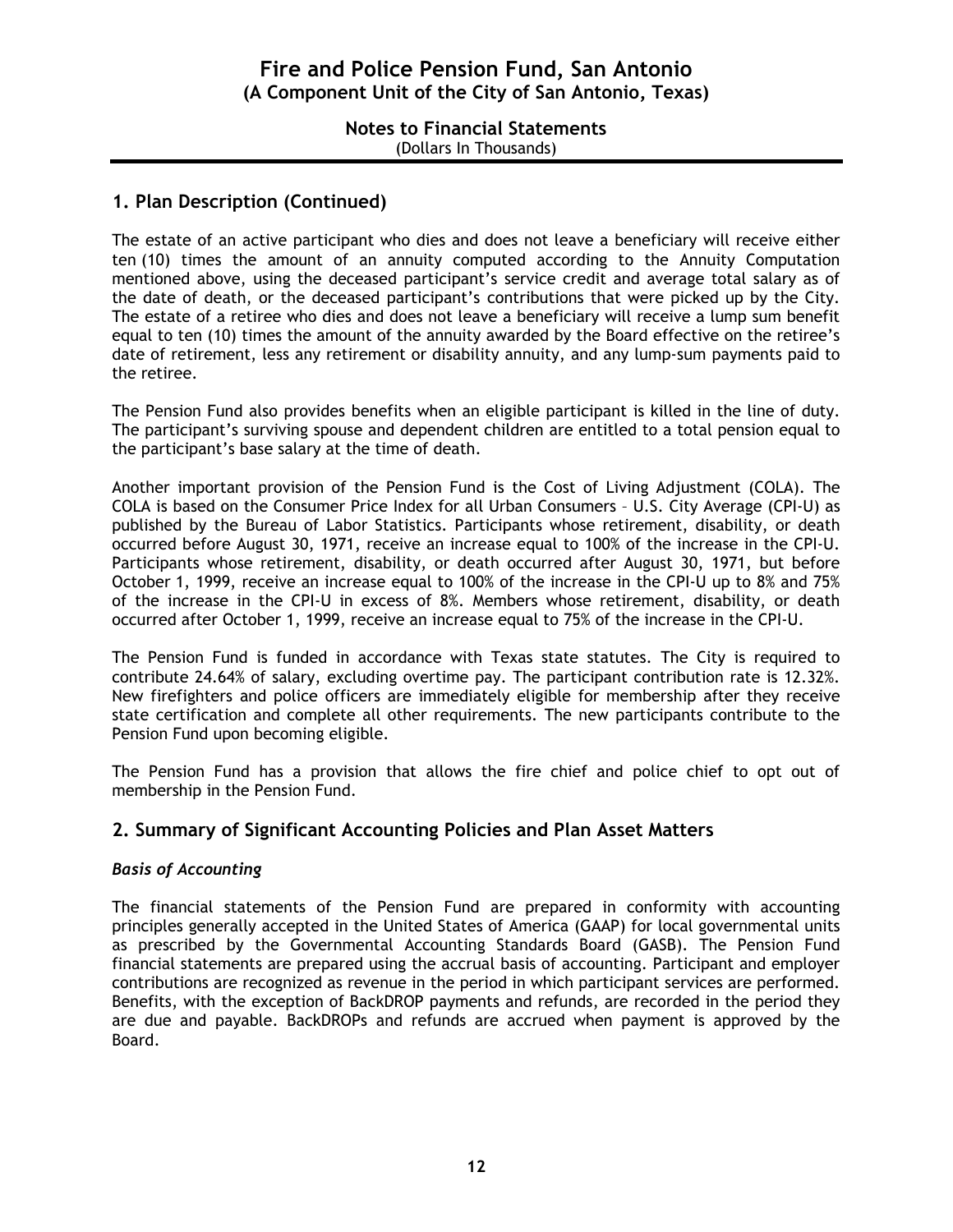**Notes to Financial Statements**  (Dollars In Thousands)

### **2. Summary of Significant Accounting Policies and Plan Asset Matters (Continued)**

#### *Cash and Short-Term Investments*

Cash and short-term investments include demand deposit accounts and short-term U.S. Government and other investments.

### *Investments*

Investment purchases and sales are recorded as of the trade date. Dividend income is recognized on the ex-dividend date. Other investment income is recognized when earned.

Investments are reported at fair value. Fair value is the amount reasonably expected to be received for an investment in a current sale between a willing buyer and a willing seller. Common and preferred stocks are valued based on published market prices and quotations from national security exchanges and securities pricing services. International stocks are then adjusted to reflect the current exchange rate of the underlying currency. Investments for which no notional exchanges or pricing service exists, such as private market investments, are valued by the investment partnership based on the valuation methodology outlined in the partnership agreement. Real estate may be valued by the manager or independent appraisers. Commingled Fund investments that are not traded on a national exchange are valued on a Net Asset Value Basis by the commingled investment manager. The Pension Fund performs due diligence reviews of the investment pricing, process, and infrastructure of private market investments, commingled fund investments, and real estate investments to assure that the asset values provided by the managers are reasonable.

Net appreciation (depreciation) is determined by calculating the change in fair value of investments between the beginning of the period and the end of the period, less purchases of investments at cost, plus sales of investments at fair value. Investment expenses consist of external expenses directly related to the Pension Fund's investment operations, as well as internal administrative expenses associated with the Pension Fund's investment program.

The Pension Fund's investments are reported at fair value. Fair value is determined within the guidelines of Statement No. 72 of the Governmental Accounting Standards Board and is discussed in more detail in Note 3.

#### *Assets Used in Plan Operations*

Assets used in plan operations are reported on the basis of cost. The Pension Fund provides for depreciation on the straight-line method over the estimated useful lives of the assets. The following estimated useful lives are used in providing for depreciation:

| <b>Buildings</b>        | 40 years   |
|-------------------------|------------|
| Furniture and equipment | 5-10 years |
| Computer equipment      | 3-5 years  |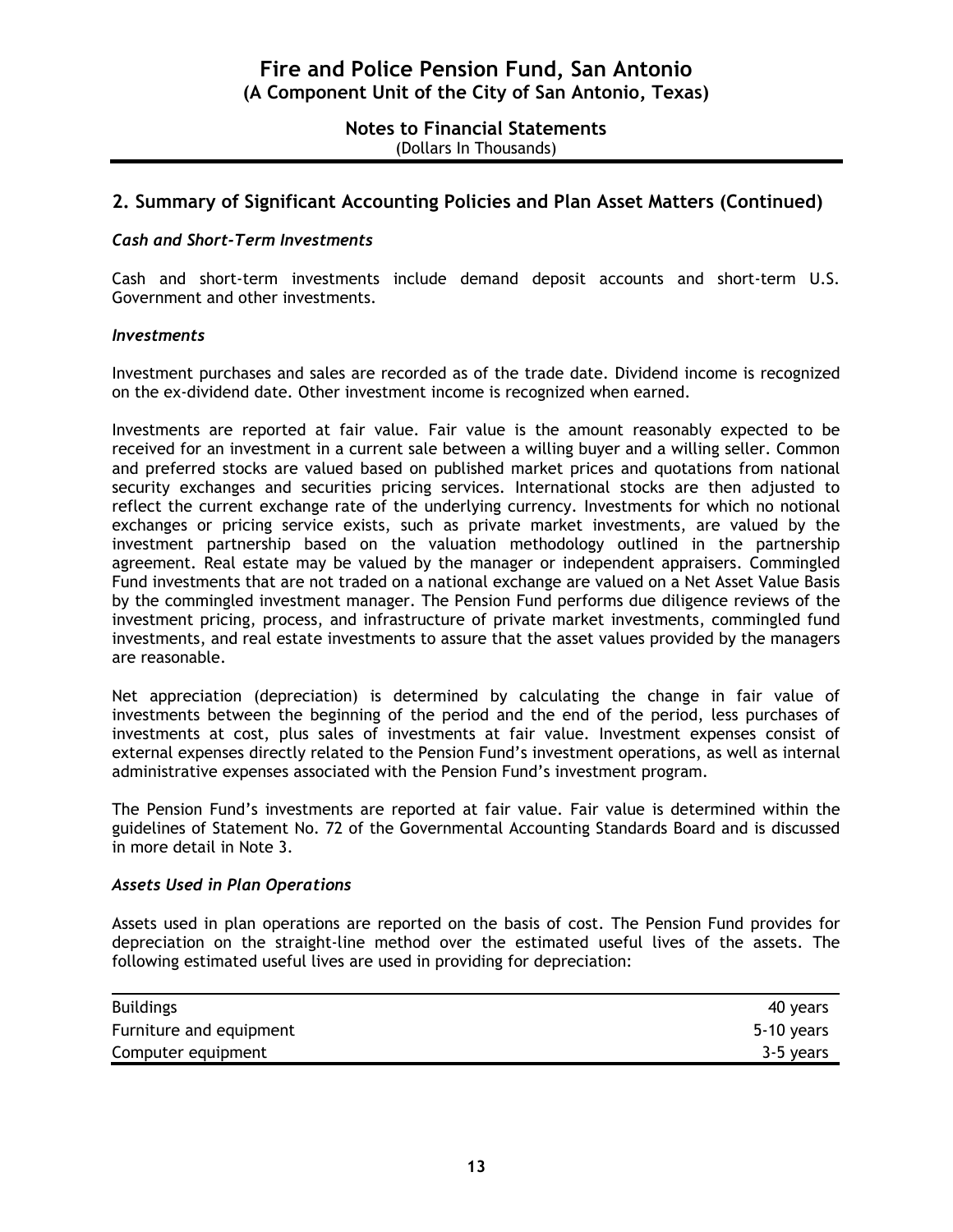**Notes to Financial Statements**  (Dollars In Thousands)

### **2. Summary of Significant Accounting Policies and Plan Asset Matters (Continued)**

#### *Federal Income Tax*

The Pension Fund obtained its latest determination letter on May 25, 2012, in which the Internal Revenue Service stated that the Pension Fund, as designed, is in compliance with the applicable requirements of the Internal Revenue Code (IRC) and is therefore exempt from Federal income taxes. The Pension Fund administrator believes that the Pension Fund is currently designed and being operated in compliance with the applicable requirements of the IRC.

#### *Administrative Costs*

All administrative costs of the Pension Fund are paid from Pension Fund assets.

#### *Use of Estimates*

The preparation of financial statements in conformity with GAAP requires management to make estimates and assumptions that affect the reported amounts of assets and liabilities, and disclosure of contingent assets and liabilities, at the date of the financial statements, and the reported amounts of revenue and expenses during the reporting period. Actual results could differ from those estimates.

### **3. Investments Reported at Fair Value**

GASB No. 72 requires all investments be categorized under a fair value hierarchy. Fair value of investments is determined based on both observable and unobservable inputs. Investments are categorized within the fair value hierarchy established by GASB and the levels within the hierarchy are as follows:

Level 1 – quoted prices (unadjusted) for identical assets or liabilities in active markets that a government can access at the measurement date.

Level 2 – inputs (other than quoted prices included within Level 1) that are observable for an asset or liability, either directly or indirectly. These inputs can include quoted prices for similar assets or liabilities in active or inactive markets, or market corroborated inputs.

Level 3 – significant unobservable inputs for an asset or liability.

The remaining investments not categorized under the fair value hierarchy are shown at net asset value (NAV). These are investments in non-governmental entities for which a readily determinable fair value is not available, such as member units or an ownership interest in partners' capital to which a proportionate share of net assets is attributed. Investments at NAV are commonly calculated by subtracting the fair value of liabilities from the fair value of assets.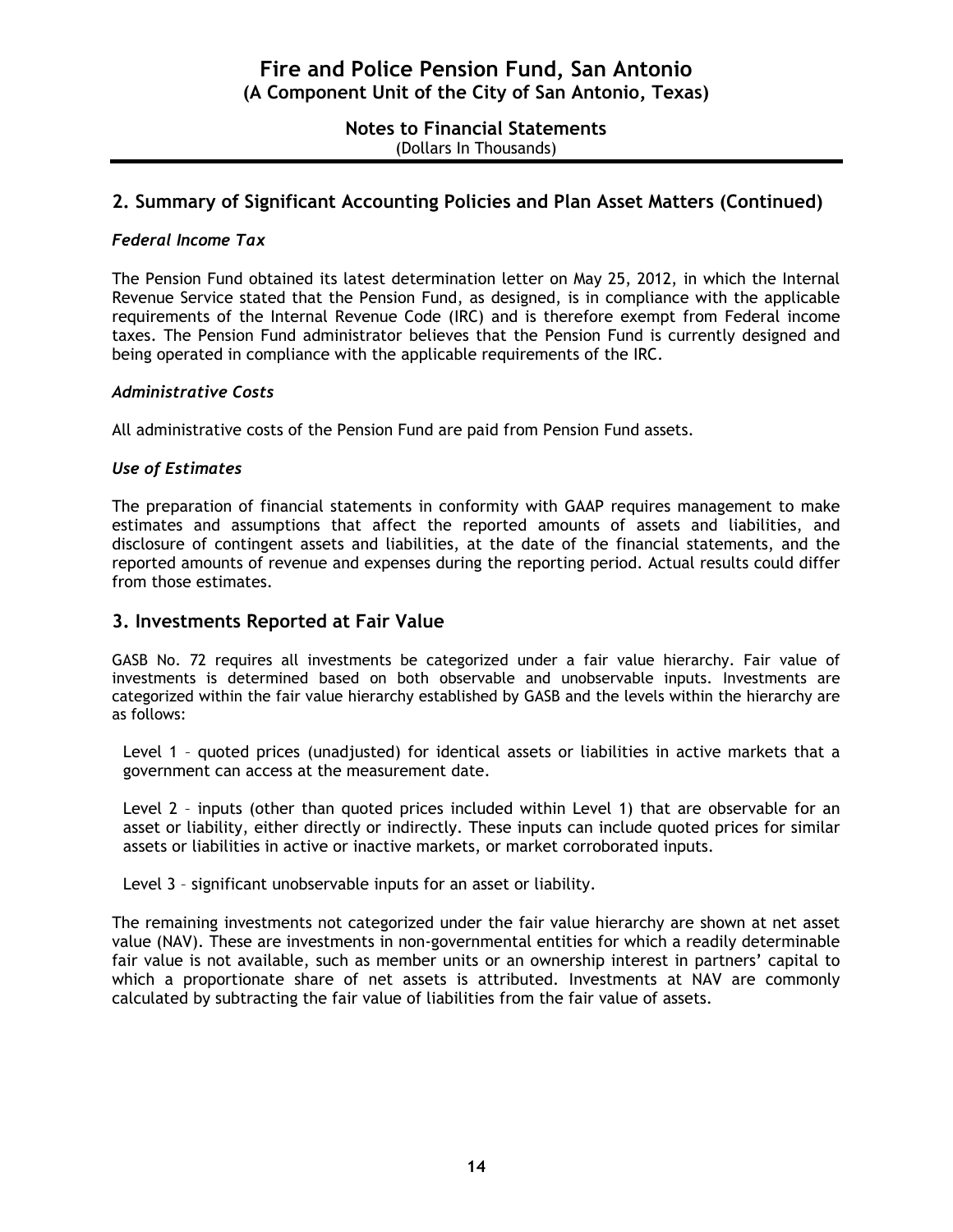### **Notes to Financial Statements**  (Dollars In Thousands)

# **3. Investments Reported at Fair Value (Continued)**

The Fund has the following recurring fair value measurements as of December 31, 2019:

|                                                   | <b>Fair Value</b>  | <b>Quoted Prices</b><br>in Active<br>Markets for<br><b>Identical Assets</b><br>(Level 1) | Significant<br>Other<br>Observable<br><b>Inputs</b><br>(Level 2) | Significant<br>Unobservable<br>Inputs<br>(Level 3) |
|---------------------------------------------------|--------------------|------------------------------------------------------------------------------------------|------------------------------------------------------------------|----------------------------------------------------|
| <b>Investments by Fair Value Level</b>            |                    |                                                                                          |                                                                  |                                                    |
| <b>Debt Securities</b>                            |                    |                                                                                          |                                                                  |                                                    |
| <b>Government Bonds</b>                           | \$<br>118,003      | \$                                                                                       | 118,003<br>\$.                                                   | \$                                                 |
| Government Agencies                               | 21,304             |                                                                                          | 21,304                                                           |                                                    |
| Municipal/Provincial Bonds                        | 2,256              |                                                                                          | 2,256                                                            |                                                    |
| Corporate Bonds                                   | 170,837            |                                                                                          | 170,832                                                          |                                                    |
| <b>Bank Loans</b>                                 | 162,047            |                                                                                          | 162,047                                                          |                                                    |
| <b>Commercial Mortgage Obligations</b>            | 826                |                                                                                          | 826                                                              |                                                    |
| <b>Total Debt Securities</b>                      | 475,273            |                                                                                          | 475,273                                                          |                                                    |
| <b>Equity Securities</b>                          |                    |                                                                                          |                                                                  |                                                    |
| Domestic                                          | 372,274            | 370,630                                                                                  | 1,644                                                            |                                                    |
| International                                     | 13,547             | 13,244                                                                                   |                                                                  | 303                                                |
| <b>Total Equity Securities</b>                    | 385,821            | 383,874                                                                                  | 1,644                                                            | 303                                                |
|                                                   |                    |                                                                                          |                                                                  |                                                    |
| <b>Private Equity</b>                             |                    |                                                                                          |                                                                  |                                                    |
| Venture<br>Buyout                                 | 27,853<br>92,451   |                                                                                          |                                                                  | 27,853<br>92,451                                   |
| Fund of Funds Diversified                         | 63,197             |                                                                                          |                                                                  | 63,197                                             |
| <b>Real Assets</b>                                | 138,298            |                                                                                          |                                                                  | 138,298                                            |
| <b>Total Private Equity</b>                       | 321,799            |                                                                                          |                                                                  | 321,799                                            |
| <b>Private Debt</b>                               |                    |                                                                                          |                                                                  |                                                    |
| Mezzanine                                         | 57,183             |                                                                                          |                                                                  | 57,183                                             |
| Distressed                                        | 52,623             |                                                                                          |                                                                  | 52,623                                             |
| Senior Debt                                       | 82,583             |                                                                                          |                                                                  | 82,583                                             |
| <b>Total Private Debt</b>                         | 192,389            |                                                                                          |                                                                  | 192,389                                            |
| Total Investments by fair value level             | \$1,375,282        | S.<br>383,874                                                                            | \$476,917                                                        | \$514,491                                          |
| Investments Measured at the net asset value (NAV) |                    |                                                                                          |                                                                  |                                                    |
| Relative Value Hedge Funds                        | \$<br>72,810       |                                                                                          |                                                                  |                                                    |
| Event Driven Hedge Funds                          | 64,063             |                                                                                          |                                                                  |                                                    |
| <b>Structured Credit</b>                          | 15,647             |                                                                                          |                                                                  |                                                    |
| Macro/Directional Hedge Funds                     | 22,569             |                                                                                          |                                                                  |                                                    |
| Re-Insurance Hedge Fund                           | 17,858             |                                                                                          |                                                                  |                                                    |
| Long/Short                                        | 87,170             |                                                                                          |                                                                  |                                                    |
| <b>Commodity Trading Advisor</b>                  | 24,497             |                                                                                          |                                                                  |                                                    |
| Hedge Fund of Funds                               | 3,713              |                                                                                          |                                                                  |                                                    |
| <b>Commingled Funds</b>                           |                    |                                                                                          |                                                                  |                                                    |
| Domestic Debt                                     | 181,465            |                                                                                          |                                                                  |                                                    |
| <b>Global Debt</b>                                | 184,804            |                                                                                          |                                                                  |                                                    |
| <b>Domestic Equity</b><br><b>Global Equity</b>    | 264,212<br>747,566 |                                                                                          |                                                                  |                                                    |
| <b>Real Estate</b>                                | 240,697            |                                                                                          |                                                                  |                                                    |
| Total investments measured at the NAV             | \$1,927,071        |                                                                                          |                                                                  |                                                    |
| Total investments measured at fair value          | \$3,302,353        |                                                                                          |                                                                  |                                                    |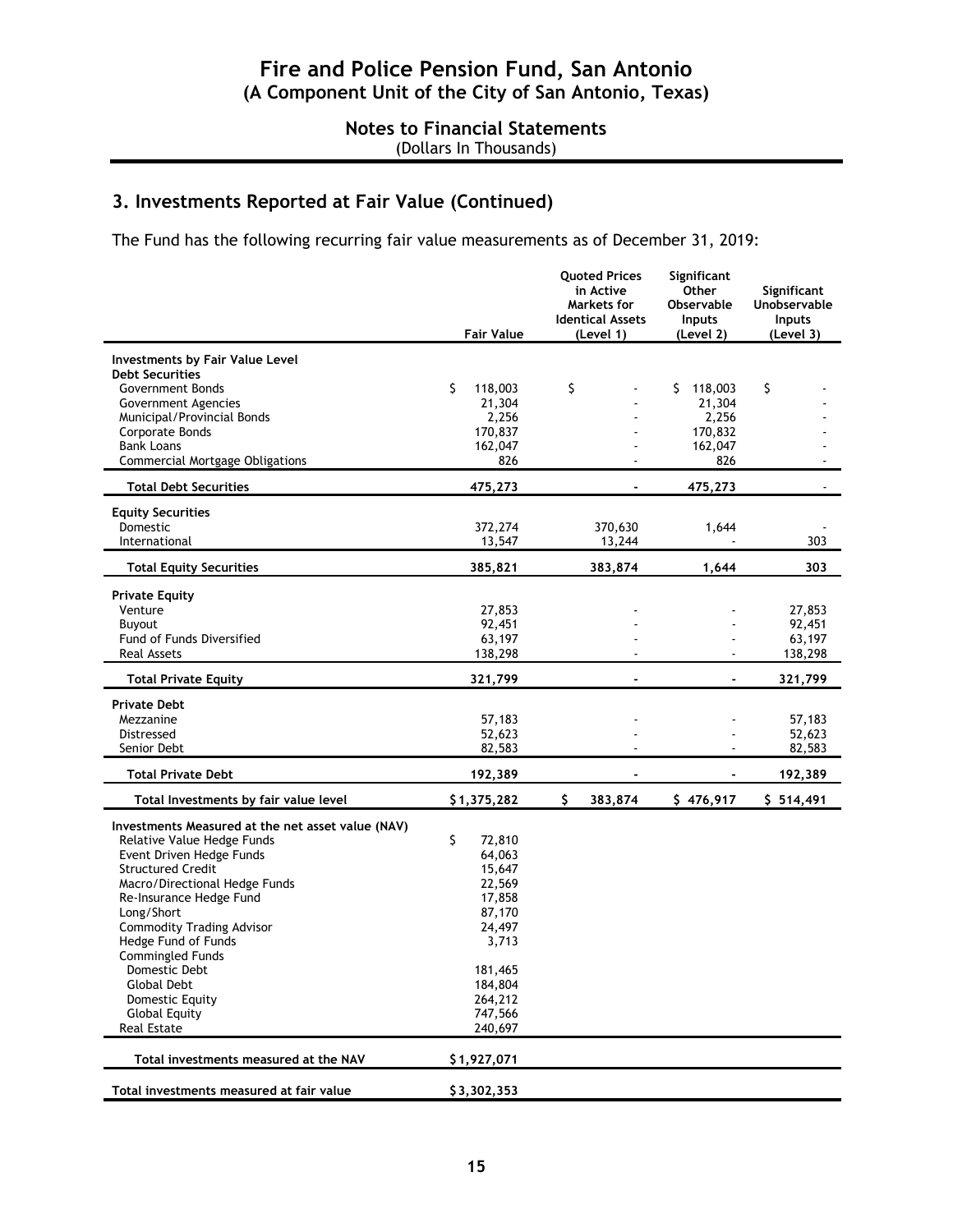**Notes to Financial Statements**  (Dollars In Thousands)

### **3. Investments Reported at Fair Value (Continued)**

#### *Debt and Equity Securities*

Equity securities classified in Level 1 of the fair value hierarchy are valued using prices quoted in active markets for those securities. Debt securities classified in Level 2 of the fair value hierarchy are valued using a matrix pricing technique. Matrix pricing is used to value securities based on the securities' relationship to benchmark quoted prices. Equity securities classified in Level 3 of the fair value hierarchy were valued based on theoretical relationships to other assets similar to the ones in the portfolio.

### *Private Equity*

The Pension Fund is invested in 44 private equity funds that are diversified across 4 main types of strategies. There are 6 venture capital funds, 13 buyout funds, 14 real asset funds and 11 diversified fund of funds. These investee funds are considered level 3 in the fair value hierarchy. These investee funds are limited partnerships, and the managing general partner is responsible for determining the fair market value of the underlying investments. The methods used to determine fair value include discounted cash flow, small public company comparison and appraisal. The partnerships have a 10 year life with options to extend beyond the original term by as much as 2 years in most cases. Original capital commitments to these funds range from \$5,000 to \$30,000. It is expected that the investee funds will call between 80 and 90 percent of the committed capital. In most cases the final commitment is never called because the investee funds start to receive returned capital either from sales of or operations from the underlying investments. As of December 31, 2019, it is estimated that unfunded commitments were approximately \$138,416 of which \$91,517 is expected to be called. These investments in the investee funds are diversified across vintage years so the investee funds are in different stages of their life cycles. The Pension Fund's allocation to this asset class requires that capital that is received from these investments will be reinvested in other investee funds as they become available. Even though these investments could be sold to other investors or secondary funds, the Pension Fund has no intention of doing so, so these investments are considered illiquid.

### *Private Debt*

The Pension Fund is invested in 21 private debt funds, which include 6 funds focused on mezzanine lending to companies that have operations that have good growth potential, but limited access to bank loans or public debt or equity markets, 10 funds focused on loans that are senior in the borrowers' capital structure, and 5 funds that concentrate on distressed debt where debt is purchased at a cost that is less than the value of the collateral. These investee funds are considered level 3 in the fair value hierarchy. These investee funds are limited partnerships, and the managing general partner is responsible for determining the fair market value of the underlying investments. The methods used to determine fair value include discounted cash flows plus the value of any equity that investee funds receive as part of the lending arrangements. The partnerships have a 10 year life with options to extend beyond the original term by as much as 2 years in most cases. Original capital commitments to these funds range from \$5,000 to \$30,000. It is expected that the investee funds will call between 70 and 80 percent of the committed capital. In most cases the final commitment is never called because the investee funds start to receive repayment from the debt service of the underlying investments and in some cases extra capital from the sale of the equity received when underlying companies are sold or refinanced through public offerings.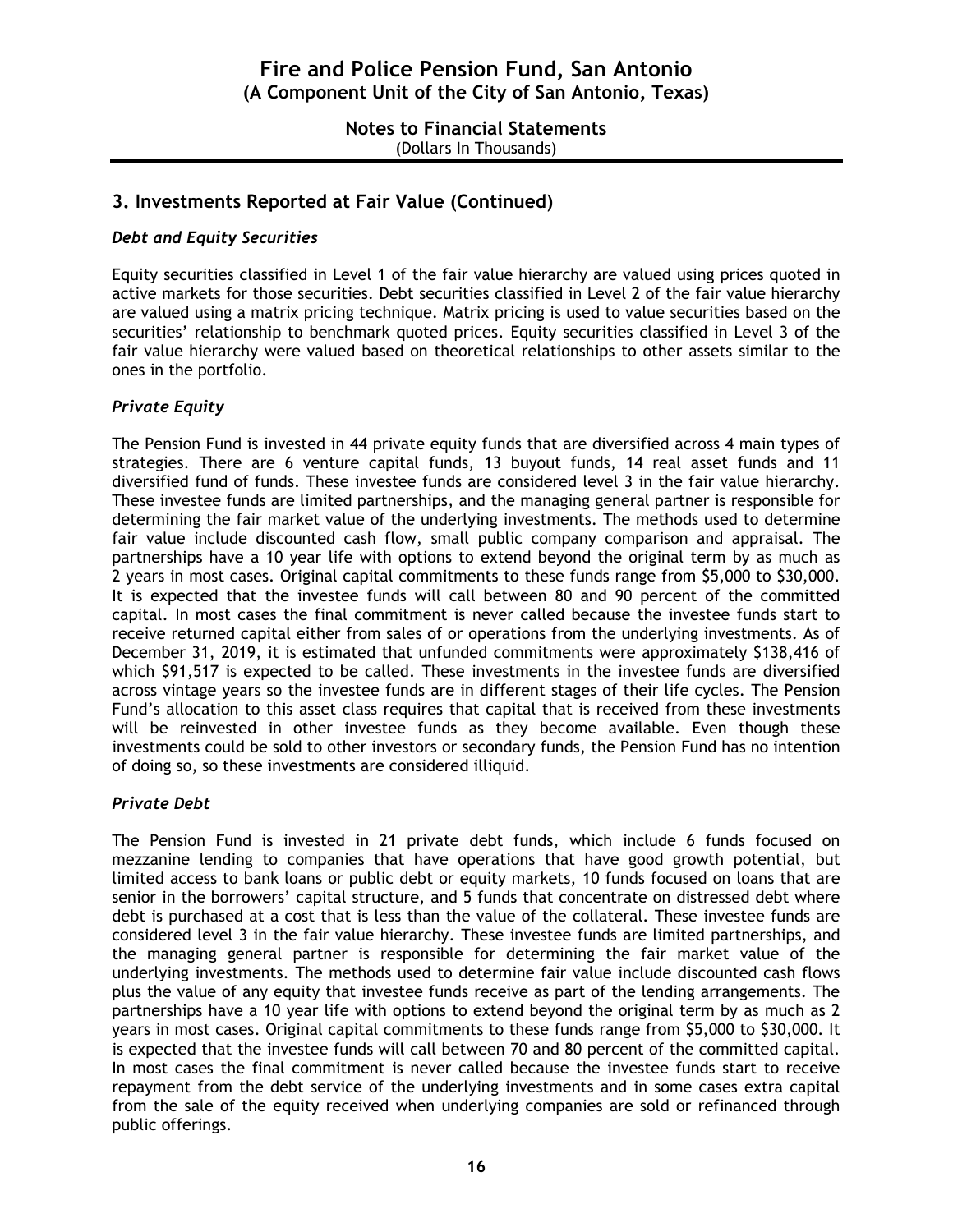**Notes to Financial Statements**  (Dollars In Thousands)

### **3. Investments Reported at Fair Value (Continued)**

### *Private Debt (Continued)*

As of December 31, 2019, it is estimated that unfunded commitments were approximately \$60,301 of which \$27,392 is expected to be called. These investments in the investee funds are diversified across vintage years so the investee funds are in different stages of their life cycles. The Pension Fund's allocation to this asset class requires that capital that is received from these investments will be reinvested in other investee funds as they become available. Even though these investments could be sold to other investors or secondary funds, the Pension Fund has no intention of doing so, so these investments are considered illiquid.

#### *Investment Measured at the Net Asset Value*

The Pension Fund is also substantially invested in investee funds where fair value is measured at the net asset value (NAV). These funds invest in stocks, bonds, derivatives in some cases and real estate. The stocks, bonds or derivatives, if they were held directly by the Pension Fund, would have readily determinable values that would fit into the fair value levels. Most of these would be in level 1 or 2. Real estate investments would fall into level 3 since there is not usually a ready market for the underlying assets. The investee funds are both active and inactive managers. Inactive managers invest in stocks that are in an index such that the return on the investment equals the return on the index. Active managers will invest in stocks or bonds with intent of either achieving a higher rate of return than the market or one of the indexes or lowering the amount of the risk involved. The investee funds in this category include hedge funds, a risk parity fund, index funds, commingled funds, and real estate funds.

#### Hedge Funds

The Pension Fund's investments in hedge funds include relative value, event driven, macro/directional and diversified hedge fund of funds. These hedge funds all require notice between 30-90 days of the intent to redeem cash from them. They will only redeem cash at the end of calendar quarters. The Pension Fund is invested in 3 relative value hedge funds, 3 event driven hedge funds, 4 macro/directional hedge funds, 1 reinsurance hedge fund, 1 structured credit hedge fund, 1 commodity trading advisor hedge fund, and 1 market neutral hedge fund. Relative value investing seeks to exploit relationships that are out of normal equilibrium. These investee funds are not concerned with the price of an asset such as a stock or bond by itself, but how that asset's price relates to other assets that historically display some correlation to the asset. Macro/ directional hedge fund strategies base their investments, such as long and short positions in various equity, fixed income, currency, commodities and futures markets, primarily on the overall economic and political views of various countries, or their macroeconomic principles. Event driven hedge funds invest based on the expectation of a particular event such as a merger or acquisition and how that event is expected to affect the price of the underlying investment. One of the hedge funds that the Pension Fund invests in actually invests alongside a reinsurance company. Structured credit hedge funds may hedge interest rate exposure while making bets on credit spreads, and they may look for relative value between the senior and junior securities on the same corporate issuer. A commodity trading advisor will invest long and short in a basket of commodities based on expected supply and demand for the different commodities. Market neutral strategies are similar to long/short strategies except that they do not make a directional bet on the expected return of the market. They make long and short bets on specific company pairs that would be considered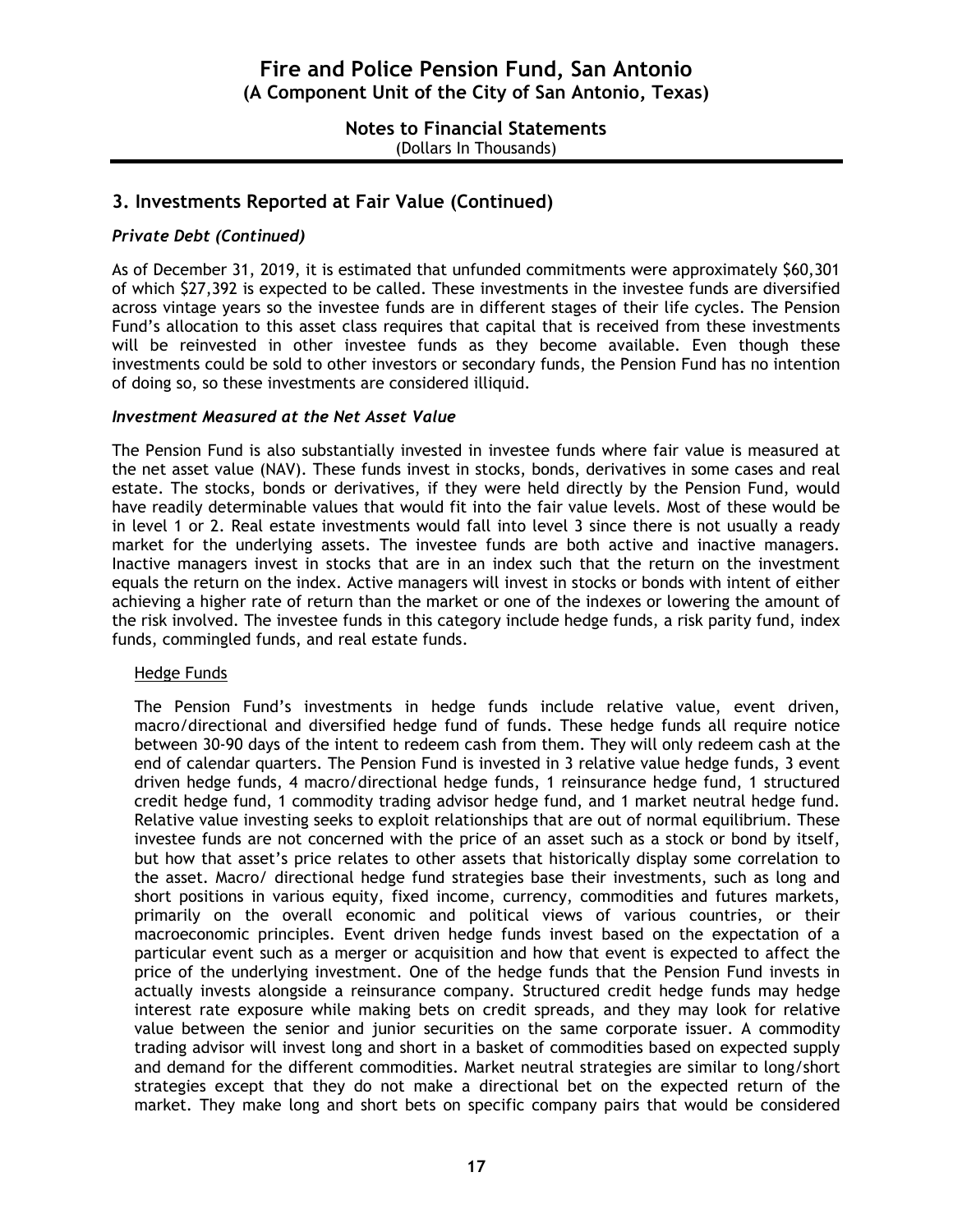### **Notes to Financial Statements**  (Dollars In Thousands)

### **3. Investments Reported at Fair Value (Continued)**

#### *Investment Measured at the Net Asset Value (Continued)*

competitors of each other. The Pension Fund is winding down the remaining investments in hedge fund of funds, which invest in a diversified group of underlying hedge funds. In this category there are 6 hedge fund of fund remnants that are subject to a gate. Three of these gates have been in place since 2008 when the Pension Fund gave notice of redemption. One was redeemed in 2016. Most of the investments have been returned, but there is no certainty when the remaining investment of \$3,172 will be returned. The gates were put in place to prevent having to sell the assets under duress.

#### Commingled Fund

The Pension Fund's investments in commingled funds consist of bond investors and stock investors. The bond funds invest in domestic high yield bonds, opportunistic global bonds and emerging market bonds. The stock funds are invested in domestic large and small cap stocks and global and emerging market stocks. Commingled funds are chosen for these investments either because of the size of the investment, or because of the transfer of the complexity of investing internationally.

#### Real Estate Fund

Real estate investments are diversified by type of real estate such as residential, commercial office, industrial and retail. They are also diversified by stage of development such as opportunistic, value added and core properties. Finally they are diversified geographically. Two of the investee managers representing \$72,363 were open-ended funds that allow redemptions. 28 of the investee managers were limited partnerships with durations of 10 to 15 years. These limited partnerships do not allow redemptions. They do distribute cash after the investment period, usually 2 to 4 years, from operations or sales of underlying properties. These investments are similar to the private equity partnerships and private debt partnerships in that funds are committed at the beginning of the investment and called by the partnerships as purchase opportunities present themselves. Commitments in this category are more likely to be called up. It is likely that 80 to 90 percent of the committed capital will ultimately be called. Unfunded commitments in this category were approximately \$73,581, of which approximately \$38,121 is expected to be called. Fair value for this asset class is determined by appraisals of the underlying properties. The Pension Fund's asset allocation requires that when capital is returned it is reinvested in new partnerships so that the percentage allotted to the asset class can be maintained. Like private equity and private debt limited partnerships, it is possible to sell partnership interests to other investors or secondary partnerships at a substantial cost to the Pension Fund. The Pension Fund has no intention of redeeming these investments prior to maturity. Consequently, these investments are considered illiquid.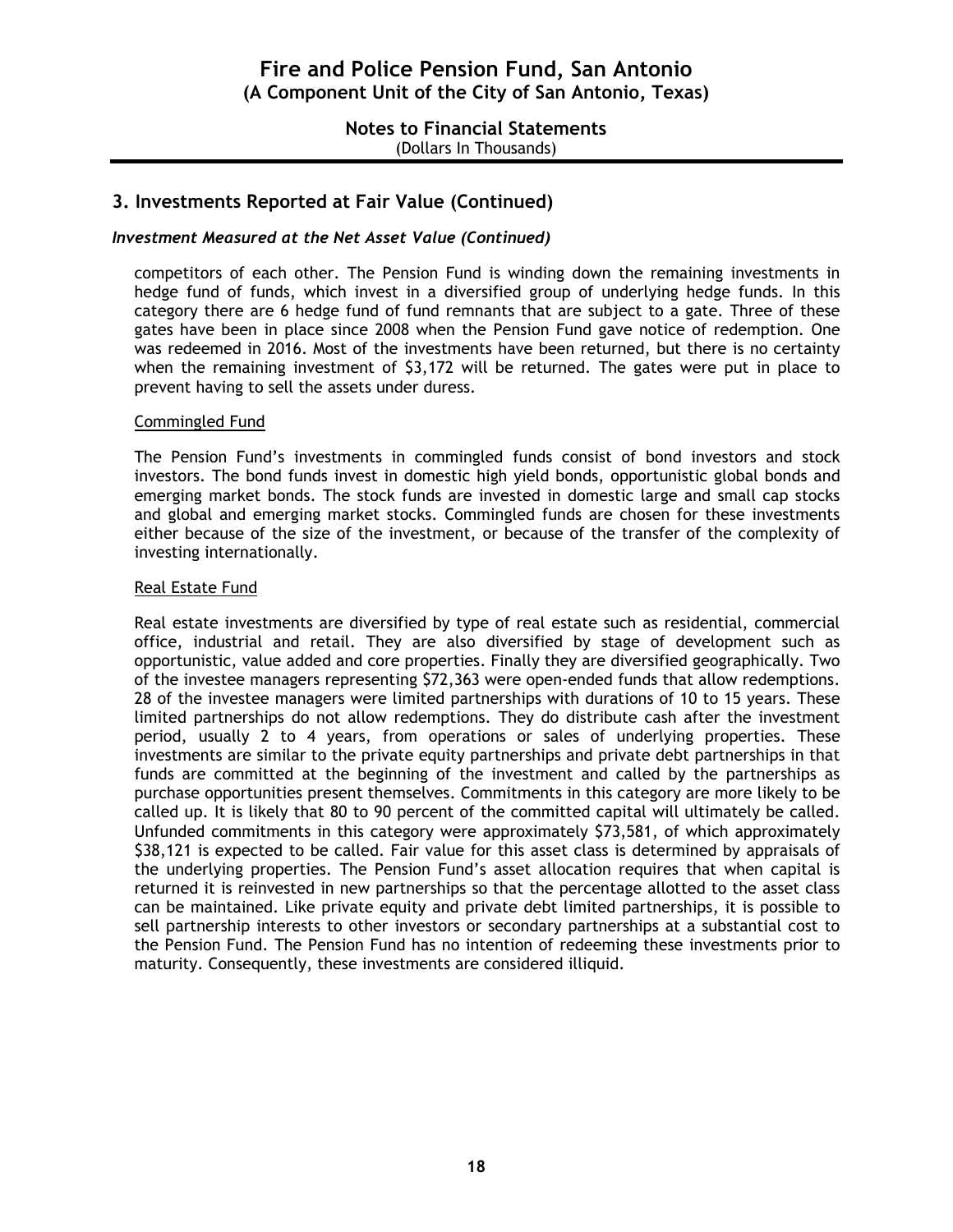#### **Notes to Financial Statements**  (Dollars In Thousands)

### **4. Net Pension Liability of the City of San Antonio, Texas**

The components of the net pension liability for the City related to the Pension Fund were as follows:

| December 31,                                                         | 2019                   |
|----------------------------------------------------------------------|------------------------|
| <b>Total Pension Liability</b><br><b>Plan Fiduciary Net Position</b> | 3,922,670<br>3,408,689 |
| City of San Antonio's Net Pension Liability                          | 513,981                |

Plan fiduciary net position as a percentage of the total pension liability is 86.90% at December 31, 2019.

#### *Actuarial Assumptions*

The total pension liability was determined by an actuarial valuation as of January 1, 2019, using the following actuarial assumptions, applied to the period included in the measurement, with results roll-forward to December 31, 2019:

| Inflation                                                                        | 3.00% |
|----------------------------------------------------------------------------------|-------|
| Salary increases - (plus merit scale of 0.75% - 11.25%):                         | 3.00% |
| Investment rate of return - (including inflation, net of pension plan investment |       |
| expense):                                                                        | 7.25% |
| Cost-of-living adjustments -                                                     |       |
| for retirements before October 1, 1999:                                          | 3.00% |
| for retirements on or after October 1, 1999:                                     | 2.25% |

For the actuarial valuation as of January 1, 2019 with results rolled forward to December 31, 2019:

Healthy mortality rates were based on the sex-distinct RP-2014 Employee and Healthy Annuitant Tables, with rates loaded by 7% for females. Disabled mortality rates were based on sex-distinct RP-2014 Annuitant Tables, set forward by six years, again loading the female rates by 7%. The tables are projected generationally using 50% of the MP-2014 improvement scale to anticipate future mortality improvements.

The actuarial assumptions used are based on the results of an experience study for the period October 1, 2009 to September 30, 2014.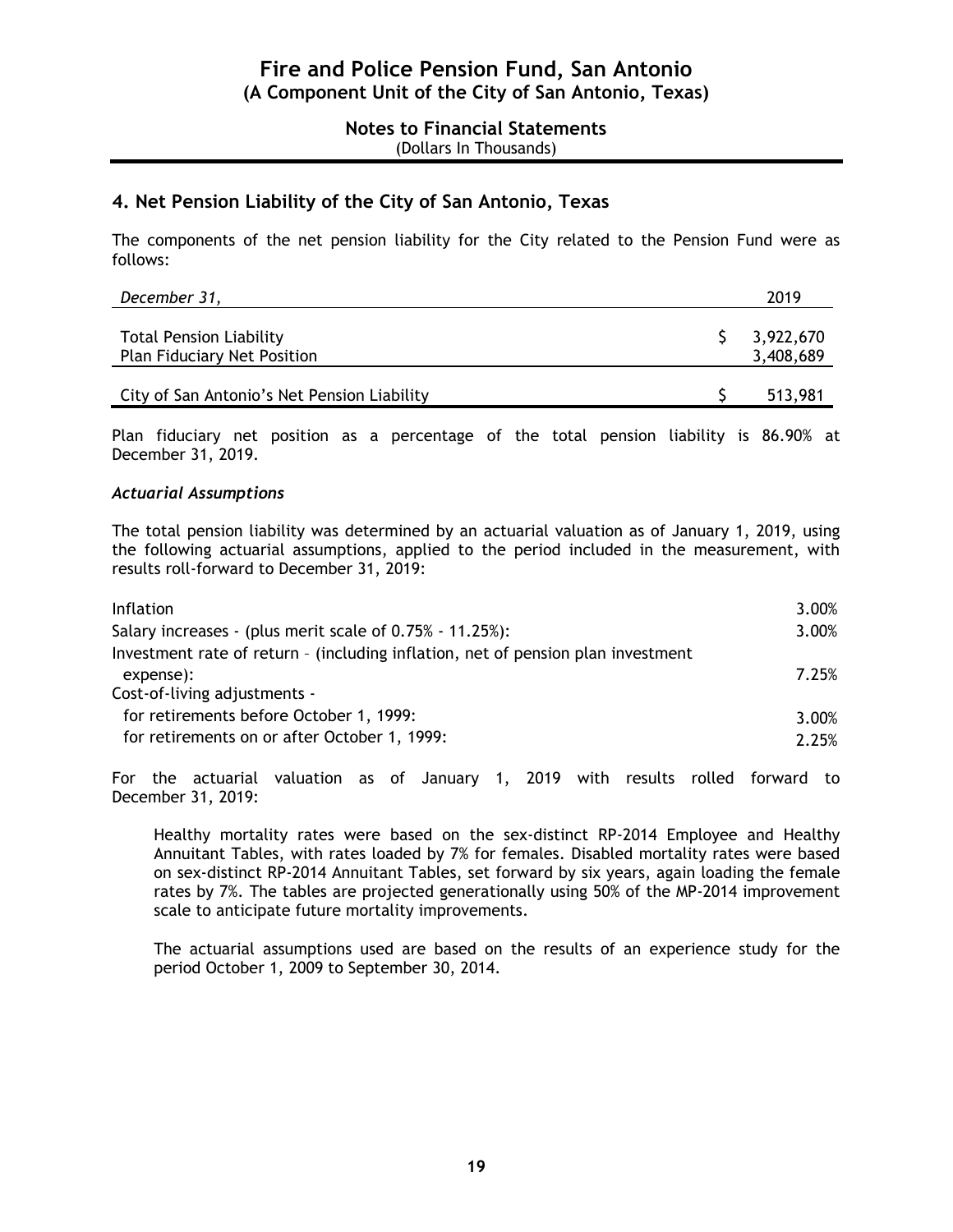### **Notes to Financial Statements**  (Dollars In Thousands)

### **4. Net Pension Liability of the City of San Antonio, Texas (Continued)**

### *Actuarial Assumptions (Continued)*

The long-term expected rate of return on pension plan investments was determined using a building-block method in which best-estimate ranges of expected future real rates of return (expected returns, net of pension plan investment expense and inflation) are developed for each major asset class. These ranges are combined to produce the long-term expected rate of return by weighting the expected future real rates of return by the target asset allocation percentage and by adding expected inflation. Best estimates of arithmetic real rates of return for each major asset class included in the Fund's target asset allocation as of December 31, 2019 are summarized in the following table:

|                                         | Target<br>Allocation | <b>Long-Term Expected</b><br><b>Real Rate of Return</b><br>2019* |
|-----------------------------------------|----------------------|------------------------------------------------------------------|
| <b>Asset Class</b>                      |                      |                                                                  |
|                                         |                      |                                                                  |
| Large Cap US Equities                   | 15%                  | 6.15%                                                            |
| <b>Small Cap US Equities</b>            | 3%                   | 7.15%                                                            |
| <b>International Equities</b>           | 12%                  | 7.05%                                                            |
| <b>International Small Cap Equities</b> | 3%                   | 8.15%                                                            |
| <b>Emerging Markets Equities</b>        | 6%                   | 9.00%                                                            |
| Hedge Funds/Risk Parity                 | 10%                  | 3.32%                                                            |
| <b>Private Equity</b>                   | 7%                   | 10.40%                                                           |
| Core Bonds                              | 5%                   | 1.15%                                                            |
| High Yield                              | 5%                   | 3.65%                                                            |
| <b>Bank Loans</b>                       | 5%                   | 3.15%                                                            |
| <b>Emerging Market Debt</b>             | 7%                   | 4.15%                                                            |
| <b>Private Debt</b>                     | 7%                   | 7.15%                                                            |
| Unconstrained Fixed Income              | 3%                   | 1.90%                                                            |
| Real estate                             | 9%                   | 4.50%                                                            |
| <b>Real Assets</b>                      | 3%                   | 6.86%                                                            |
| Total                                   | 100%                 |                                                                  |

\*Arithmetic real rates of return are net of assumed inflation of 3%

### *Discount Rate*

The blended discount rate used to measure the total pension liability is 7.25%. The projection of cash flows used to determine the discount rate assumed contributions will continue to be made at 12.32% of the compensation from plan members and 24.64% of the compensation from the City. Based on these assumptions, the Fund's fiduciary net position was projected to be available to make all projected future benefit payments of current plan members. Therefore, the long-term expected rate of return on the Fund's investments was applied to all periods of projected benefit payments to determine the total pension liability.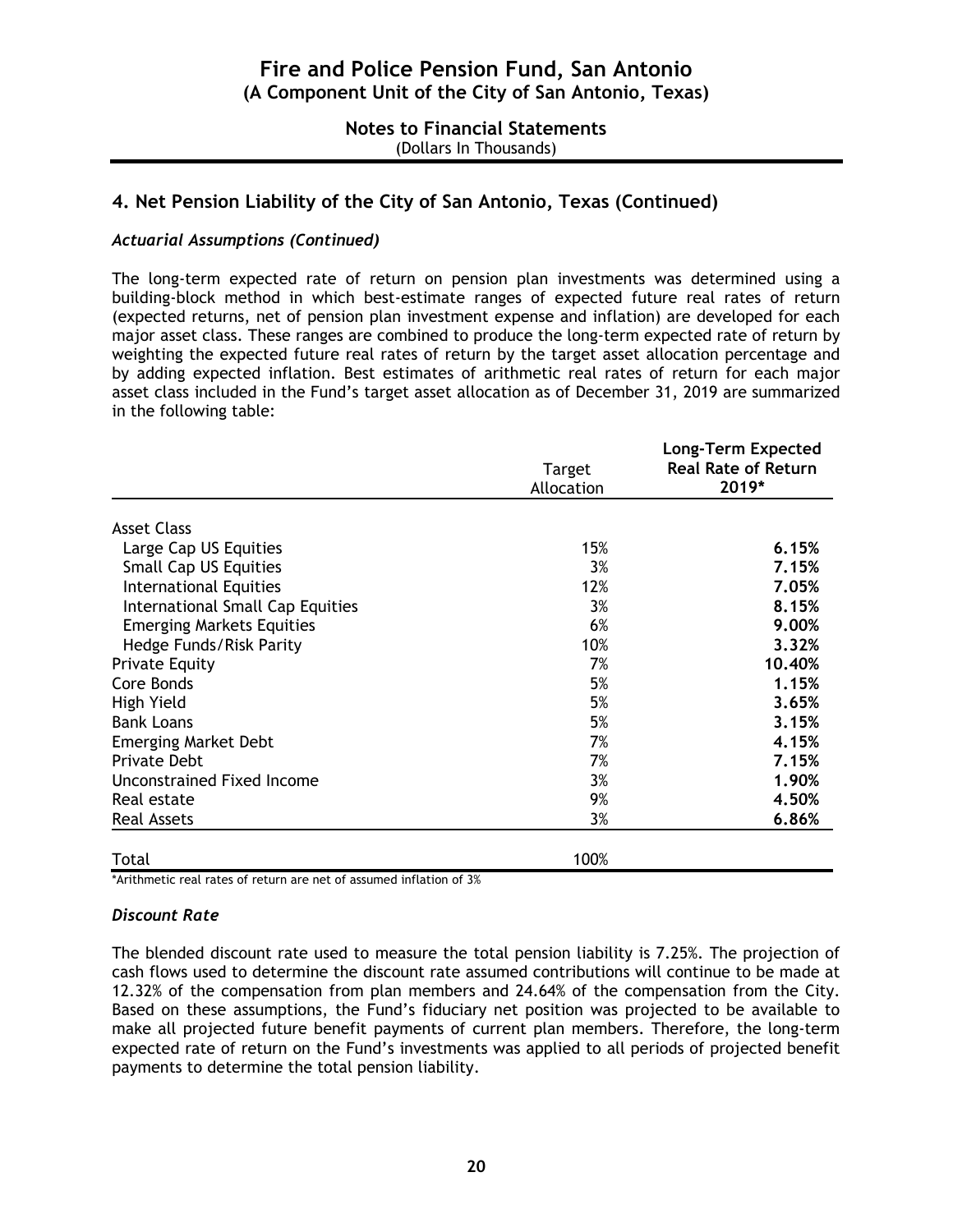### **Notes to Financial Statements**  (Dollars In Thousands)

### **4. Net Pension Liability of the City of San Antonio, Texas (Continued)**

### *Sensitivity of the Net Pension liability to Changes in the Discount Rate*

The following presents the net pension liability of the Fund, calculated using the discount rate of 7.25%, for the year ending December 31, 2019, as well as what the Fund's net pension liability would be if it were calculated using a discount rate that is one percentage point lower or one percentage point higher than the current rate:

| December 31, 2019     | 1% Decrease<br>(6.25%) |  | <b>Current Discount</b><br>Rate (7.25%) | 1% Increase<br>(8.25%) |
|-----------------------|------------------------|--|-----------------------------------------|------------------------|
| Net pension liability | 1,065,586              |  | 513.981                                 | 62,201                 |

### **5. Contributions**

Contribution requirements are established by state law as described in Note 2 and are not actuarially determined. Contributions for the year ended December 31, 2019, were as follows:

|                                        | Amount           | Percentage       |  |  |
|----------------------------------------|------------------|------------------|--|--|
| Employer<br>Members*                   | 81,016<br>40,508 | 24.64%<br>12.32% |  |  |
| Total<br>$\cdots$ $\cdots$<br>$\cdots$ | 121,524          |                  |  |  |

\*Member contributions include repurchase of service credit of \$26.

### **6. Required Supplementary Information**

Required supplementary information (RSI) for the Pension Fund includes the Schedule of Changes in Pension Fund's Net Pension Liability, the Schedule of City of San Antonio's Contributions to the Fire and Police Pension Fund – Last Ten Fiscal Years, the Notes to Required Supplementary Information and the Schedule of Investment Returns. These are presented in order to demonstrate the City's ability to pay the Net Pension Liability and its progress in doing so.

### **7. Cash and Investments**

### *Investment Policy*

The Pension Fund's policy in regard to the allocation of invested assets is established and may be amended by the Fund's Board of Trustees. The primary long-term objective will be to achieve a return of at least the actuarial return assumption. Preservation of capital and consistent capital appreciation are the key considerations in establishing acceptable levels of risk, however, since the Fund enjoys a very long-term investment horizon, significant short-term fluctuations in value can be tolerated. Based on existing contribution rates and benefit payments, current income from investments should be addressed in the management of these assets. To pursue the foregoing objectives at an acceptable risk level, the following policy (i.e., long-term) allocation is considered appropriate as updated in September 2019 and compared to actual allocations at December 31, 2019: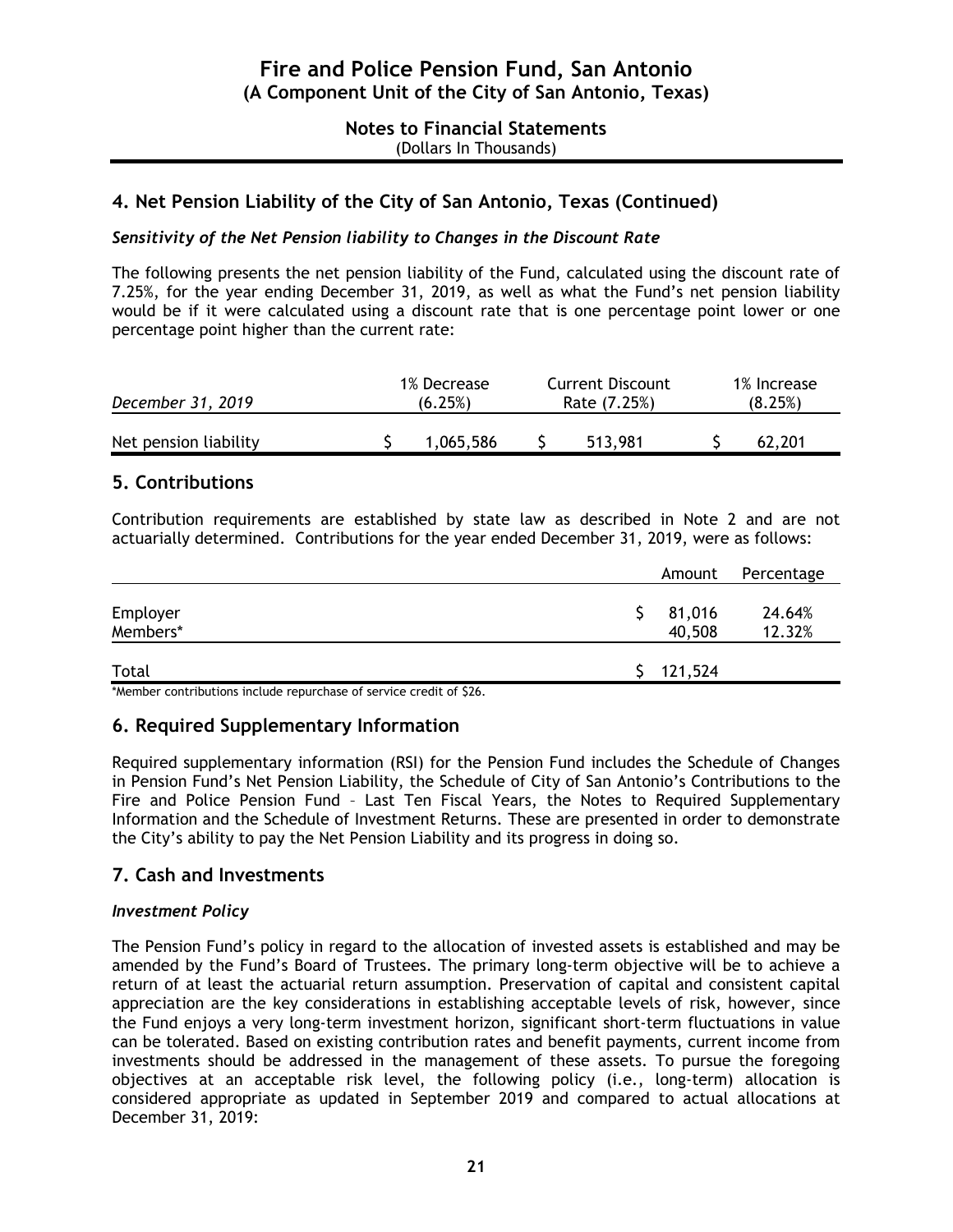#### **Notes to Financial Statements**  (Dollars In Thousands)

### **7. Cash and Investments (Continued)**

### *Investment Policy (Continued)*

|                                        | Target<br>Allocation | 2019<br><b>Actual Allocation</b> |
|----------------------------------------|----------------------|----------------------------------|
|                                        |                      |                                  |
| Large Cap U.S. Equities                | 15.0%                | 15.4%                            |
| Small Cap U.S Equities                 | 3.0%                 | 3.4%                             |
| Developed International Equities       | 15.0%                | 16.6%                            |
| <b>Emerging International Equities</b> | 6.0%                 | 5.8%                             |
| Hedge Funds                            | 10.0%                | 9.1%                             |
| <b>Private Equity</b>                  | 7.0%                 | 5.4%                             |
| Sub Total Equity                       | 56.0%                | 55.7%                            |
| Core Fixed Income                      | 5.0%                 | 4.9%                             |
| High Yield                             | 5.0%                 | 3.5%                             |
| <b>Bank Loans</b>                      | 5.0%                 | 4.7%                             |
| <b>Global Fixed Income</b>             | 0.0%                 | 2.6%                             |
| <b>Unconstrained Fixed Income</b>      | 3.0%                 | 3.6%                             |
| <b>Emerging Market Debt</b>            | 7.0%                 | 5.4%                             |
| <b>Private Debt</b>                    | 7.0%                 | 5.7%                             |
| <b>Real Estate</b>                     | 9.0%                 | 7.1%                             |
| <b>Real Assets</b>                     | 3.0%                 | 4.1%                             |
| Cash                                   | 0.0%                 | 2.7%                             |
| Subtotal Fixed Income                  | 44.0%                | 44.3%                            |
| <b>Total Investments</b>               | 100.0%               | 100.0%                           |

#### *Rate of Return*

The money weighted rate of return for the year ended December 31, 2019 was 14.8%. The return is net of investment expenses and adjusted for the changing amounts actually invested.

#### *Investment Risk*

The Pension Fund's investments have been categorized to address deposit and investment risks related to custodial credit risk, credit risk, concentration of credit risk, interest rate risk, and foreign currency risk.

### *Custodial Credit Risk for Deposits and Investments*

Custodial credit risk for investments is the risk that in the event of a failure of the counterparty, the Pension Fund will not be able to recover the value of the investment or collateral in possession of the counterparty. The Pension Fund does not have an investment policy regarding custodial credit risk. The Pension Fund considers only demand deposits as cash. The Federal Depository Insurance Corporation (FDIC) covered cash on deposit up to \$250 at each financial institution. As of December 31, 2019, the Pension Fund had cash deposits held by investment managers in the amount of \$203 that were uninsured and uncollateralized.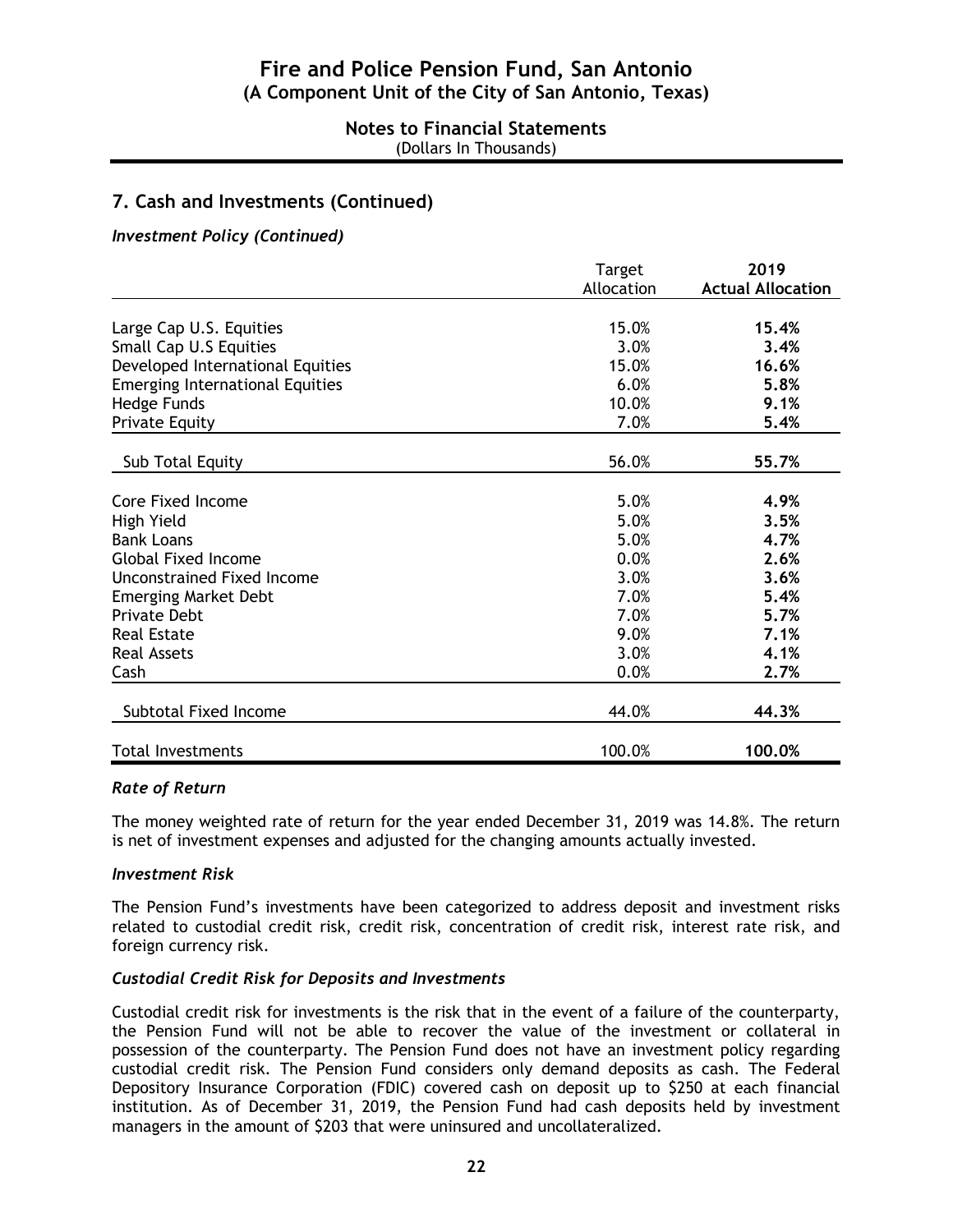#### **Notes to Financial Statements**  (Dollars In Thousands)

### **7. Cash and Investments (Continued)**

### *Credit Risk*

Credit risk is the risk that an issuer will not fulfill its obligations. The ratings of the Pension Fund's bond portfolio using Standard and Poor's rating system for fixed income securities as of December 31, 2019 are presented in the following table:

|                             | 2019 |
|-----------------------------|------|
|                             |      |
| Rating                      |      |
| U.S. Government & Agencies  | 9%   |
| AAA                         | 2%   |
| AA                          | 6%   |
| A                           | 14%  |
| <b>BBB</b>                  | 16%  |
| BB                          | 18%  |
| B                           | 23%  |
| CCC                         | 3%   |
| <b>Unrated or Not Rated</b> | 9%   |
|                             |      |
|                             | 100% |

Credit risk for derivative instruments held by the Pension Fund results from counterparty risk, which is essentially that the counterparty will be unable to fulfill its obligations, which are then assumed by the Pension Fund.

Information regarding the Pension Fund's credit risk related to derivatives is found under the derivatives disclosures.

Policies regarding credit risk pertaining to credit risk associated with the Pension Fund's securities lending program are found under the securities lending disclosures.

#### *Concentration of Credit Risk*

Concentration of credit risk is the risk of loss attributable to the magnitude of the Pension Fund's investment in a single issue. As of December 31, 2019, the Pension Fund did not have any single investment in any one organization which represented greater than 5% of plan net assets.

#### *Interest Rate Risk*

Interest rate risk is the risk that changes in interest rates of fixed income securities will adversely affect the fair value of an investment.

Only the fixed income securities of the Pension Fund are subject to interest rate risk due to the possibility that prevailing interest rates could change before the securities reach maturity.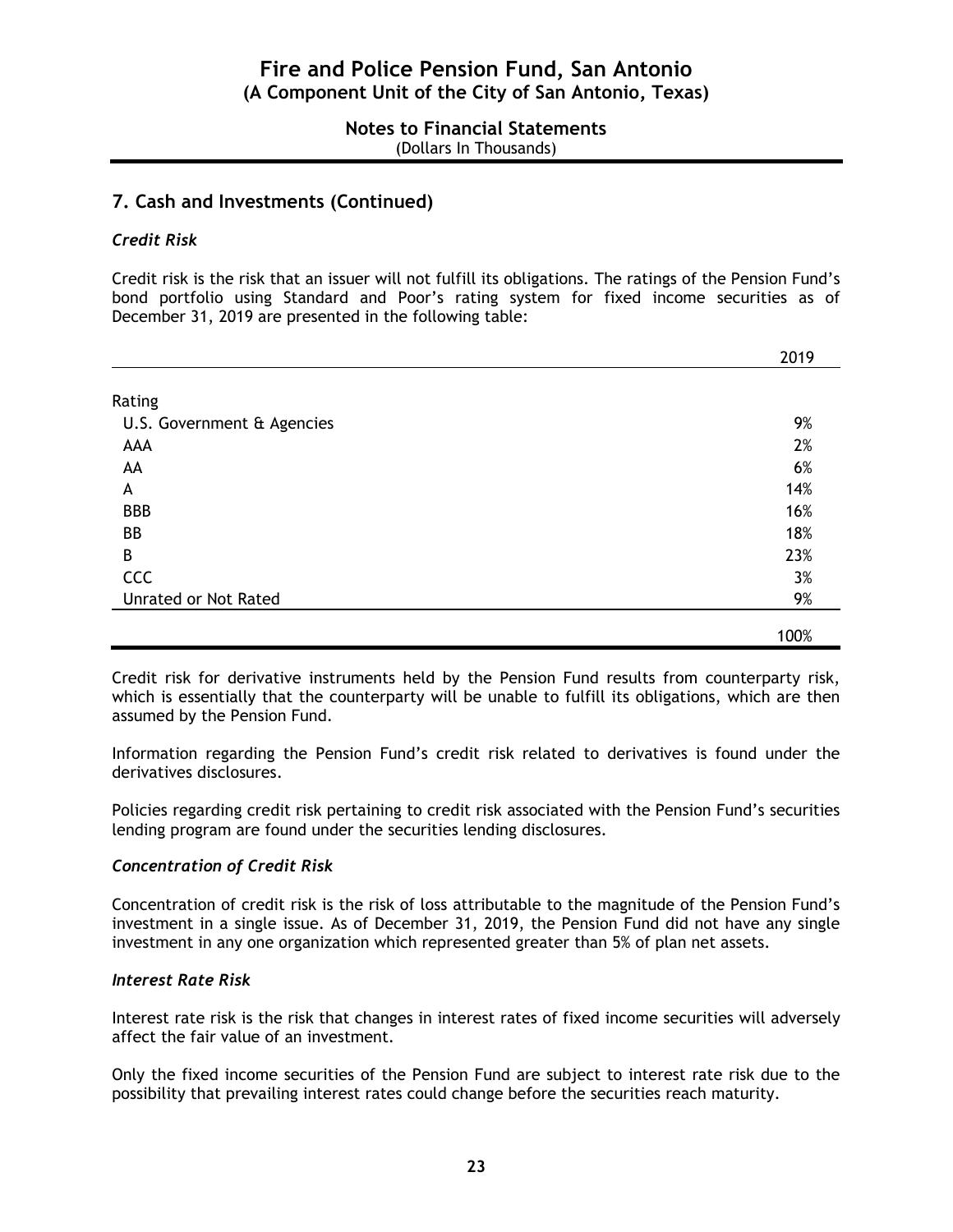#### **Notes to Financial Statements**  (Dollars In Thousands)

### **7. Cash and Investments (Continued)**

#### *Interest Rate Risk (continued)*

The Pension Fund does not have an investment policy specifically regarding interest rate risk. Investment managers have full discretion in adopting investment strategies to deal with these risks, and all of the Pension Fund's fixed income portfolios are managed in accordance with guidelines that are specific as to the degree of interest rate risk taken.

Securities that are subject to interest rate risk as of December 31, 2019 are shown in table below.

|                                           | <b>Fair Value</b> | WAM (Yrs) |
|-------------------------------------------|-------------------|-----------|
| Investment Type                           |                   |           |
| Corporate bonds                           | Ś.<br>170,772     | 4.98      |
| Corporate Convertible Bonds               | 65                | 7.36      |
| Government agencies                       | 21,304            | 3.94      |
| Government bonds                          | 118,003           | 10.57     |
| Municipal/provincial bonds                | 2,256             | 1.46      |
| Govt Commercial Mortgage Backed           | 173               | 10.08     |
| Non-government-backed C.M.O.s             | 653               | 24.94     |
| <b>Bank loans</b>                         | 162,047           | 5.08      |
| Payden and Rygel*                         | 123,828           | 3.32      |
| Ashmore**                                 | 74,086            | 10.64     |
| GoldenTree***                             | 57,637            | ***       |
| Wellington emerging market debt****       | 110,720           | ****      |
| Total Interest Rate                       |                   |           |
| <b>Sensitive Securities</b>               | 841,544<br>S.     |           |
| Portfolio WAM (Weighted Average Maturity) |                   | 6.28      |

\*Payden and Rygel, a commingled fund, invests opportunistically in any type of bond. \*\*Ashmore is a commingled fund invested in emerging market debt. \*\*\*GoldenTree is a commingled fund invested in high-yield corporate bonds. They report their portfolio duration as 3.52 as of December 31, 2019. \*\*\*\*Wellington, a commingled fund, also invests in emerging market debt. Wellington also reports the effective duration of the portfolio in lieu of WAM. The effective duration for Wellington was 7.66 as of December 31, 2019.

### *Foreign Currency Risk*

Foreign currency risk is the risk that changes in exchange rates will adversely affect the fair value of an investment.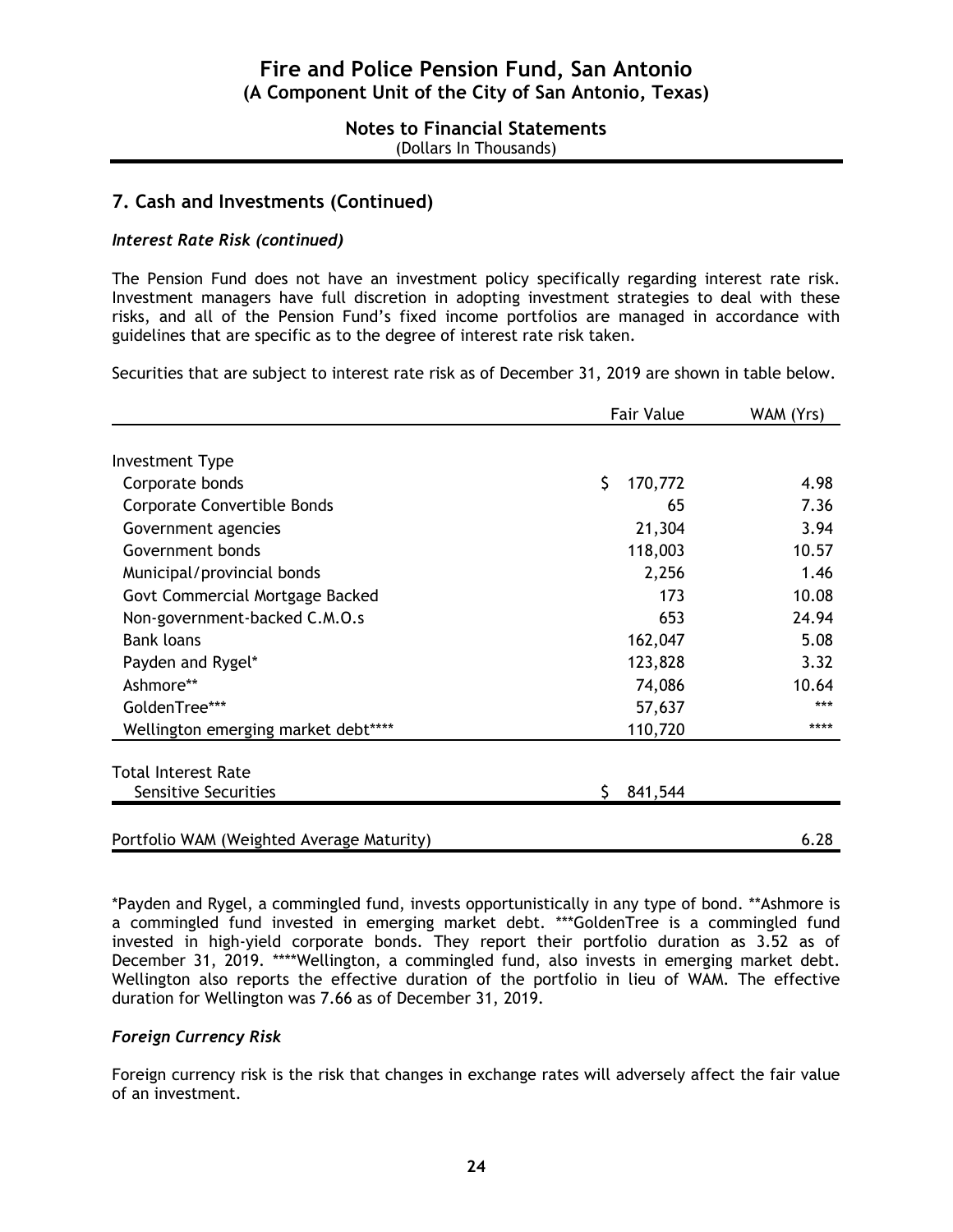### **Notes to Financial Statements**  (Dollars In Thousands)

# **7. Cash and Investments (Continued)**

### *Foreign Currency Risk (Continued)*

The Pension Fund's exposure to foreign currency risk in U.S. dollars as of December 31, 2019 is shown in the table below.

| Country               | Equities      | <b>Bonds</b> | Cash |           |    | Total   |  |
|-----------------------|---------------|--------------|------|-----------|----|---------|--|
| Argentinian Peso      | \$<br>24      | \$           | \$   |           | \$ | 24      |  |
| Australian Dollar     | 5,844         | 4,330        |      | 189       |    | 10,363  |  |
| <b>Brazilian Real</b> | 24,126        | 7,466        |      |           |    | 31,592  |  |
| <b>British Pound</b>  | 23,127        |              |      |           |    | 23,127  |  |
| Canadian Dollar       | 13,644        |              |      | 40        |    | 13,685  |  |
| Chilean Peso          | 2,669         |              |      |           |    | 2,669   |  |
| Chinese Yuan          | 59,948        | 1,408        |      |           |    | 61,356  |  |
| Colombian Peso        | 1,135         | 4,128        |      | 19        |    | 5,282   |  |
| Czech Republic Krona  | 406           |              |      |           |    | 406     |  |
| Danish Krone          | 1,018         |              |      |           |    | 1,018   |  |
| <b>Egyptian Pound</b> | 19            | 720          |      |           |    | 739     |  |
| European Union Euro   | 46,604        | 10,544       |      | 22,563    |    | 79,711  |  |
| Hong Kong Dollar      | 16,308        |              |      | 1         |    | 16,310  |  |
| Hungarian Forint      | 1,136         |              |      |           |    | 1,136   |  |
| Indian Rupee          | 13,252        |              |      |           |    | 13,252  |  |
| Indonesian Rupiah     | 3,241         | 6,732        |      |           |    | 9,974   |  |
| Israeli New Shekel    | 954           |              |      |           |    | 954     |  |
| Japanese Yen          | 47,396        |              |      |           |    | 47,396  |  |
| Malaysian Ringgit     | 2,577         | 4,224        |      |           |    | 6,801   |  |
| Mexican Peso          | 5,229         | 13,430       |      |           |    | 18,660  |  |
| New Taiwan Dollar     | 26,822        |              |      | 66,772    |    | 93,594  |  |
| New Zealand Dollar    | 121           |              |      |           |    | 121     |  |
| Nigeria Naira         | 243           |              |      |           |    | 243     |  |
| Norwegian Krone       | 1,980         |              |      |           |    | 1,980   |  |
| Pakistani Rupee       | 343           |              |      |           |    | 343     |  |
| Peruvian Nuevo Sol    | 255           |              |      |           |    | 255     |  |
| Philippine Peso       | 2,458         |              |      |           |    | 2,458   |  |
| Polish Zloty          | 3,610         | 5,652        |      |           |    | 9,262   |  |
| Qatar Riyal           | 246           |              |      |           |    | 246     |  |
| Russian Ruble         | 10,022        | 5,051        |      |           |    | 15,072  |  |
| Saudi Riyal           | 1,144         |              |      |           |    | 1,144   |  |
| Singapore Dollar      | 3,991         |              |      |           |    | 3,991   |  |
| South African Rd      | 6,310         | 6,556        |      |           |    | 12,865  |  |
| South Korean Won      | 41,252        | 1,408        |      |           |    | 42,659  |  |
| Swedish Krona         | 4,670         |              |      | 63,039    |    | 67,709  |  |
| Swiss Franc           | 9,611         |              |      | 50,491    |    | 60,102  |  |
| Thai Baht             | 5,764         | 1,704        |      |           |    | 7,468   |  |
| Turkish New Lira      | 8,030         |              |      |           |    | 8,030   |  |
| <b>UAE Dirham</b>     | 1,463         |              |      |           |    | 1,463   |  |
| Total                 | \$<br>396,992 | \$<br>73,353 |      | \$203,114 | Ş. | 673,459 |  |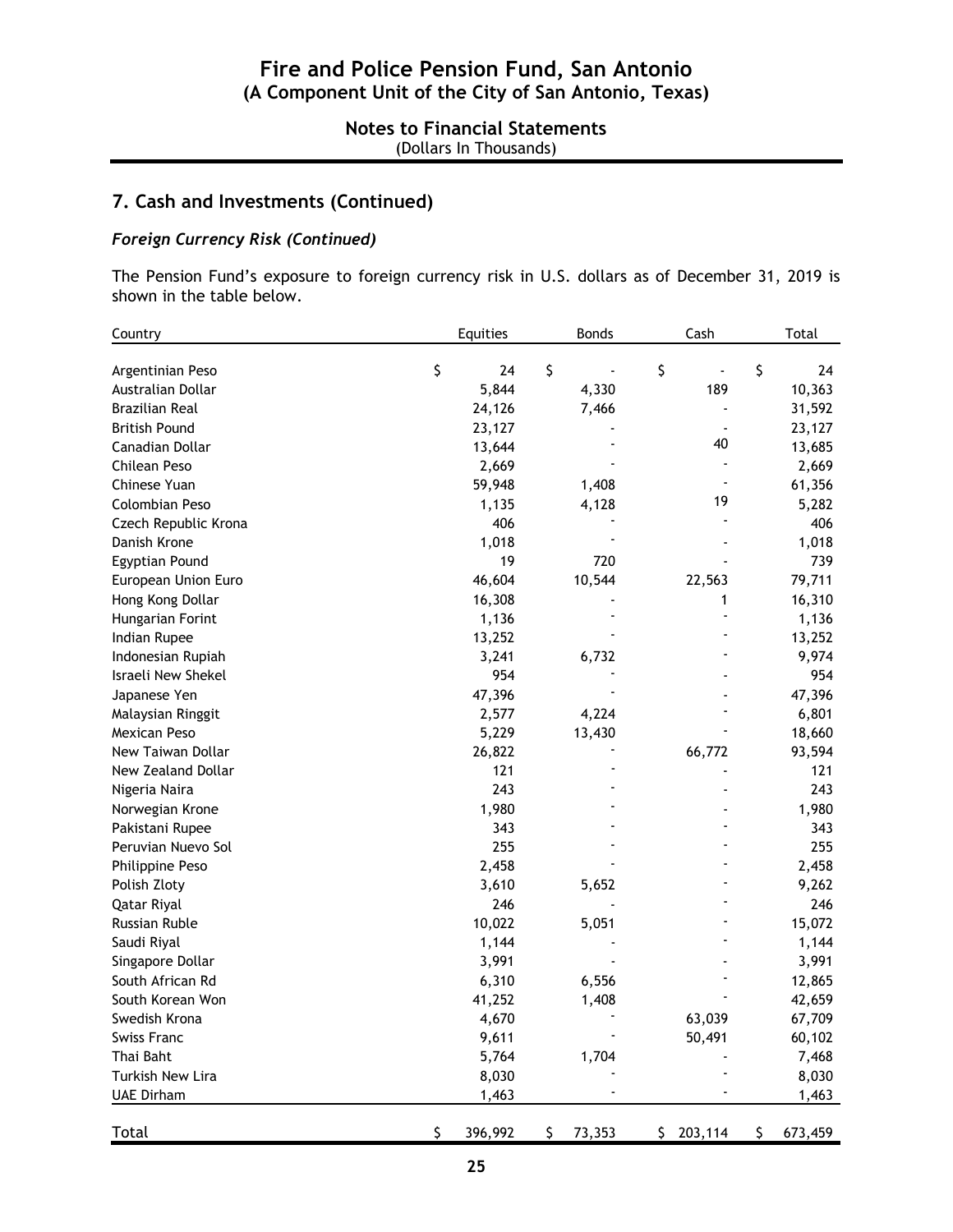### **Notes to Financial Statements**  (Dollars In Thousands)

### **8. Securities Lending Agreement**

State statutes and Pension Fund policies allow for securities lending transactions. The Pension Fund has entered into an agreement with its custodian bank to lend the Pension Fund's securities to one or more borrowers for a fee. It is the policy of the Pension Fund and the custodian bank to require that collateral equal to 102% and 105% for domestic and international securities, respectively, of the loaned securities be maintained by the custodian bank. Collateral may be in the form of cash, U.S. government securities, and irrevocable letters of credit. Until such time as the loan is terminated, the borrower retains all incidents of ownership with respect to the collateral. In the event that the borrower fails to repay the borrowed securities when due and the value of the collateral is insufficient to replace the borrowed securities, the Pension Fund may suffer a loss. Management of the Pension Fund considers the possibility of such a loss to be remote.

Cash open collateral is invested in a short-term investment pool with an average weighted maturity to the interest rate reset date of 25 days at December 31, 2019. The investments in the pool are found in the chart at the end of this note.

As of December 31, 2019, the Pension Fund had lending arrangements outstanding with a total market value of \$104,255 which were fully collateralized with cash and securities. Cash collateral of \$73,915 is recorded in the accompanying Statement of Fiduciary Net Position and non-cash collateral of \$32,914 is excluded from the Pension Fund Statement of Fiduciary Net Position. Net income for the year ended December 31, 2019, under the securities lending arrangement was \$268.

#### Cash Collateral Pool

| Repo Agreements                     | \$<br>33,483 |
|-------------------------------------|--------------|
| Variable Rate CD                    | 12,943       |
| <b>Certificate of Deposits</b>      | 7,399        |
| <b>ABS Commercial Paper</b>         | 7,377        |
| <b>Commercial Paper</b>             | 4,317        |
| <b>Time Deposit</b>                 | 5,477        |
| Municipal Variable Rate Notes/Bonds | 761          |
| Variable Rate Notes/Bonds           | 1,057        |
| Sweep Vehicle                       | 1,101        |
|                                     |              |
| Total                               | 73,915       |

### **9. Derivatives and Structured Financial Instruments**

The Pension Fund has only limited involvement with derivatives and other structured financial instruments. The Pension Fund's investment philosophy regarding the use of derivatives and other structured financial instruments is to use derivatives to replicate exposures to equity or fixed income securities. The Pension Fund held structured financial instruments which included commercial mortgage obligations with a fair value of \$826 as of December 31, 2019. These are included with investments in the Statement of Fiduciary Net Position. The Pension Fund also invests in hedge funds which may employ the use of derivatives to reduce volatility. The Pension Fund's total investment in hedge funds was \$308,325, as of December 31, 2019.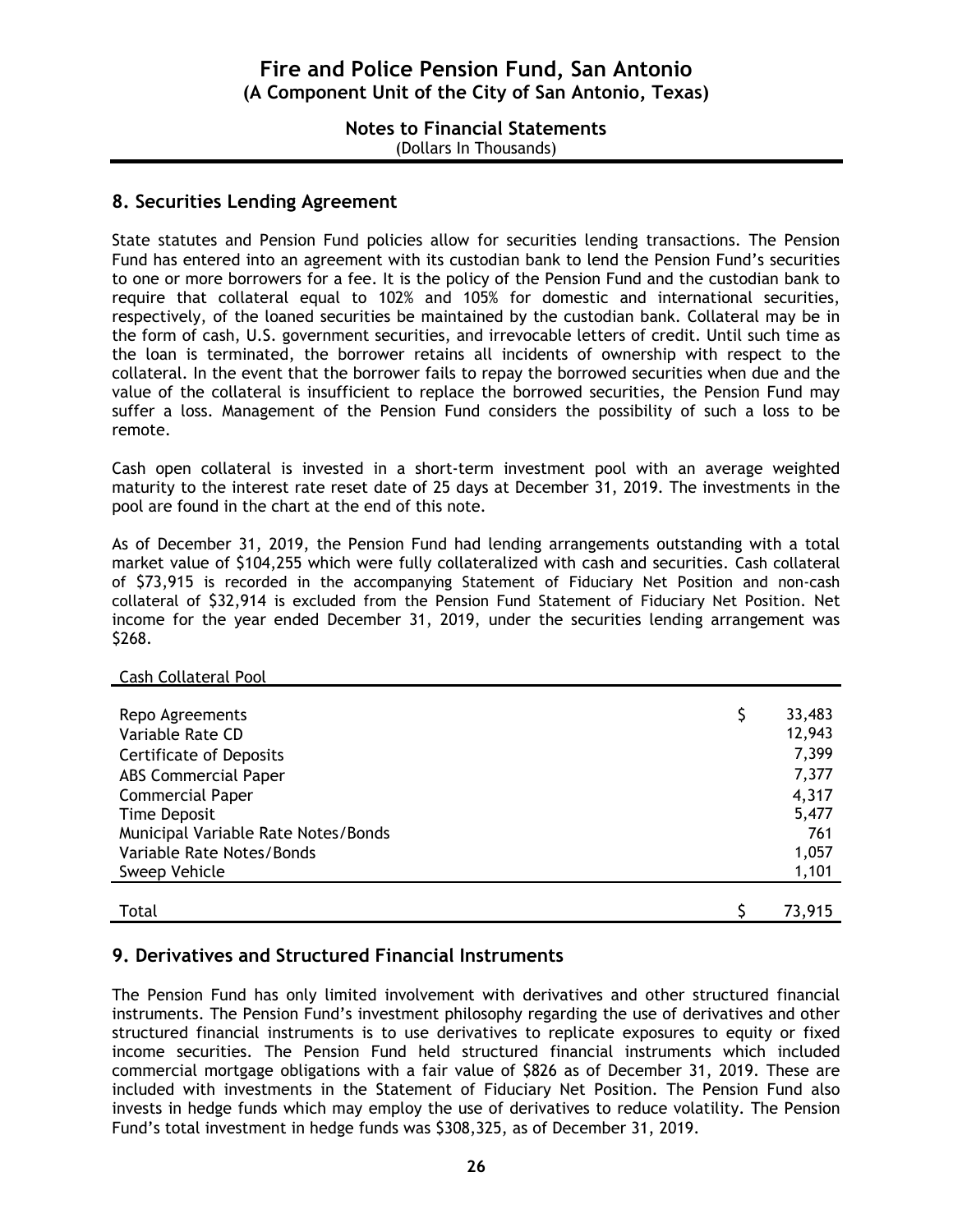### **Notes to Financial Statements**  (Dollars In Thousands)

### **9. Derivatives and Structured Financial Instruments (Continued)**

As of December 31, 2019, the Pension Fund held foreign currency forward contracts as follows:

|                           |                    |             | Notional     |
|---------------------------|--------------------|-------------|--------------|
|                           |                    | Unrealized  | Market       |
| Currency                  | <b>Settle Date</b> | Gain/(Loss) | Value        |
| Australian Dollar         | 1/31/2020          | \$<br>38    | \$<br>1,780  |
| Australian Dollar         | 2/28/2020          | 79          | 2,858        |
| <b>Brazilian Real</b>     | 1/2/2020           | 0           | (19)         |
| <b>British Pound</b>      | 1/24/2020          | 292         | 5,594        |
| <b>British Pound</b>      | 1/24/2020          | (35)        | (1, 498)     |
| <b>British Pound</b>      | 1/24/2020          | (19)        | (663)        |
| <b>British Pound</b>      | 2/24/2020          | 100         | 5,705        |
| <b>British Pound</b>      | 3/12/2020          | 9           | 3,345        |
| <b>British Pound</b>      | 3/12/2020          | 14          | 2,323        |
| Chilean Peso              | 1/14/2020          | (53)        | (1,476)      |
| Chilean Peso              | 1/31/2020          | (42)        | (1, 133)     |
| Chilean Peso              | 2/14/2020          | (19)        | (1, 176)     |
| <b>Chilean Peso</b>       | 3/13/2020          | 48          | 1,461        |
| <b>Chilean Peso</b>       | 4/3/2020           | 12          | 648          |
| <b>Chilean Peso</b>       | 4/3/2020           | 3           | 233          |
| Czech Koruna              | 1/10/2020          | 63          | 1,727        |
| Euro                      | 3/11/2020          | (5)         | (372)        |
| Indonesian Rupiah         | 1/29/2020          | 23          | 786          |
| <b>Mexican Peso</b>       | 2/18/2020          | 5           | 205          |
| Mexican Peso              | 2/18/2020          | 10          | 252          |
| <b>Mexican Peso</b>       | 2/18/2020          | (42)        | (1, 367)     |
| <b>New Zealand Dollar</b> | 1/17/2020          | 120         | 1,768        |
| <b>New Zealand Dollar</b> | 3/5/2020           | 61          | 1,769        |
| Norwegian Krona           | 1/17/2020          | 36          | 1,946        |
| Norwegian Krona           | 3/6/2020           | 155         | 3,551        |
| Polish Zloty              | 1/16/2020          | 20          | 1,130        |
| <b>Russian Ruble</b>      | 2/6/2020           | 35          | 1,171        |
| South African Rand        | 2/13/2020          | (202)       | (2,892)      |
| South African Rand        | 3/10/2020          | (40)        | (829)        |
| South Korean Won          | 1/13/2020          | 111         | 3,472        |
| South Korean Won          | 3/19/2020          | 15          | 1,799        |
| Swedish Krona             | 1/17/2020          | 110         | 4,629        |
| Total                     |                    | \$<br>902   | \$<br>36,727 |

The market value of the currency forwards is included with the investments on the Statement of Fiduciary Net Position. The loss realized during the year ended December 31, 2019 was (\$1,531). This loss is included with net appreciation (depreciation) in fair value of investments on the Statement of Changes in Fiduciary Net Position.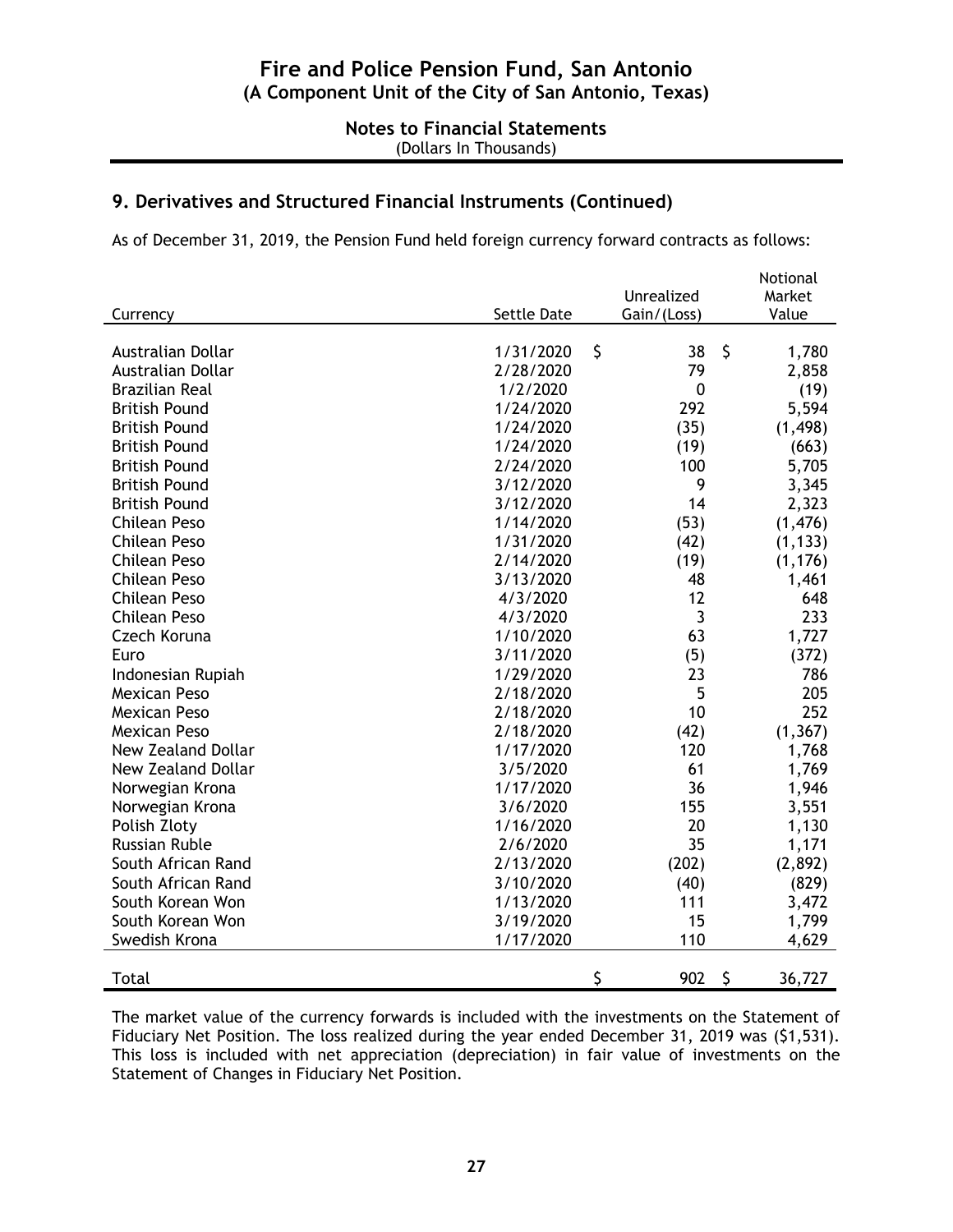### **Notes to Financial Statements**  (Dollars In Thousands)

### **10. Risk Management**

The Pension Fund is exposed to various risks of loss related to torts; errors and omissions; violation of civil rights; theft of, damage to, and destruction of assets; and natural disaster. These risks are covered by insurance purchased by the Pension Fund. Workers' compensation insurance is maintained by the Pension Fund to cover its staff employees, and the coverage complies with the workers' compensation laws of the State of Texas. Buildings and contents are insured against damage from fire and storm. Although the Pension Fund owns no vehicles, drivers' insurance is maintained to cover employees driving personal vehicles for business purposes. The Pension Fund maintains a pension and welfare fund fiduciary responsibility insurance policy.

### **11. Subsequent Events**

On January 30, 2020, the World Health Organization ("WHO") announced a global health emergency because of a new strain of coronavirus originating in Wuhan, China (the "COVID-19 outbreak") and the risks to the international community as the virus spreads globally beyond its point of origin. In March 2020, the WHO classified the COVID-19 outbreak as a pandemic, based on the rapid increase in exposure globally.

The full impact of the COVID-19 outbreak continues to evolve as of the date of this report. This pandemic has adversely affected global economic activity and greatly contributed to significant deterioration and instability in financial markets. As of the date of the report, the Fund has not experienced a significant decline in the fair value of its investments. Management does not anticipate the market disruption related to COVID-19 will have a significant long-term impact on the Fund.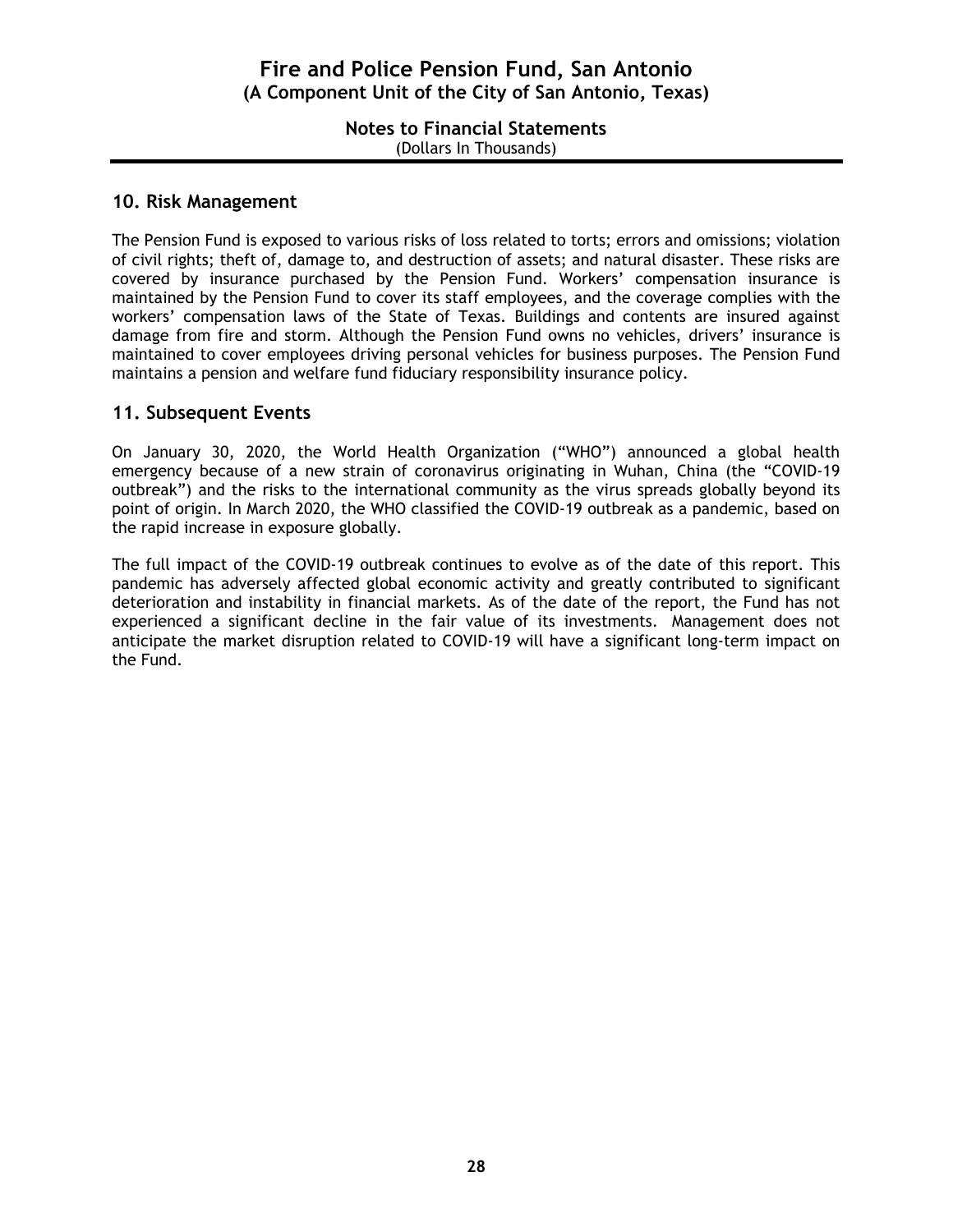### **Required Supplementary Schedule 1 Schedules of Changes in Pension Fund's Net Pension Liability and Related Ratios (See Notes to Required Supplementary Information)**  (Unaudited – See accompanying independent auditor's report) (Dollars in Thousands)

|                                                                                                  |     |                      |                         |                                                               |                      | 3 months            |                        |
|--------------------------------------------------------------------------------------------------|-----|----------------------|-------------------------|---------------------------------------------------------------|----------------------|---------------------|------------------------|
|                                                                                                  |     | Year ended           | Year ended              | Year ended                                                    | Year ended           | ended               | Year ended             |
| <b>Total Pension Liability</b>                                                                   |     | 12/31/2019           | 12/31/2018              | 12/31/2017                                                    | 12/31/2016           | 12/31/2015          | 9/30/2015              |
|                                                                                                  |     |                      |                         |                                                               |                      |                     |                        |
| Service cost                                                                                     | \$  | 75,880 \$            | 73,354 \$               | $71,161$ \$                                                   | 74,771 \$            | 18,081 \$           | 78,550                 |
| Interest                                                                                         |     | 271,542              | 259,758                 | 246,848                                                       | 233,943              | 58,796              | 218,206                |
| Change of benefit terms                                                                          |     |                      |                         |                                                               |                      |                     |                        |
| Differences between expected and<br>actual experience                                            |     | (7, 535)             | 50,057                  | (27, 776)                                                     | (47, 670)            |                     | (20, 698)              |
| Changes of assumptions                                                                           |     |                      |                         |                                                               |                      |                     | 148,315                |
| Benefit payments,<br>including refunds of employee<br>contributions                              |     | (173, 494)           | (172, 692)              | (156, 137)                                                    | (152, 296)           | (35, 630)           | (144, 157)             |
| Net Change in Total Pension Liability                                                            |     | 166,393              | 210,477                 | 134,096                                                       | 108,748              | 41,247              | 280,216                |
| <b>Total Pension Liability, beginning</b>                                                        |     | 3,756,277            | 3,545,800               | 3,411,704                                                     | 3,302,956            | 3,261,709           | 2,981,493              |
| Total Pension Liability, ending (a)                                                              |     | \$3,922,670          |                         | 3,756,277 \$ 3,545,800 \$ 3,411,704 \$ 3,302,956 \$ 3,261,709 |                      |                     |                        |
| Plan fiduciary net position                                                                      |     |                      |                         |                                                               |                      |                     |                        |
| Contributions - employer                                                                         | \$  | 81,016 \$            | 78,312 \$               | 75,916 \$                                                     | 75,958 \$            | 19,014 \$           | 75,802                 |
| Contributions - employee                                                                         |     | 40,508               | 39,182                  | 37,958                                                        | 37,978               | 9,507               | 37,901                 |
| Net investment (loss) income                                                                     |     | 449,067              | (122, 694)              | 407,278                                                       | 242,007              | 45,668              | (47, 587)              |
| Benefit payments,<br>including refunds of employee<br>contributions                              |     | (173, 494)           | (172, 692)              | (156, 137)                                                    | (152, 296)           | (35, 630)           | (144, 157)             |
| Administrative expense                                                                           |     | (3, 565)             | (3,480)                 | (3,034)                                                       | (2,795)              | (774)               | (2,903)                |
| Net Change in Plan Fiduciary Net<br><b>Position</b><br>Plan Fiduciary Net Position,<br>beginning |     | 393,532<br>3,015,157 | (181, 372)<br>3,196,529 | 361,981<br>2,834,548                                          | 200,852<br>2,633,696 | 37,785<br>2,595,911 | (80, 944)<br>2,676,855 |
| Plan Fiduciary Net Position, ending<br>(b)                                                       |     | $$3,408,689$ \$      |                         | 3,015,157 \$ 3,196,529 \$ 2,834,548 \$ 2,633,696 \$ 2,595,911 |                      |                     |                        |
| City's Net Pension Liability, ending<br>(a)-(b)                                                  |     | 513,981 \$           | 741,120 \$              | 349,271 \$                                                    | 577,156 \$           | 669,260 \$          | 665,798                |
| <b>Plan Fiduciary Net Position</b><br>as a Percentage of the Total<br><b>Pension Liability</b>   |     | 86.90%               | 80.27%                  | 90.15%                                                        | 83.08%               | 79.74%              | 79.59%                 |
| <b>Covered Employee Payroll</b>                                                                  | \$. | 328,796 \$           | 318,038 \$              | 308,101 \$                                                    | 308,263 \$           | $77,168$ \$         | 307,639                |
| <b>City's Net Pension Liability</b><br>as a Percentage of Covered<br><b>Employee Payroll</b>     |     | 156.32%              | 233.03%                 | 113.36%                                                       | 187.23%              | 216.85%             | 216.429                |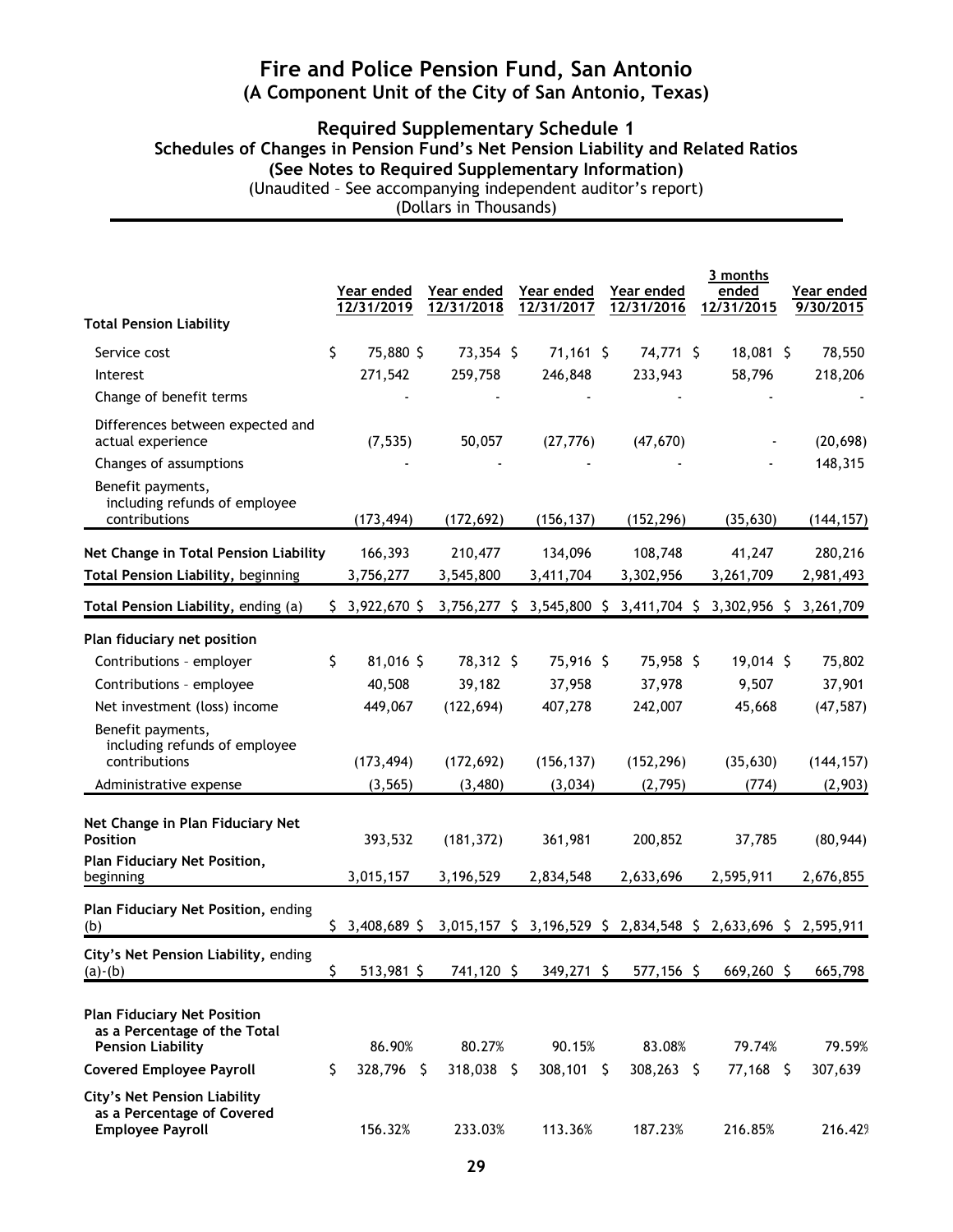### **Required Supplementary Schedule 1 Schedules of Changes in Pension Fund's Net Pension Liability and Related Ratios (See Notes to Required Supplementary Information)**  (Unaudited – See accompanying independent auditor's report) (Dollars in Thousands)

#### **Notes to Schedule**:

*Short plan year:* The Fund's plan year changed from a September 30th year-end to a December 31st year-end in 2015. The December 31, 2015 results shown above reflect a three-month period. The NPL as a percentage of pay in the above chart is adjusted to reflect an annualized payroll.

*Benefit changes:* There have been no changes in benefit provisions since GASB 67 implementation.

*Change of assumptions:* A detailed study of experience for the five-year period ending September 30, 2014 was performed and the recommendations of the experience study were approved by the Board in October 2015. The following assumption changes are included in this disclosure.

- The net investment return was lowered from 7.50% to 7.25%.
- The inflation assumption (including COLA) was lowered from 3.50% to 3.00%.
- Each salary scale rate was lowered by 0.50%.
- The administrative expense assumption of \$2,750 was increased to \$2,800.
- Nonactive liabilities are loaded by 0.1% and the active liabilities are loaded by 0.03% as an estimate for future payment of  $13<sup>th</sup>$  and  $14<sup>th</sup>$  checks. There was no assumption for this benefit previously.
- The pre-retirement mortality assumption was changed from the 1994 Group Annuity Mortality Table (GAM94), loaded by 25% for females, to the RP-2014 Employee Table, Loaded by 7% for females. The table is projected generationally with 50% of Scale MP-2014.
- The post-retirement mortality assumption for healthy annuitants was changed from the 1994 Group Annuity Mortality Table (GAM94), loaded by 25% for females, to the RP-2014 Healthy Annuity Table, loaded by 7% for females. The table is projected generationally with 50% of Scale MP-2014.
- The mortality assumption for disabled retirees was changed from the 1994 Male Group Annuity Mortality Table, with ages set forward five years, to the sex-distinct RP-2014 Healthy Annuitant Table, set forward six years. The table is projected generationally with 50% of Scale MO-2014.
- The assumption for the percentage of active deaths occurring in the line of duty was lowered from 30% to 10%.
- The turnover rates for Firefighters were reduced, and the rates for Police Officers were increased, to reflect the observed experience.
- The assumed retirement rates were adjusted to reflect experience during the five-year study period.
- The assumed DROP period was changed from 3  $\frac{1}{2}$  years to 4 years for Firefighters, and from 3  $\frac{1}{2}$  years to 3 years for Police Officers. The assumption for DROP utilization was decreased from 80% to 75% for Police Officers.
- Disability rates were lowered by 20%.
- Based on average service at retirement, the assumed sick leave load on service was reduced from 1.33% to 0.2% for Police Officers and 1.0% for Firefighters.
- The load on spousal beneficiary liability to account for future increased spousal benefits when dependent children reach the age of majority and are no longer eligible to receive benefits was reduced from 4% to 2%.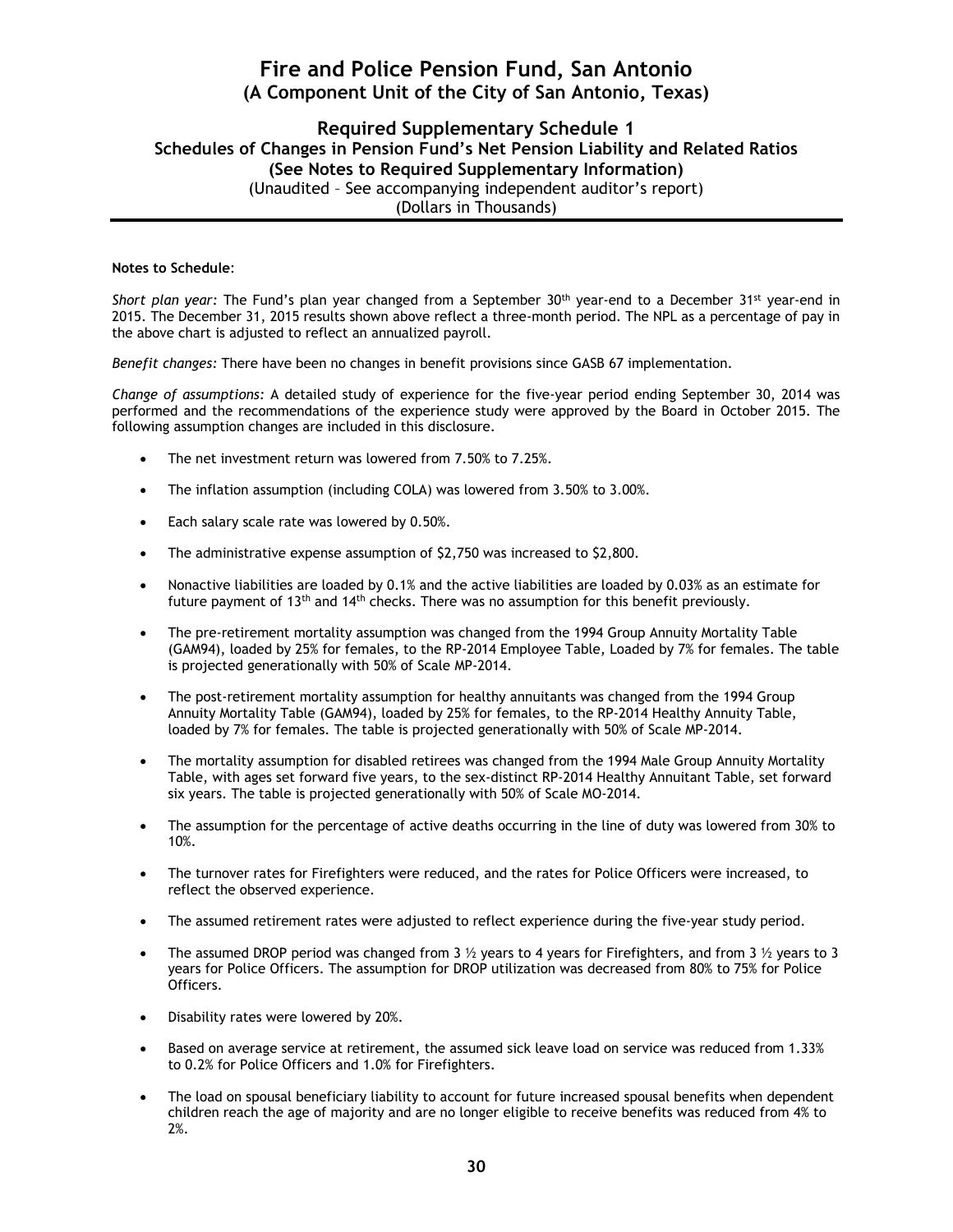### **Required Supplementary Schedule 2 Schedule of City of San Antonio's Contributions to the Fire and Police Pension Fund Last Ten Years**  (Unaudited – See accompanying independent auditor's report)

(Dollars in Thousands)

|              | <b>Actuarially</b><br><b>Determined</b><br>Contribution | <b>Contributions</b><br>in Relation to<br>the<br><b>Actuarially</b><br><b>Determined</b><br>Contribution | Contribution<br>Deficiency<br>(Excess) | Covered-<br><b>Employee</b><br>Payroll** | <b>Contributions</b><br>as a<br>percentage of<br>Covered-<br><b>Employee</b><br><b>Payroll</b> |
|--------------|---------------------------------------------------------|----------------------------------------------------------------------------------------------------------|----------------------------------------|------------------------------------------|------------------------------------------------------------------------------------------------|
| September 30 |                                                         |                                                                                                          |                                        |                                          |                                                                                                |
| 2010         | \$<br>64,498                                            | \$<br>64,498                                                                                             | \$                                     | \$<br>269,359                            | 24.64%                                                                                         |
| 2011         | 67,328                                                  | 67,328                                                                                                   |                                        | 271,533                                  | 24.64%                                                                                         |
| 2012         | 70,389                                                  | 70,389                                                                                                   |                                        | 286,327                                  | 24.64%                                                                                         |
| 2013         | 72,359                                                  | 72,359                                                                                                   |                                        | 293,665                                  | 24.64%                                                                                         |
| 2014         | 76,146                                                  | 76,146                                                                                                   |                                        | 309,031                                  | 24.64%                                                                                         |
| 2015         | 75,802                                                  | 75,802                                                                                                   |                                        | 307,639                                  | 24.64%                                                                                         |
| December 31  |                                                         |                                                                                                          |                                        |                                          |                                                                                                |
| 2015         | 19,014                                                  | 19,014                                                                                                   |                                        | 77,168                                   | 24.64%                                                                                         |
| 2016         | 75,958                                                  | 75,958                                                                                                   |                                        | 308,263                                  | 24.64%                                                                                         |
| 2017         | 75,916                                                  | 75,916                                                                                                   |                                        | 308,101                                  | 24.64%                                                                                         |
| 2018         | 78,312                                                  | 78,312                                                                                                   |                                        | 318,038                                  | 24.64%                                                                                         |
| 2019         | \$<br>81,016                                            | \$<br>81,016                                                                                             | \$                                     | \$<br>328,796                            | 24.64%                                                                                         |

\**The Actuarially Determined Contribution is based on the statutory rate of 24.64% of payroll.* 

*\*\*Payroll is estimated based on the actual member contributions received and a 12.32% contribution rate.* 

*Note: The December 31, 2015 results above are for a three-month period.*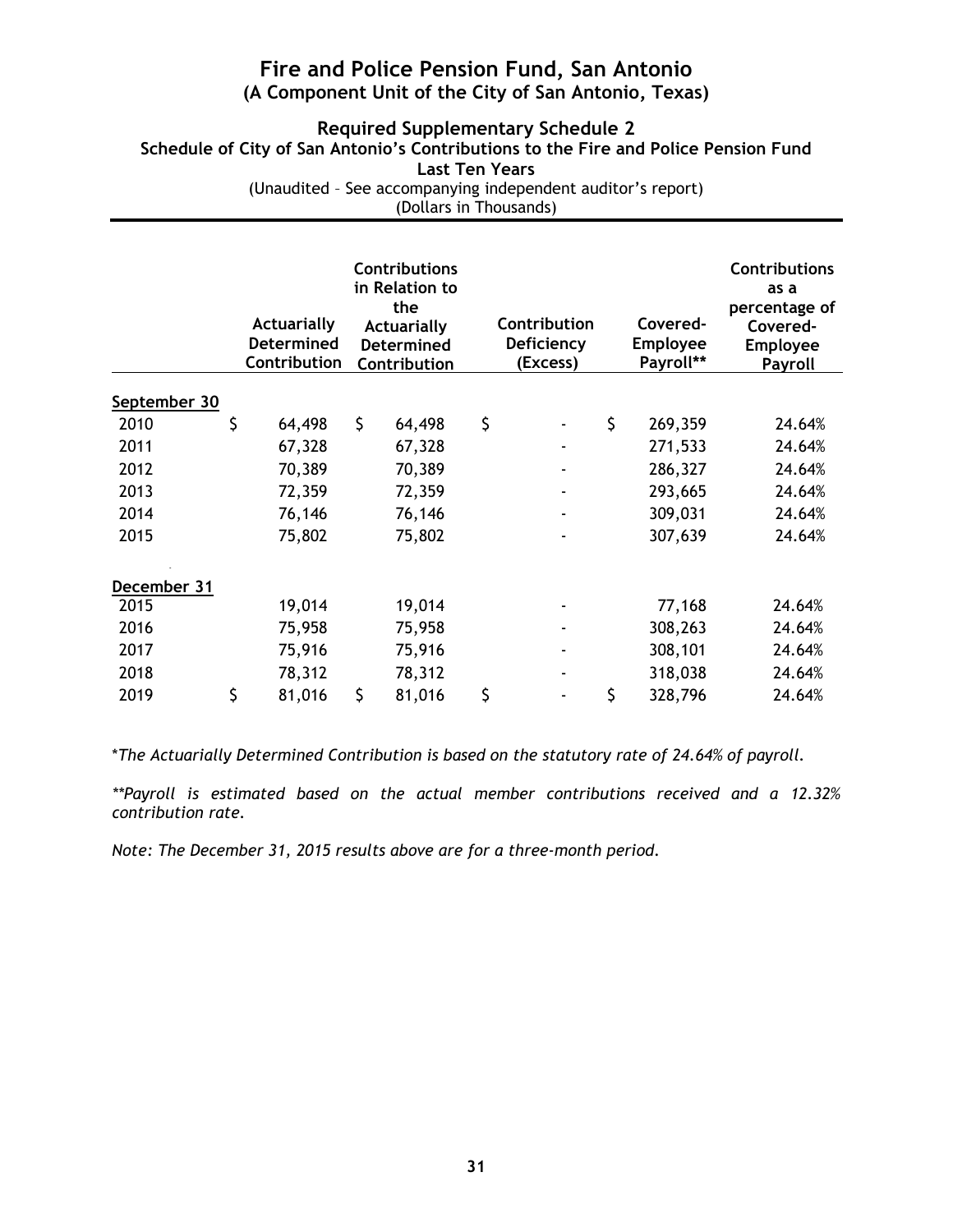### **Required Supplementary Schedule 3 Schedule of Investment Returns**  (Unaudited – See accompanying independent auditor's report) (Dollars in Thousands)

|              | Annual money-weighted rate of return, |  |
|--------------|---------------------------------------|--|
|              | net of investment expense             |  |
| September 30 |                                       |  |
| 2014         | 9.2%                                  |  |
| 2015         | $-2.0%$                               |  |
| December 31  |                                       |  |
| 2015         | 1.7%                                  |  |
| 2016         | 9.3%                                  |  |
| 2017         | 14.7%                                 |  |
| 2018         | $-4.0%$                               |  |
| 2019         | 14.8%                                 |  |

*Note:* The December 31, 2015 results above are for a three-month period.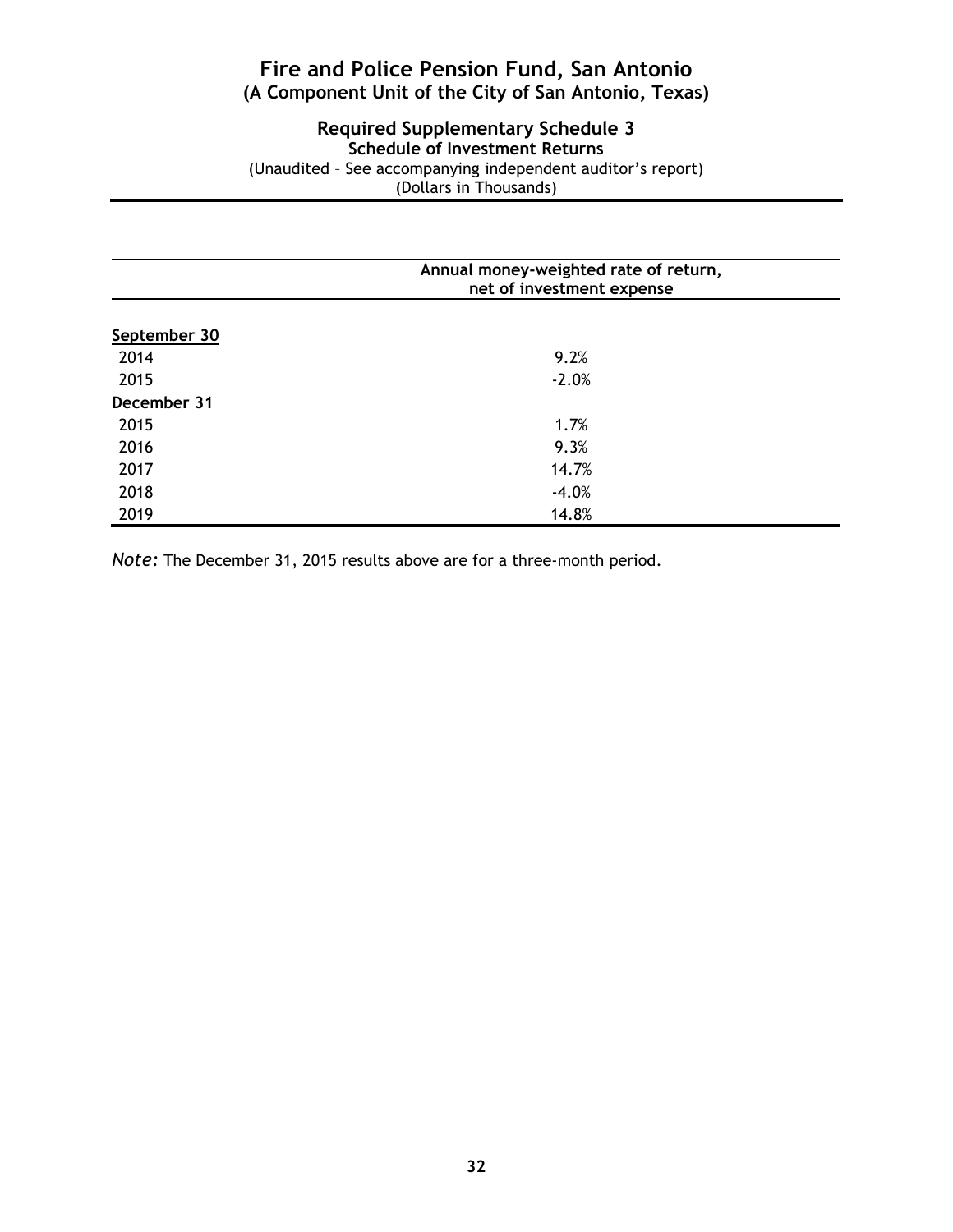**Notes to Required Supplementary Information**  (Unaudited – See accompanying independent auditor's report) (Dollars in Thousands)

| <b>Valuation Date</b>                                                                                                          | Actuarially determined contribution is calculated using a<br>January valuation date as of the beginning of the fiscal year<br>in which contributions are reported            |  |  |  |  |  |
|--------------------------------------------------------------------------------------------------------------------------------|------------------------------------------------------------------------------------------------------------------------------------------------------------------------------|--|--|--|--|--|
| Methods and used assumptions to<br>determine contribution rates:<br><b>Actuarial cost method</b><br><b>Amortization method</b> | Entry age<br>Level percent of payroll, using 3.50% annual increases                                                                                                          |  |  |  |  |  |
| Remaining amortization period                                                                                                  | 13.89 years remaining as of January 1, 2019                                                                                                                                  |  |  |  |  |  |
| <b>Asset valuation method</b>                                                                                                  | Five-year smoothed market value based on expected return of<br>7.25%                                                                                                         |  |  |  |  |  |
| <b>Actuarial assumptions:</b>                                                                                                  |                                                                                                                                                                              |  |  |  |  |  |
| Investment rate of return                                                                                                      | 7.25%, including inflation, net of pension plan investment<br>expense<br>3.00%                                                                                               |  |  |  |  |  |
| Inflation rate                                                                                                                 |                                                                                                                                                                              |  |  |  |  |  |
| Projected salary increases                                                                                                     | 3.00% (plus merit scale of 0.75%-11.25%)                                                                                                                                     |  |  |  |  |  |
| Cost-of-living adjustments                                                                                                     | 3.00% for retirement before October 1, 1999;<br>2.25% for retirement on or after October 1, 1999                                                                             |  |  |  |  |  |
| <b>Retirement rates</b>                                                                                                        | Group-specific rates based on years of service ranging from 20<br>to 40 years, with 100% retirement at age 65 or 40 years of<br>service                                      |  |  |  |  |  |
| Mortality:                                                                                                                     |                                                                                                                                                                              |  |  |  |  |  |
| Healthy                                                                                                                        | For October 1, 2014 valuation - RP-2014 Employee and<br>Healthy Annuitant Tables, with rates loaded by 7% for<br>females, projected generationally with 50% of Scale MP-2014 |  |  |  |  |  |
| <b>Disabled</b>                                                                                                                | For October 1, 2014 valuation - RP-2014 Annuitant Tables, set<br>forward six years, loaded by 7% for females, projected<br>generationally with 50% of Scale MP-2014          |  |  |  |  |  |
| <b>Other information:</b>                                                                                                      | See Schedules of Changes in Pension Fund's Net Pension<br>Liability and related ratios for the history of changes to plan<br>provisions and assumptions, if any              |  |  |  |  |  |
|                                                                                                                                | The actuarial assumptions are based on the results of an actuarial experience<br>study for the period October 1, 2009 to September 30, 2014                                  |  |  |  |  |  |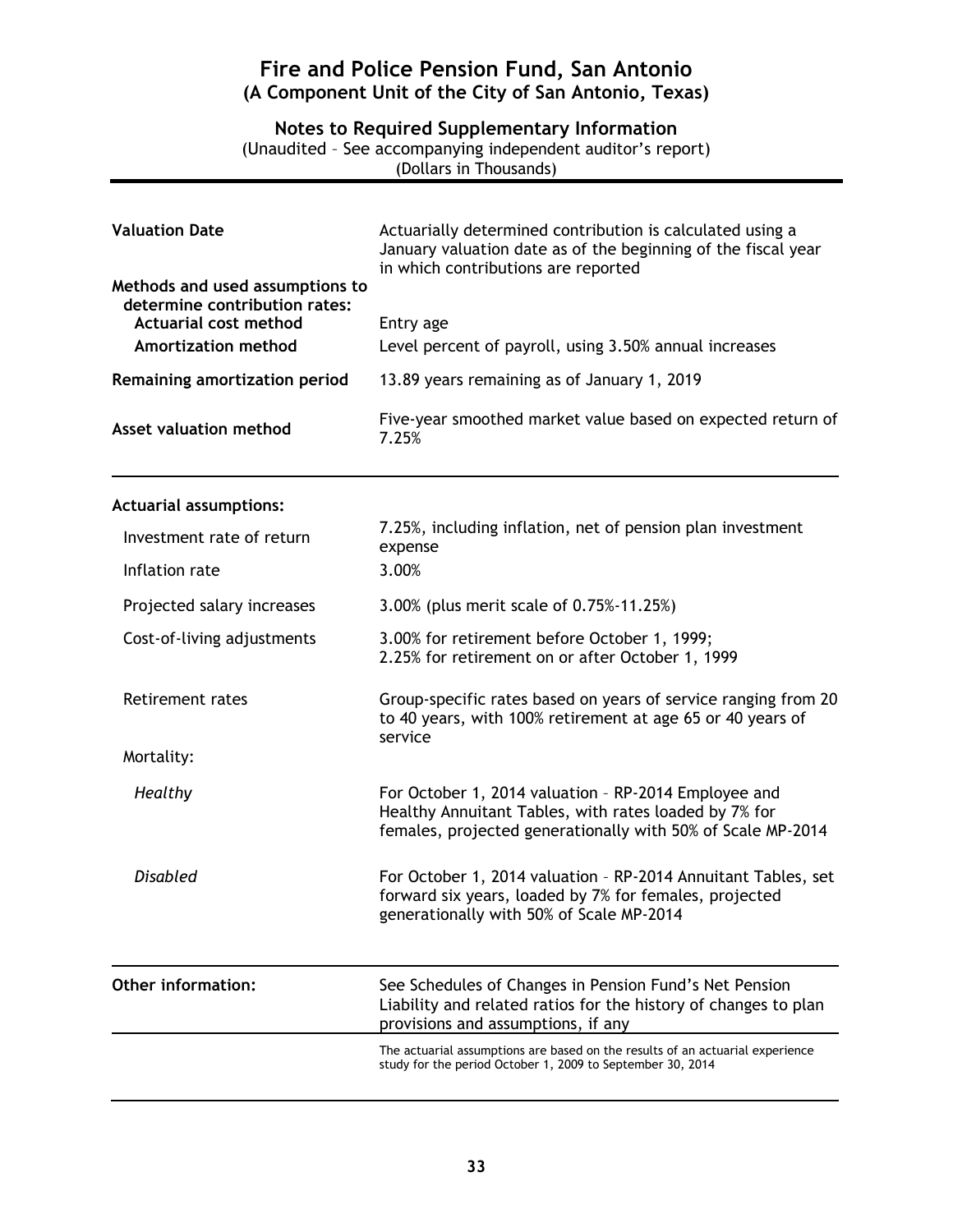

Tel: 210-342-8000 Fax: 210-342-0866 **www.bdo.com** 

### **Performed in Accordance With** *Government Auditing Standards* **Independent Auditor's Report on Internal Control over Financial Reporting and on Compliance and Other Matters Based on an Audit of Financial Statements**

To The Board of Trustees Fire and Police Pension Fund, San Antonio San Antonio, Texas

We have audited, in accordance with the auditing standards generally accepted in the United States of America and the standards applicable to financial audits contained in *Government Auditing Standards* issued by the Comptroller General of the United States, the financial statements of the Fire and Police Pension Fund, San Antonio (the Pension Fund), a component unit of the City of San Antonio, which comprise the statement of fiduciary net position as of December 31, 2019 and the related statement of changes in fiduciary net position for the year then ended, and the related notes to the financial statements, and have issued our report thereon dated July 21, 2020.

### *Internal Control over Financial Reporting*

In planning and performing our audit of the financial statements, we considered the Pension Fund's internal control over financial reporting to determine the audit procedures that are appropriate in the circumstances for the purpose of expressing our opinion on the financial statements, but not for the purpose of expressing an opinion on the effectiveness of the Pension Fund's internal control. Accordingly, we do not express an opinion on the effectiveness of the Pension Fund's internal control.

A *deficiency in internal control* exists when the design or operation of a control does not allow management or employees, in the normal course of performing their assigned functions, to prevent, or detect and correct, misstatements on a timely basis. A *material weakness* is a deficiency, or a combination of deficiencies, in internal control, such that there is a reasonable possibility that a material misstatement of the entity's financial statements will not be prevented or detected and corrected on a timely basis*. A significant deficiency* is a deficiency, or a combination of deficiencies, in internal control that is less severe than a material weakness, yet important enough to merit attention by those charged with governance.

Our consideration of internal control was for the limited purpose described in the first paragraph of this section and was not designed to identify all deficiencies in internal control that might be material weaknesses or significant deficiencies. Given these limitations, during our audit we did not identify any deficiencies in internal control that we consider to be material weaknesses. However, material weaknesses may exist that have not been identified.

BDO USA, LLP, a Delaware limited liability partnership, is the U.S. member of BDO International Limited, a UK company limited by guarantee, and forms part of the international BDO network of independent member firms.